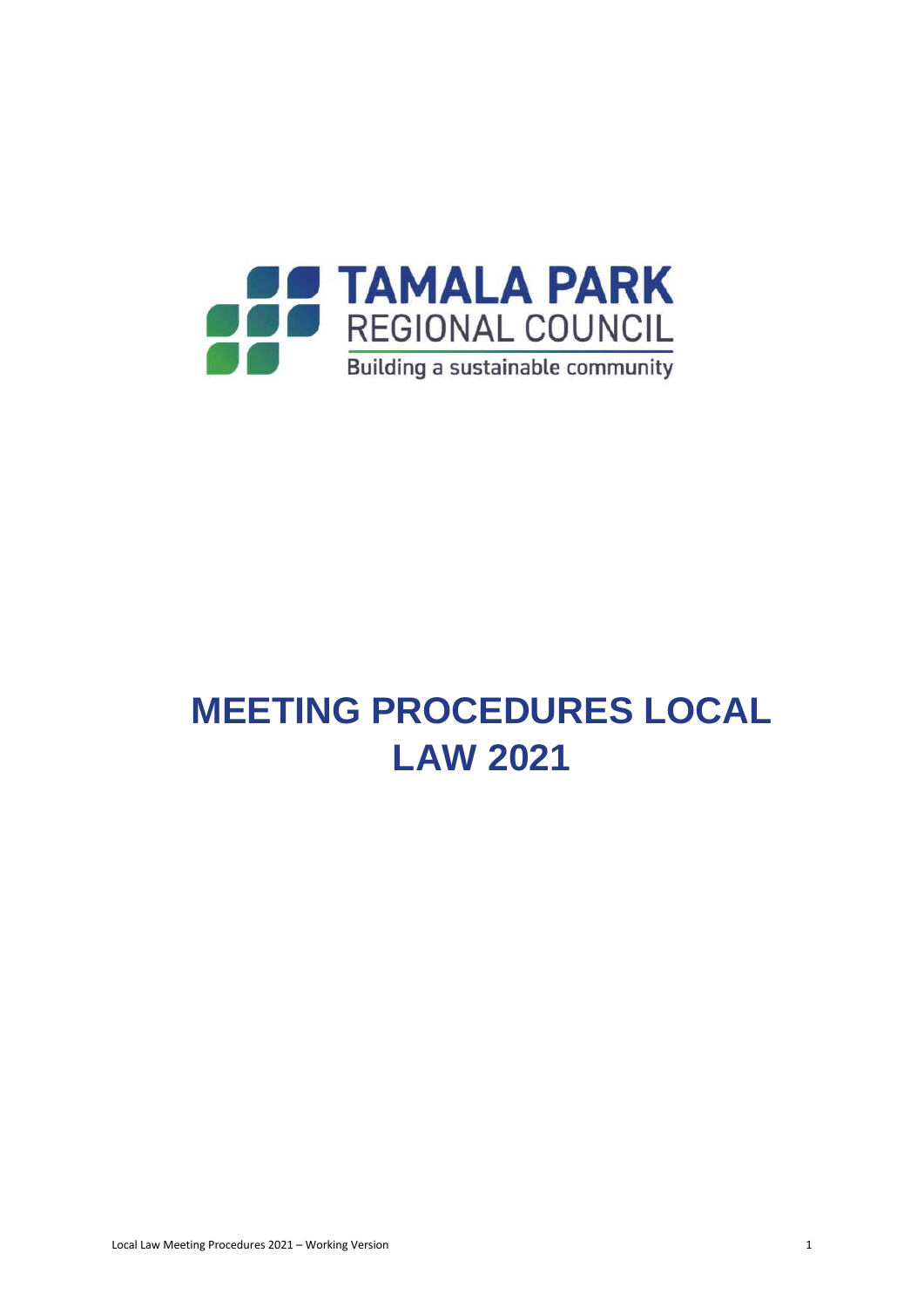# *Local Government Act 1995*

Tamala Park Regional Council

# **Meeting Procedures Local Law 2021**

# **CONTENTS**

| 1.1  |                                                                                                                                                                                           |
|------|-------------------------------------------------------------------------------------------------------------------------------------------------------------------------------------------|
| 1.2  |                                                                                                                                                                                           |
| 1.3  |                                                                                                                                                                                           |
| 1.4  |                                                                                                                                                                                           |
| 1.5  |                                                                                                                                                                                           |
|      |                                                                                                                                                                                           |
| 2.1  |                                                                                                                                                                                           |
| 2.2  |                                                                                                                                                                                           |
| 2.3  | Delegation of some powers and duties to certain committees 10                                                                                                                             |
| 2.4  | Limits on delegation of powers and duties to certain committees11                                                                                                                         |
| 2.5  |                                                                                                                                                                                           |
| 2.6  |                                                                                                                                                                                           |
| 2.7  |                                                                                                                                                                                           |
| 2.8  |                                                                                                                                                                                           |
| 2.9  |                                                                                                                                                                                           |
| 2.10 |                                                                                                                                                                                           |
| 2.11 |                                                                                                                                                                                           |
| 2.12 |                                                                                                                                                                                           |
|      |                                                                                                                                                                                           |
| 3.1  |                                                                                                                                                                                           |
| 3.2  |                                                                                                                                                                                           |
| 3.3  | Note: in the case of the TPRC, as a regional local government, the reference in this<br>section to the 'mayor or president' is taken to be the chairman. Convening Council Meetings<br>15 |
| 3.4  |                                                                                                                                                                                           |
| 3.5  |                                                                                                                                                                                           |
|      |                                                                                                                                                                                           |
| 4.1  |                                                                                                                                                                                           |
| 4.2  |                                                                                                                                                                                           |
| 4.3  |                                                                                                                                                                                           |
| 4.4  |                                                                                                                                                                                           |
| 4.5  |                                                                                                                                                                                           |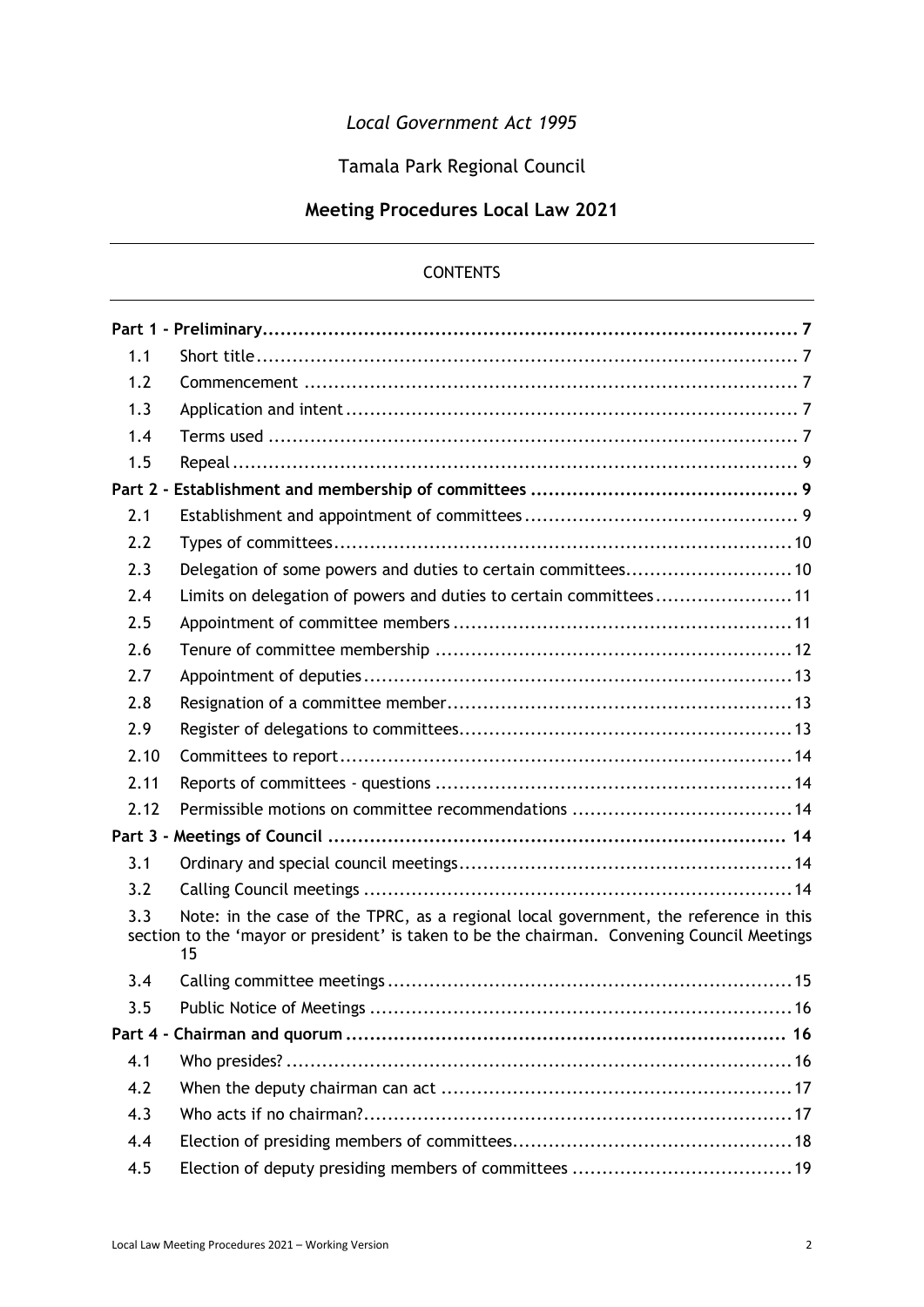| 4.6  | (d) to "mayor or president" were references to "presiding member"'. Functions of                                                                                                          |
|------|-------------------------------------------------------------------------------------------------------------------------------------------------------------------------------------------|
| 4.7  |                                                                                                                                                                                           |
| 4.8  |                                                                                                                                                                                           |
| 4.9  |                                                                                                                                                                                           |
| 4.10 |                                                                                                                                                                                           |
| 4.11 |                                                                                                                                                                                           |
| 4.12 | Procedure Where Quorum Does Not Present During a Meeting 21                                                                                                                               |
| 4.13 |                                                                                                                                                                                           |
|      |                                                                                                                                                                                           |
| 5.1  |                                                                                                                                                                                           |
| 5.2  |                                                                                                                                                                                           |
| 5.3  |                                                                                                                                                                                           |
| 5.4  |                                                                                                                                                                                           |
| 5.5  |                                                                                                                                                                                           |
| 5.6  | Questions by members of which due notice has been given26                                                                                                                                 |
| 5.7  |                                                                                                                                                                                           |
| 5.8  |                                                                                                                                                                                           |
| 5.9  |                                                                                                                                                                                           |
| 5.10 |                                                                                                                                                                                           |
| 5.11 |                                                                                                                                                                                           |
|      |                                                                                                                                                                                           |
| 6.1  |                                                                                                                                                                                           |
| 6.2  |                                                                                                                                                                                           |
| 6.3  |                                                                                                                                                                                           |
| 6.4  |                                                                                                                                                                                           |
| 6.5  |                                                                                                                                                                                           |
| 6.6  |                                                                                                                                                                                           |
| 6.7  |                                                                                                                                                                                           |
| 6.8  |                                                                                                                                                                                           |
| 6.9  |                                                                                                                                                                                           |
| 6.10 |                                                                                                                                                                                           |
| 6.11 |                                                                                                                                                                                           |
| 6.12 |                                                                                                                                                                                           |
| 6.13 |                                                                                                                                                                                           |
| 6.14 |                                                                                                                                                                                           |
| 6.15 | (2) Subregulation (1) does not apply if, in the CEO's opinion, the meeting or that part<br>of the meeting to which the information refers is likely to be closed to members of the public |
| 6.16 |                                                                                                                                                                                           |
| 6.17 |                                                                                                                                                                                           |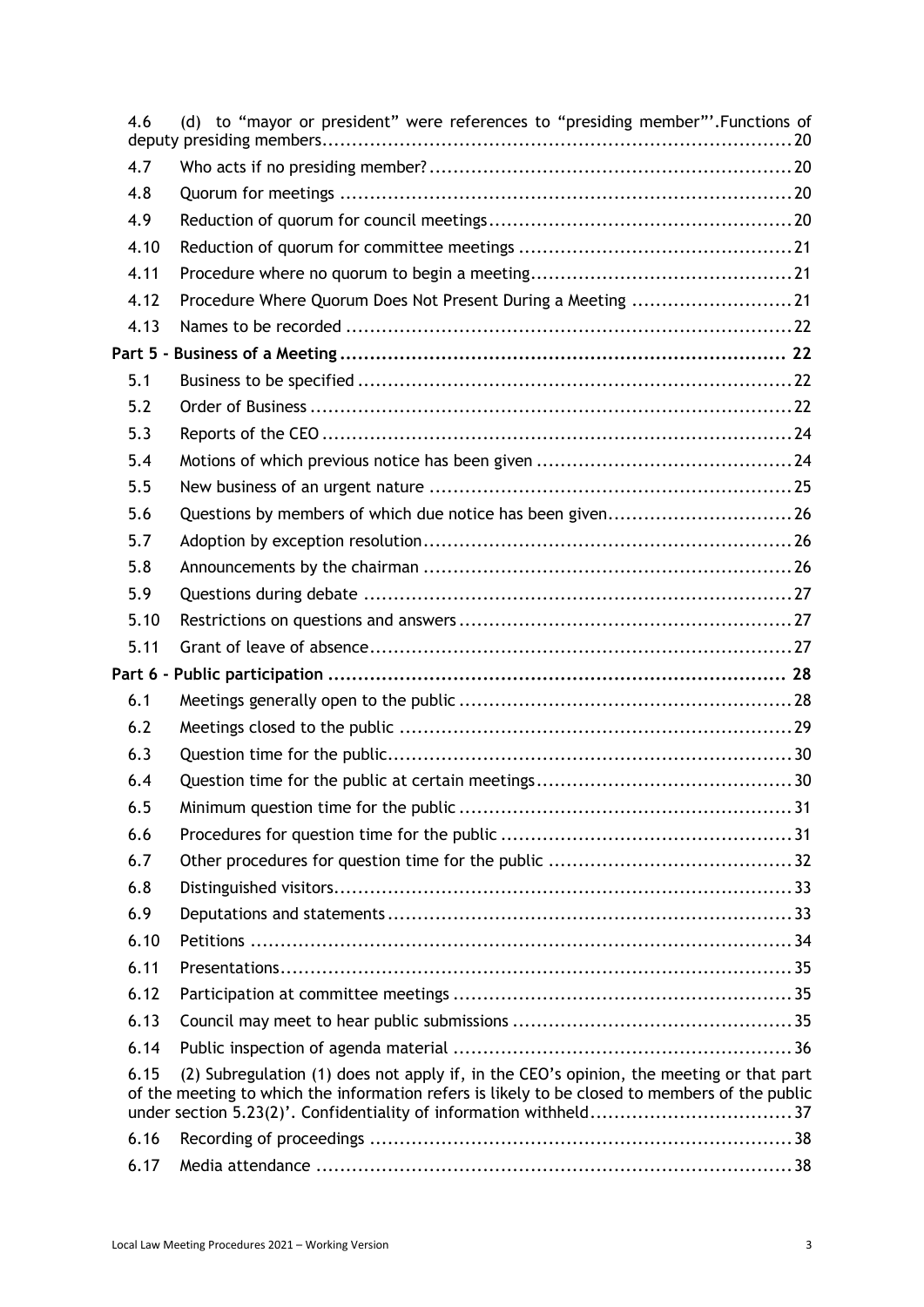| 6.18 |  |
|------|--|
|      |  |
| 7.1  |  |
| 7.2  |  |
| 7.3  |  |
| 7.4  |  |
| 7.5  |  |
| 7.6  |  |
| 7.7  |  |
| 7.8  |  |
| 7.9  |  |
| 7.10 |  |
| 7.11 |  |
| 7.12 |  |
| 7.13 |  |
| 7.14 |  |
| 7.15 |  |
| 7.16 |  |
|      |  |
| 8.1  |  |
| 8.2  |  |
| 8.3  |  |
| 8.4  |  |
| 8.5  |  |
| 8.6  |  |
| 8.7  |  |
|      |  |
| 9.1  |  |
| 9.2  |  |
| 9.3  |  |
| 9.4  |  |
| 9.5  |  |
| 9.6  |  |
| 9.7  |  |
| 9.8  |  |
| 9.9  |  |
| 9.10 |  |
| 9.11 |  |
| 9.12 |  |
| 9.13 |  |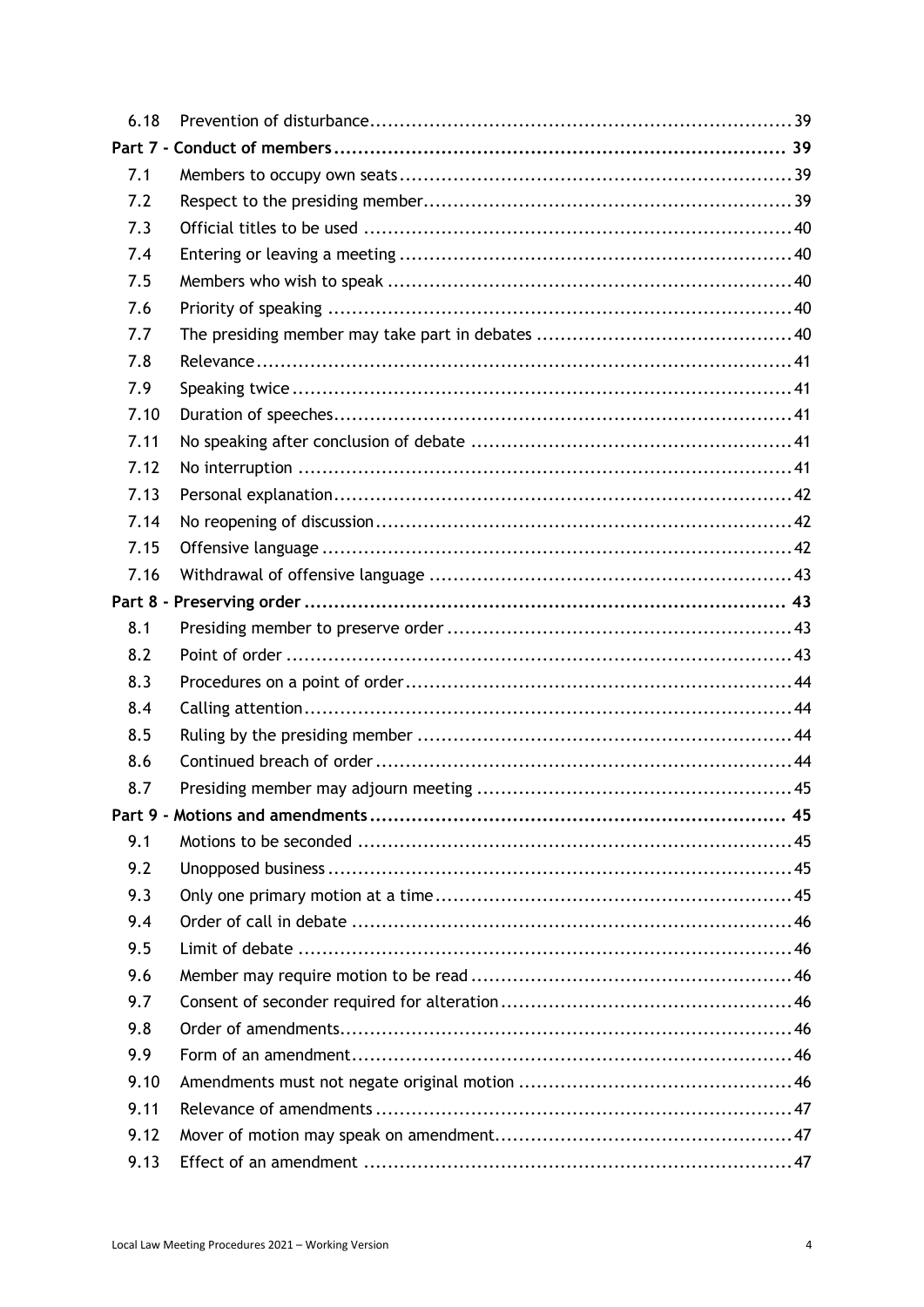| 9.14  |                                                                                                                                                                                                                                                      |
|-------|------------------------------------------------------------------------------------------------------------------------------------------------------------------------------------------------------------------------------------------------------|
| 9.15  |                                                                                                                                                                                                                                                      |
|       |                                                                                                                                                                                                                                                      |
| 10.1  |                                                                                                                                                                                                                                                      |
| 10.2  |                                                                                                                                                                                                                                                      |
| 10.3  |                                                                                                                                                                                                                                                      |
| 10.4  |                                                                                                                                                                                                                                                      |
| 10.5  |                                                                                                                                                                                                                                                      |
| 10.6  |                                                                                                                                                                                                                                                      |
| 10.7  |                                                                                                                                                                                                                                                      |
| 10.8  |                                                                                                                                                                                                                                                      |
| 10.9  |                                                                                                                                                                                                                                                      |
| 10.10 |                                                                                                                                                                                                                                                      |
| 10.11 |                                                                                                                                                                                                                                                      |
| 10.12 |                                                                                                                                                                                                                                                      |
|       |                                                                                                                                                                                                                                                      |
| 11.1  |                                                                                                                                                                                                                                                      |
|       |                                                                                                                                                                                                                                                      |
| 12.1  |                                                                                                                                                                                                                                                      |
| 12.2  |                                                                                                                                                                                                                                                      |
| 12.3  |                                                                                                                                                                                                                                                      |
| 12.4  |                                                                                                                                                                                                                                                      |
|       |                                                                                                                                                                                                                                                      |
| 13.1  |                                                                                                                                                                                                                                                      |
| 13.2  |                                                                                                                                                                                                                                                      |
| 13.3  | (g) each document attached to an agenda relating to a council or committee meeting<br>unless the meeting or that part of the meeting to which the document refers is closed to<br>members of the public'. Public Inspection of Unconfirmed Minutes53 |
| 13.4  |                                                                                                                                                                                                                                                      |
|       |                                                                                                                                                                                                                                                      |
| 14.1  |                                                                                                                                                                                                                                                      |
| 14.2  |                                                                                                                                                                                                                                                      |
|       |                                                                                                                                                                                                                                                      |
| 15.1  |                                                                                                                                                                                                                                                      |
| 15.2  |                                                                                                                                                                                                                                                      |
| 15.3  |                                                                                                                                                                                                                                                      |
| 15.4  |                                                                                                                                                                                                                                                      |
| 15.5  |                                                                                                                                                                                                                                                      |
|       |                                                                                                                                                                                                                                                      |
| 16.1  |                                                                                                                                                                                                                                                      |
| 16.2  |                                                                                                                                                                                                                                                      |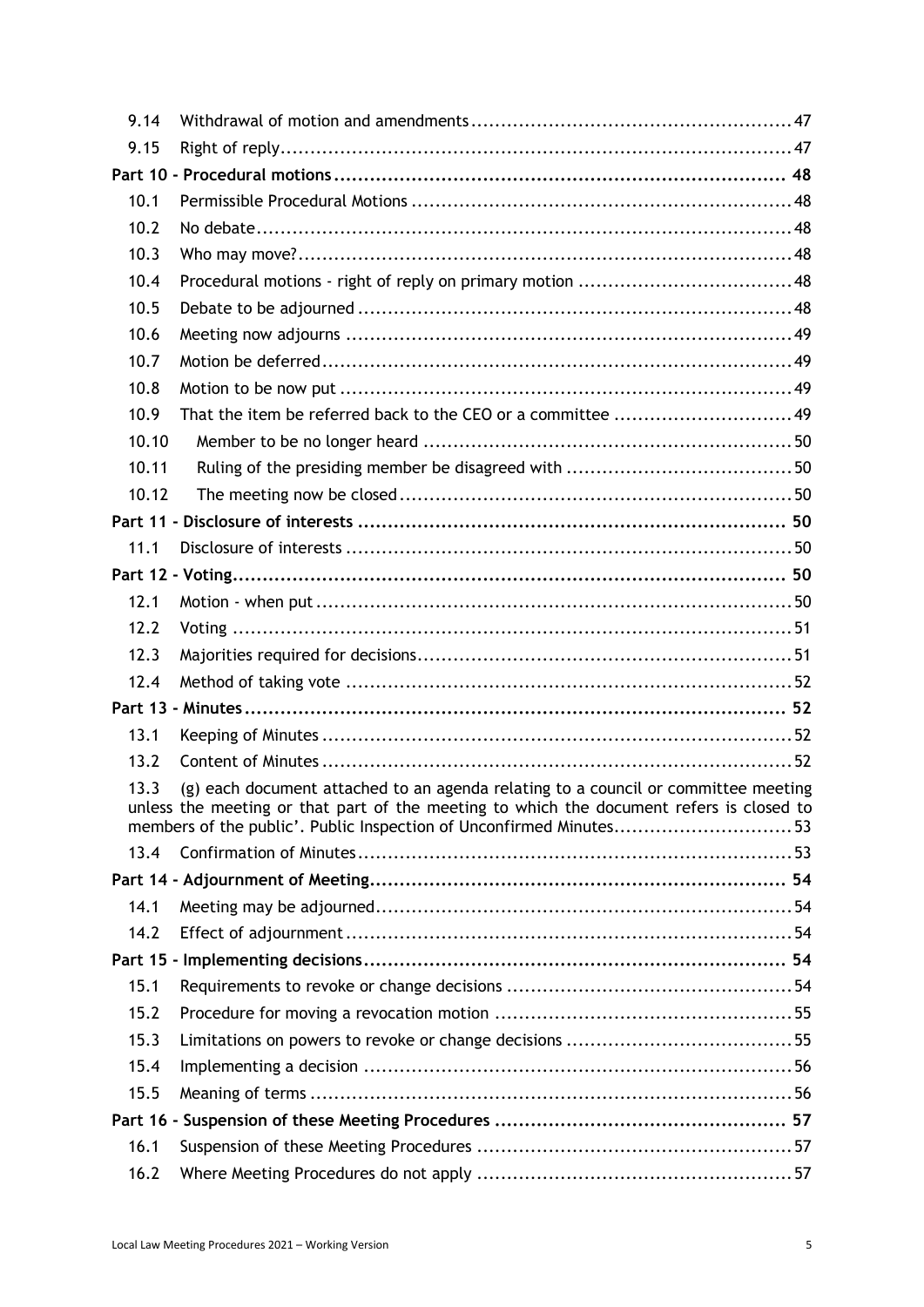| 17.1 |  |  |
|------|--|--|
| 17.2 |  |  |
|      |  |  |
|      |  |  |
|      |  |  |
|      |  |  |
|      |  |  |
|      |  |  |
|      |  |  |
|      |  |  |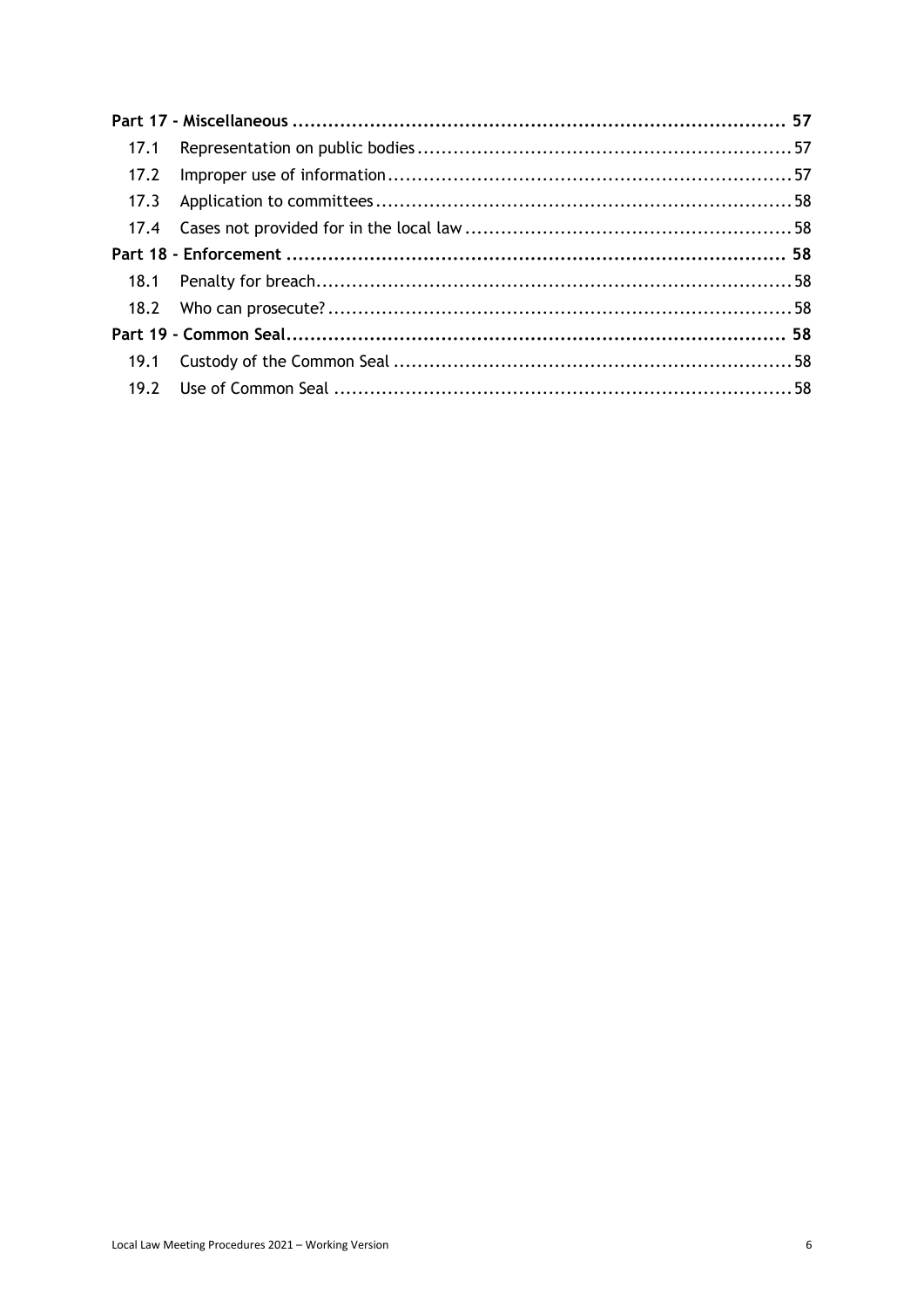# *Local Government Act 1995*

# **Tamala Park Regional Council**

# **Meeting Procedures Local Law 2021**

<span id="page-6-0"></span>Under the powers conferred by the Local Government Act 1995 and under all other powers enabling it, the Council of the Tamala Park Regional Council resolved on 17 February 2022 to make the following local law.

# **Part 1 - Preliminary**

# <span id="page-6-1"></span>**1.1 Short title**

- (1) This is the *Tamala Park Regional Council Meeting Procedures Local Law 2021*.
- (2) In the clauses that follow, this local law is referred to as *this local law* or *these Meeting Procedures*.

### <span id="page-6-2"></span>**1.2 Commencement**

This local law commences 14 days after it is published in the *Government Gazette*.

# <span id="page-6-3"></span>**1.3 Application and intent**

- (1) These Meeting Procedures contain the rules that apply to the conduct of meetings of the Council and its committees.
- (2) Meetings are to be conducted in accordance with the Act, the Regulations, the Model Code of Conduct and this local law.
- (3) These Meeting Procedures are intended to result in
	- (a) better decision making by the Council and its committees;
	- (b) the orderly conduct of meetings dealing with Council business;
	- (c) better understanding of the process of conducting meetings; and
	- (d) more efficient and effective use of time at meetings.
- <span id="page-6-4"></span>**1.4 Terms used**
- (1) In this local law, unless the context requires otherwise –

*absolute majority* has the meaning given to it in the Act;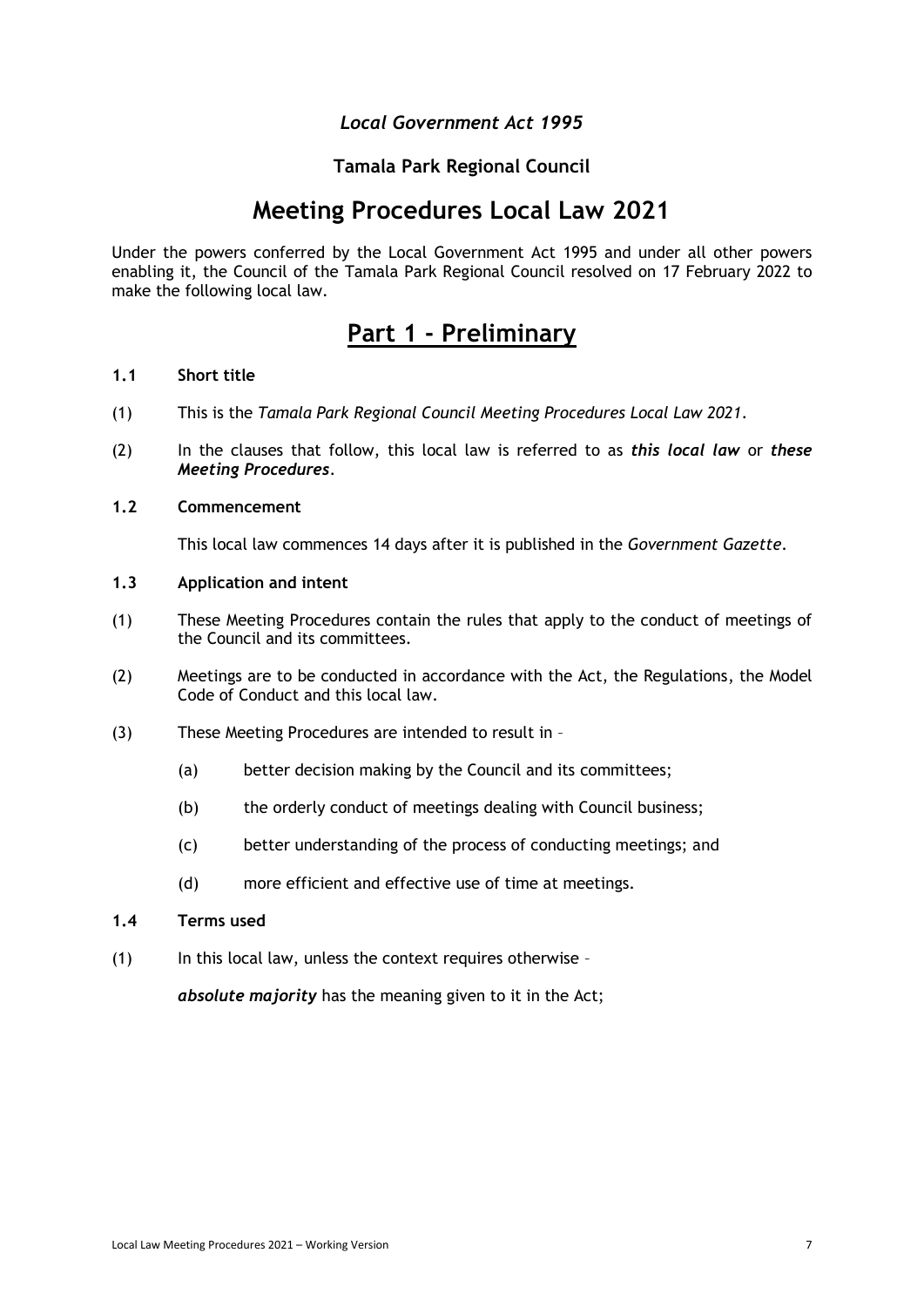*absolute majority* –

- (a) in relation to a council, means a majority comprising enough of the members for the time being of the council for their number to be more than 50% of the number of offices (whether vacant or not) of member of the council;
- (b) in relation to any other body, means a majority comprising enough of the persons for the time being constituting the body for their number to be more than 50% of the number of offices (whether vacant or not) on the body;

[Section 1.4 of the *Local Government Act 1995*]

*Act* means the *Local Government Act 1995*;

**CEO** means the Chief Executive Officer or Acting Chief Executive Officer for the time being of the TPRC;

*chairman* means the chairman of the TPRC elected under clause 6.3 of the Establishment Agreement;

*committee* means a committee of the Council (established under section 5.8 of the Act);

*Council* means the Council of TPRC;

*Council member,* or *member*, means a member of the Council;

*deputy chairman* means the deputy chairman of the TPRC elected under clause 6.3 of the Establishment Agreement;

*employee* means a person employed by the TPRC under section 5.36 of the Act;

*Establishment Agreement* means the Establishment Agreement of the TPRC approved by the Minister on 24 January 2006;

*meeting* means a meeting of the Council or of a committee;

*member* has the same meaning as *Council member*;

*Minister* means the Minister responsible for administering the Act;

*minor amendment*, in relation to a motion, means an amendment which does not alter the basic intent of the motion to which the amendment applies;

*Model Code of Conduct* means the model code of conduct prescribed in the *Local Government (Model Code of Conduct) Regulations 2021*, as adopted by the TPRC under section 5.104 of the Act on 15 April 2021;

*participant* means a local government that is a party to the Establishment Agreement;

*presiding member* means –

- (a) in respect of the Council, the person presiding under section 5.6 of the Act (see clause 4.1); and
- (b) in respect of a committee, the person presiding under sections 5.12, 5.13 and 5.14 of the Act (see clauses 4.4 and 4.5);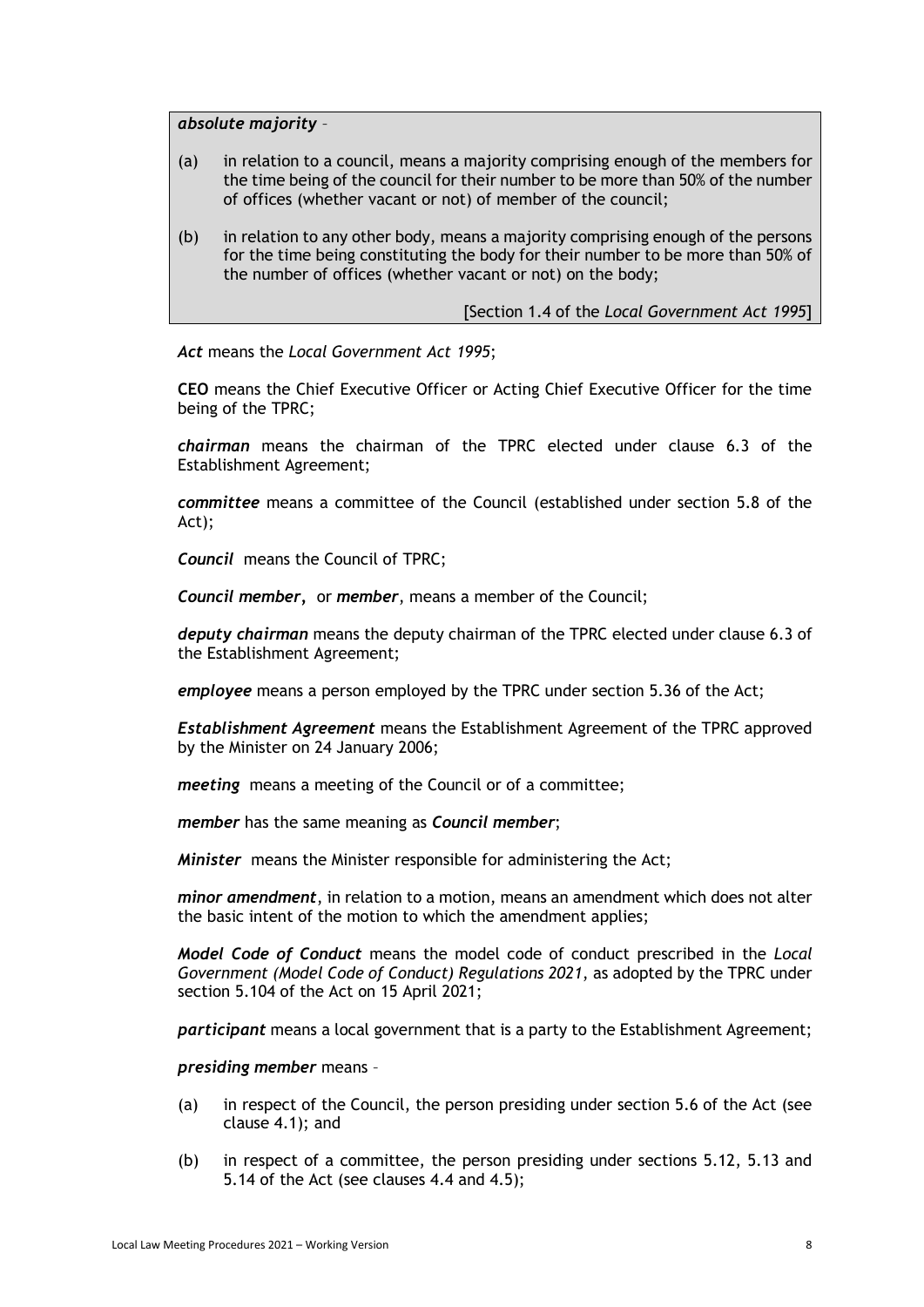*primary motion* means an original motion, or an original motion as amended, but does not include an amendment motion or a procedural motion;

*Regulations* means the *Local Government (Administration) Regulations 1996*;

*simple majority* means more than 50% of the members present and voting; and

*TPRC* means the Tamala Park Regional Council.

(2) Unless otherwise defined, the terms used in this local law have the meaning given to them in the Act and Regulations.

# Notes:

- 1. In this local law
	- (a) provisions of the Act and Regulations, and of other legislation, are reproduced in a boxed format; and
	- (b) notes are also included.
- 2. The purpose of reproducing these provisions, and of including the notes, is to assist the reader in the interpretation or administration of this local law.
- 3. The reproduced provisions of the Act and Regulations and other legislation, and the notes –
	- (a) are to be treated as footnotes and are not part of this local law (see section 32(2) of the *Interpretation Act 1984*); and
	- (b) reproduce only the provisions, or refer only to the provisions, that were in force at the time that the council resolved to adopt this local law and, therefore, may not necessarily be accurate at a future date.

# <span id="page-8-0"></span>**1.5 Repeal**

The *Tamala Park Regional Council Standing Orders Local Law 2006* published in the *Government Gazette* on 4 August 2006, is repealed.

# <span id="page-8-1"></span>**Part 2 - Establishment and membership of committees**

# <span id="page-8-2"></span>**2.1 Establishment and appointment of committees**

(1) The establishment of committees is dealt with in the Act.

Section 5.8 of the *Local Government Act 1995* states –

A local government may establish\* committees of 3 or more persons to assist the council and to exercise the powers and discharge the duties of the local government that can be delegated to committees.

*\* Absolute majority required.*

(2) A Council resolution to establish a committee under section 5.8 of the Act is to include –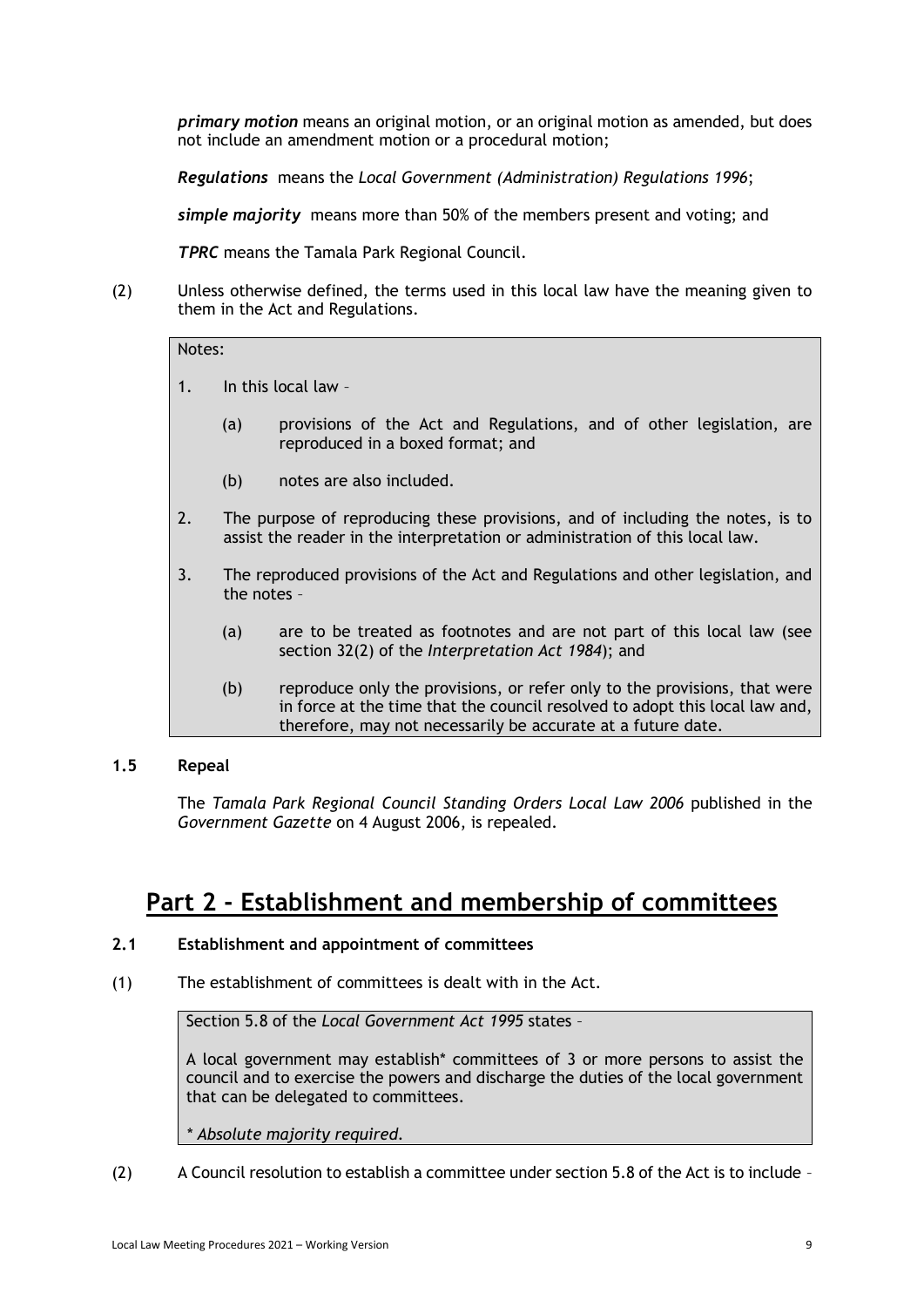- (a) the terms of reference or functions of the committee;
- (b) either
	- (i) the names or titles of the members, employees and any other persons to be appointed to the committee; or
	- (ii) the number of members, employees and any other persons to be appointed to the committee and a provision that they be appointed under a separate resolution; and
- (c) details of the delegation of any powers or duties to the committee under section 5.16 of the Act.

*Note: other person* means a person who is not a Council member or an employee

### <span id="page-9-0"></span>**2.2 Types of committees**

The types of committees are dealt with in the Act.

Section 5.9(2) of the *Local Government Act 1995* states –

A committee is to comprise —

- (a) council members only; or
- (b) council members and employees; or
- (c) council members, employees and other persons; or
- (d) council members and other persons; or
- (e) employees and other persons; or
- (f) other persons only.

#### <span id="page-9-1"></span>**2.3 Delegation of some powers and duties to certain committees**

The delegation of some powers and duties to certain committees is dealt with in the Act.

Section 5.16 of the *Local Government Act 1995* states –

- (1) Under and subject to section 5.17, a local government may delegate\* to a committee any of its powers and duties other than this power of delegation.
	- \* Absolute majority required.
- (2) A delegation under this section is to be in writing and may be general or as otherwise provided in the instrument of delegation.
- (3) Without limiting the application of sections 58 and 59 of the *Interpretation Act 1984* —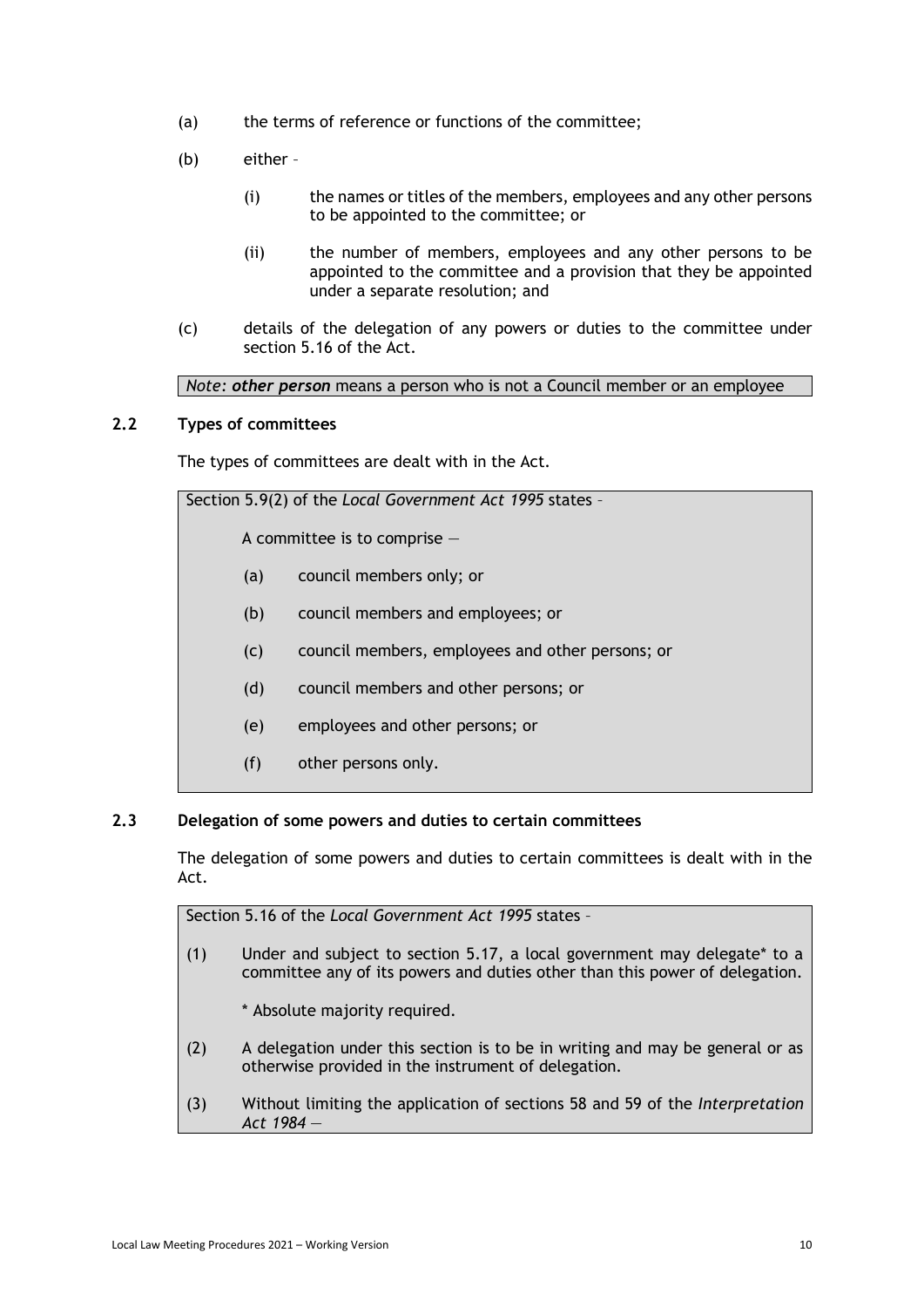- (a) a delegation made under this section has effect for the period of time specified in the delegation or if no period has been specified, indefinitely; and
- (b) any decision to amend or revoke a delegation under this section is to be by an absolute majority.
- (4) Nothing in this section is to be read as preventing a local government from performing any of its functions by acting through another person.

# <span id="page-10-0"></span>**2.4 Limits on delegation of powers and duties to certain committees**

The limits on the delegation of powers and duties to certain committees are dealt with in the Act.

Section 5.17 of the *Local Government Act 1995* states –

- (1) A local government can delegate  $-$ 
	- (a) to a committee comprising council members only, any of the council's powers or duties under this Act except —
		- (i) any power or duty that requires a decision of an absolute majority of the council;
		- (ii) any other power or duty that is prescribed; and
	- (b) to a committee comprising council members and employees, any of the local government's powers or duties that can be delegated to the CEO under Division 4; and
	- (c) to a committee referred to in section  $5.9(2)(c)$ , (d) or (e), any of the local government's powers or duties that are necessary or convenient for the proper management of  $-$ 
		- (i) the local government's property; or
		- (ii) an event in which the local government is involved.
- (2) A local government cannot delegate any of its powers or duties to a committee referred to in section 5.9(2)(f).

### <span id="page-10-1"></span>**2.5 Appointment of committee members**

The appointment of committee members is dealt with in the Act.

Section 5.10 of the *Local Government Act 1995* states –

- (1) A committee is to have as its members  $-$ 
	- (a) persons appointed\* by the local government to be members of the committee (other than those referred to in paragraph (b)); and
	- (b) persons who are appointed to be members of the committee under subsection (4) or (5).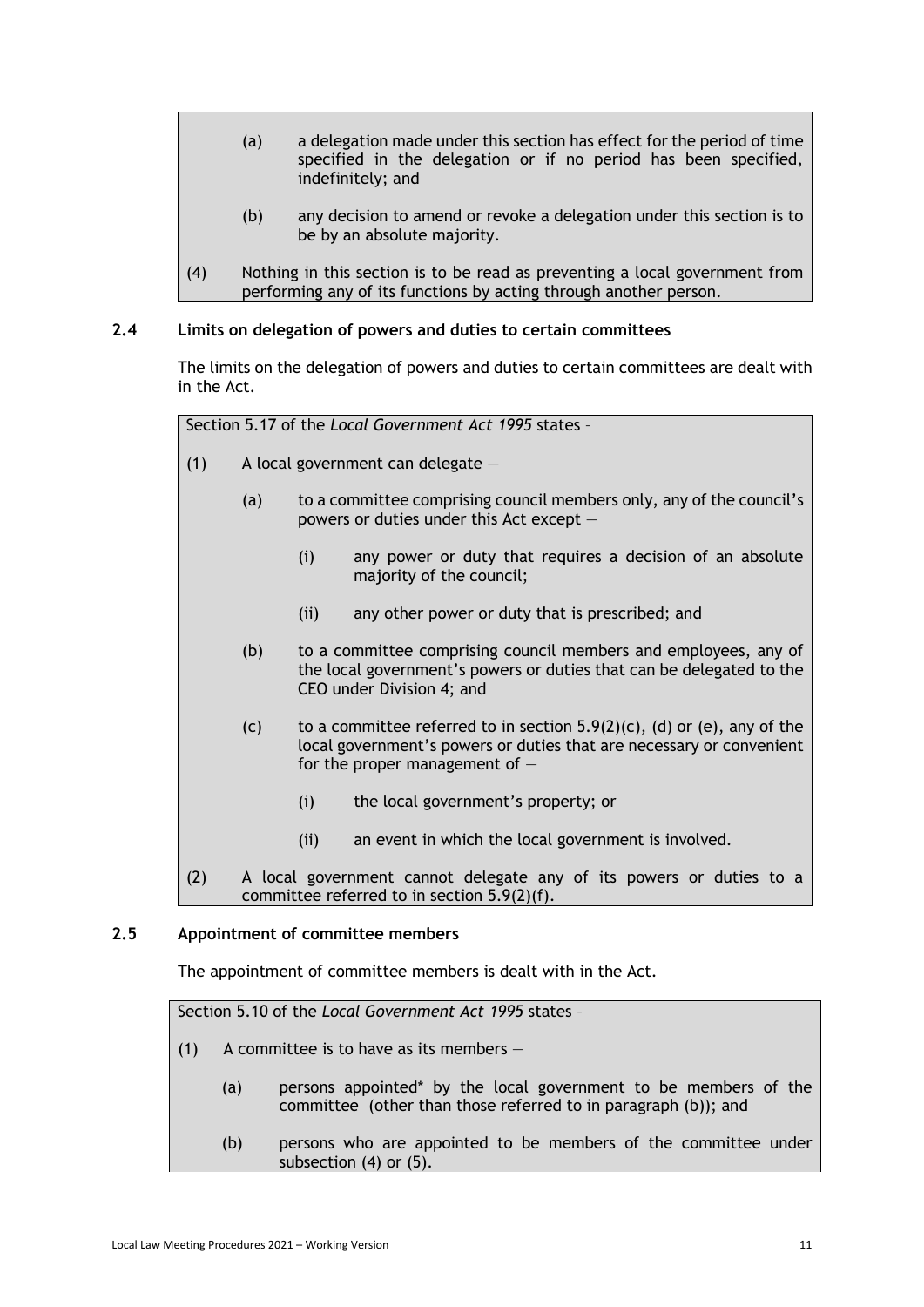*\* Absolute majority required.* 

- (2) At any given time each council member is entitled to be a member of at least one committee referred to in section  $5.9(2)(a)$  or (b) and if a council member nominates himself or herself to be a member of such a committee or committees, the local government is to include that council member in the persons appointed under subsection (1)(a) to at least one of those committees as the local government decides.
- (3) Section 52 of the *Interpretation Act 1984* applies to appointments of committee members other than those appointed under subsection (4) or (5) but any power exercised under section 52(1) of that Act can only be exercised on the decision of an absolute majority of the council.
- (4) If at a meeting of the council a local government is to make an appointment to a committee that has or could have a council member as a member and the mayor or president informs the local government of his or her wish to be a member of the committee, the local government is to appoint the mayor or president to be a member of the committee.
- (5) If at a meeting of the council a local government is to make an appointment to a committee that has or will have an employee as a member and the CEO informs the local government of his or her wish —
	- (a) to be a member of the committee; or
	- (b) that a representative of the CEO be a member of the committee, the local government is to appoint the CEO or the CEO's representative, as the case may be, to be a member of the committee.

Note: In the case of the TPRC, as a regional local government, the reference in this section to the 'mayor or president' is taken to be the chairman.

# <span id="page-11-0"></span>**2.6 Tenure of committee membership**

Tenure of committee membership is dealt with in the Act.

Section 5.11 of the *Local Government Act 1995* states –

- (1) Where a person is appointed as a member of a committee under section 5.10(4) or  $(5)$ , the person's membership of the committee continues until  $-$ 
	- (a) the person no longer holds the office by virtue of which the person became a member, or is no longer the CEO, or the CEO's representative, as the case may be; or
	- (b) the person resigns from membership of the committee; or
	- (c) the committee is disbanded; or (d) the next ordinary elections day, whichever happens first.
- (2) Where a person is appointed as a member of a committee other than under section 5.10(4) or (5), the person's membership of the committee continues until —
	- (a) the term of the person's appointment as a committee member expires; or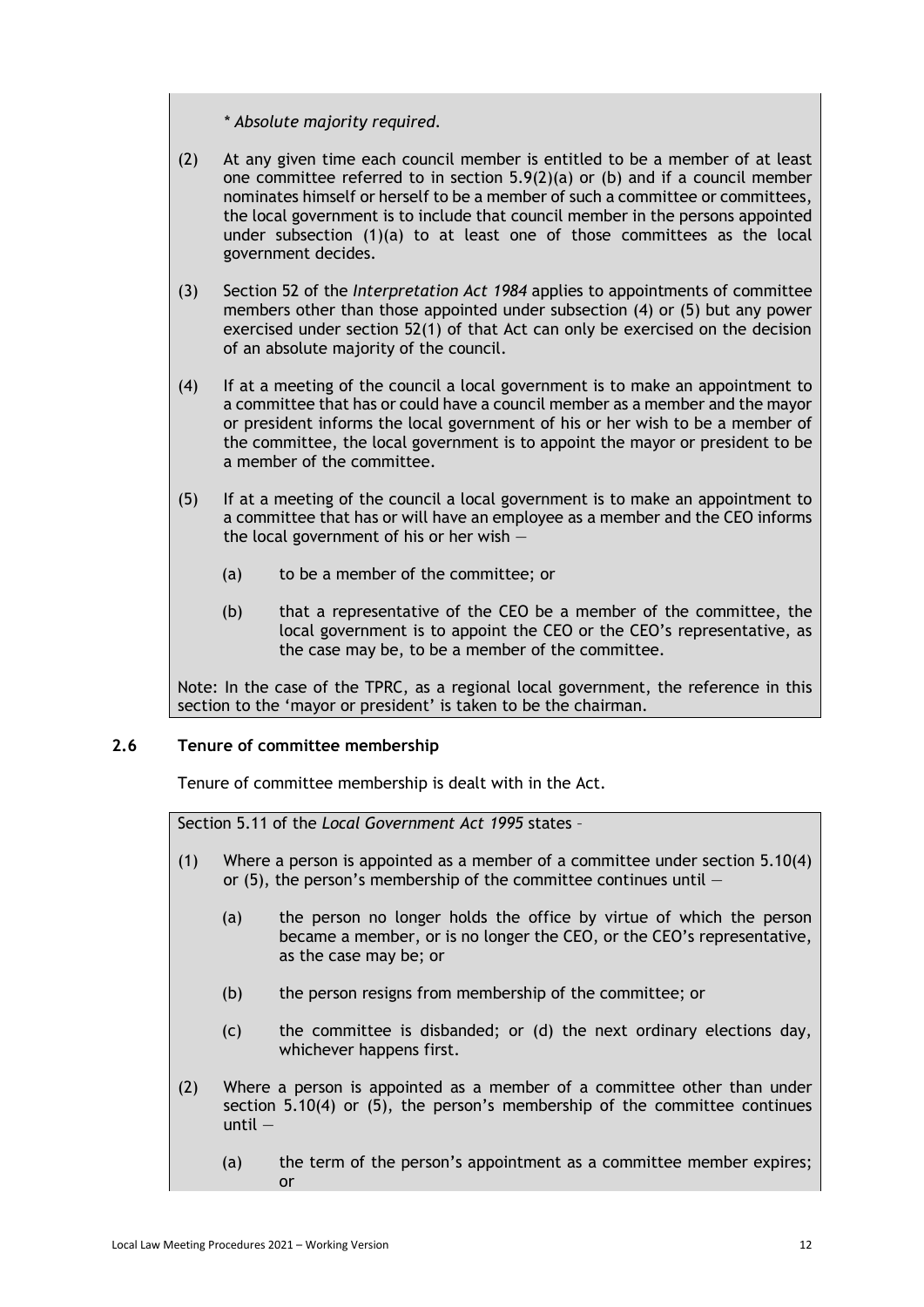- (b) the local government removes the person from the office of committee member, or the office of committee member otherwise becomes vacant; or
- (c) the committee is disbanded; or
- (d) the next ordinary elections day, whichever happens first.

# <span id="page-12-0"></span>**2.7 Appointment of deputies**

The appointment of a person to be a deputy of a member of a committee is dealt with in the Act.

Section 5.11A of the *Local Government Act 1995* states –

(1) The local government may appoint\* a person to be a deputy of a member of a committee and may terminate such an appointment\* at any time.

\* Absolute majority required.

- (2) A person who is appointed as a deputy of a member of a committee is to be
	- (a) if the member of the committee is a council member  $-$  a council member; or
	- (b) if the member of the committee is an employee  $-$  an employee; or
	- (c) if the member of the committee is not a council member or an employee — a person who is not a council member or an employee; or
	- (d) if the member of the committee is a person appointed under section  $5.10(5)$  – a person nominated by the CEO.
- (3) A deputy of a member of a committee may perform the functions of the member when the member is unable to do so by reason of illness, absence or other cause.
- (4) A deputy of a member of a committee, while acting as a member, has all the functions of and all the protection given to a member.

# <span id="page-12-1"></span>**2.8 Resignation of a committee member**

The resignation of a committee member is dealt with in the Regulations.

Regulation 4 of the Local Government (Administration) Regulations 1996 states –

A committee member may resign from membership of the committee by giving the CEO or the committee's presiding member written notice of the resignation.

# <span id="page-12-2"></span>**2.9 Register of delegations to committees**

The register of delegations to committees is dealt with in the Act.

Section 5.18 of the *Local Government Act 1995* states –

A local government is to keep a register of the delegations made under this Division and review the delegations at least once every financial year.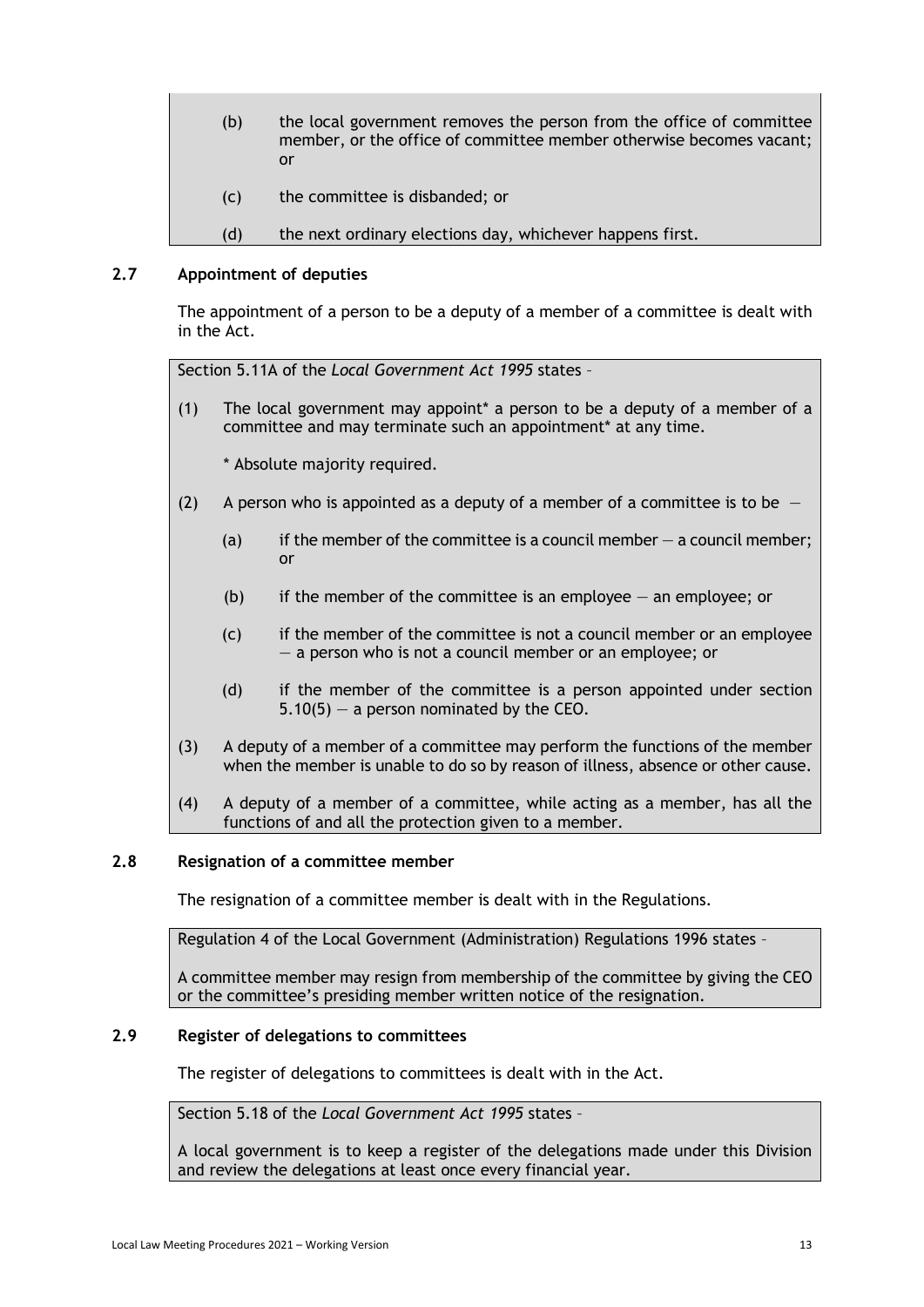# <span id="page-13-0"></span>**2.10 Committees to report**

A committee –

- (a) is answerable to the Council;
- (b) is to report on its activities when, and to the extent, required by the Council; and
- (c) is to prepare and submit to the Council a report containing recommendations.

# <span id="page-13-1"></span>**2.11 Reports of committees - questions**

Where a recommendation of a committee is submitted for adoption by the council, any council member may direct questions directly relating to the recommendation, through the presiding member of the council, to the presiding member of the committee or to any member of the committee in attendance.

# <span id="page-13-2"></span>**2.12 Permissible motions on committee recommendations**

A recommendation made by a committee may be –

- (a) adopted by the Council without amendment;
- (b) rejected by the Council and replaced by an alternative decision;
- (c) amended, and adopted as amended, by the Council; or
- (d) referred back to the committee for further consideration.

# **Part 3 - Meetings of Council**

# <span id="page-13-4"></span><span id="page-13-3"></span>**3.1 Ordinary and special council meetings**

(1) Ordinary and special Council meetings are dealt in the Act.

Section 5.3 of the *Local Government Act 1995* states –

- '(1) A council is to hold ordinary meetings and may hold special meetings.
- (2) Ordinary meetings are to be held not more than 3 months apart.
- (3) If a council fails to meet as required by subsection (2) the CEO is to notify the Minister of that failure'.
- (2) An ordinary meeting of the Council, held on a bi-monthly basis or otherwise as determined by the Council, is for the purpose of considering and dealing with the ordinary business of the Council.
- (3) A special meeting of the Council is held for the purpose of considering and dealing with Council business that is urgent, complex in nature, for a particular purpose or confidential.

# <span id="page-13-5"></span>**3.2 Calling Council meetings**

The calling of Council meetings is dealt with in the Act.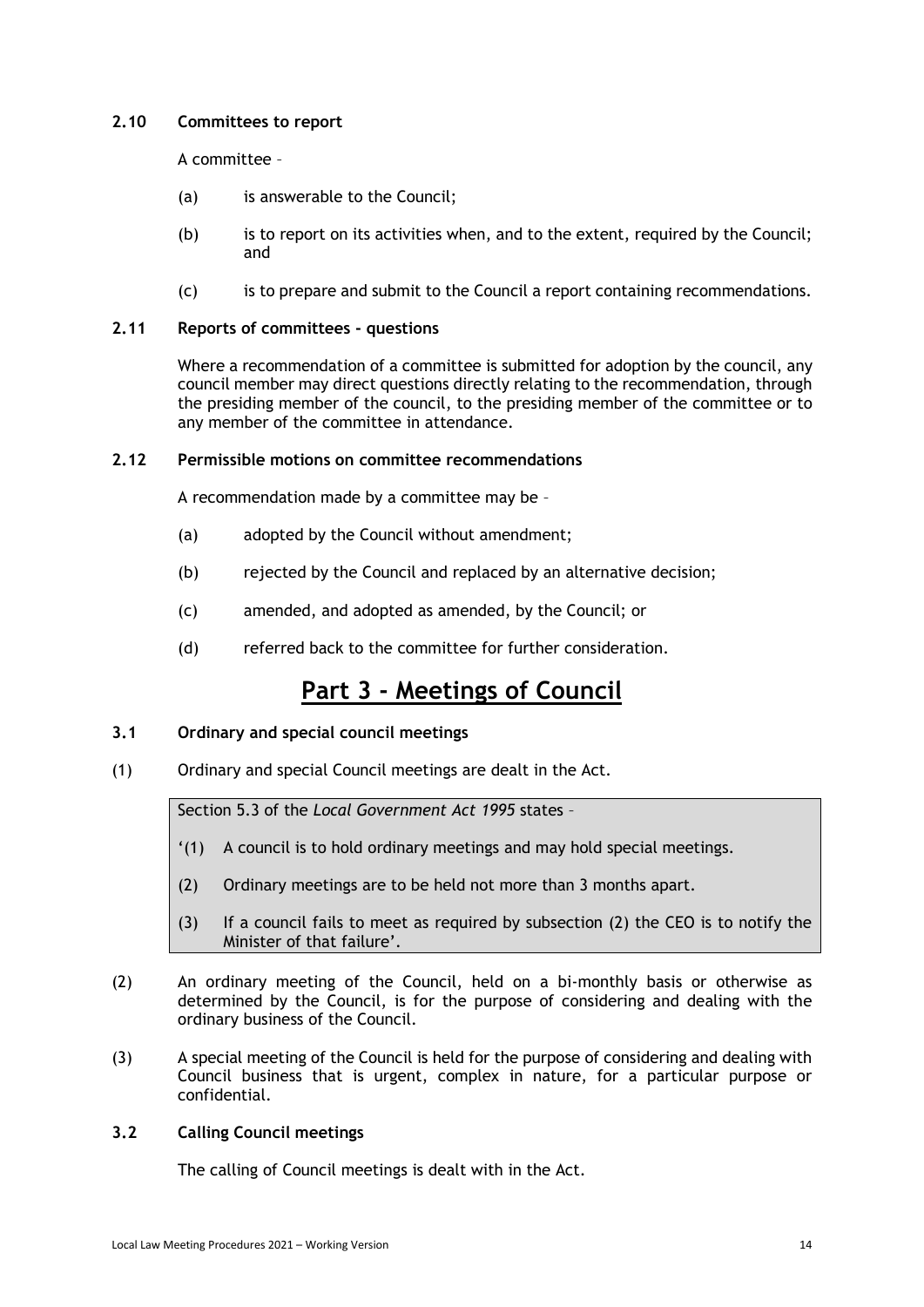Section 5.4 of the *Local Government Act 1995* states –

'An ordinary or a special meeting of a council is to be held  $-$ 

- (a) if called for by either  $-$ 
	- (i) the mayor or president; or
	- (ii) at least 1/3 of the councillors,

in a notice to the CEO setting out the date and purpose of the proposed meeting; or

(b) if so decided by the council'.

# <span id="page-14-0"></span>**3.3 Note: in the case of the TPRC, as a regional local government, the reference in this section to the 'mayor or president' is taken to be the chairman. Convening Council Meetings**

(1) The convening of a Council meeting is dealt with the Act.

Section 5.5 of the *Local Government Act 1995* states –

- '(1) The CEO is to convene an ordinary meeting by giving each council member at least 72 hours' notice of the date, time and place of the meeting and an agenda for the meeting.
- (2) The CEO is to convene a special meeting by giving each council member notice, before the meeting, of the date, time, place and purpose of the meeting'.

Sections 9.50 to 9.54 of the *Local Government Act 1995* and sections 75 and 76 of the *Interpretation Act 1984* deal with how documents can be given to a person. Under these provisions, notice of a meeting may be given to a council member by –

- (a) personally, handing the notice to the member;
- (b) sending it by post to the last known address of the member; or
- (c) leaving it for the member at his or her usual or last known place of abode or, if he or she is the principal of a business, at his or her usual or last known place of business.
- (2) Subject to subclause (3), the CEO is to give at least 72 hours' notice, for the purposes of section 5.5, in convening a special meeting of the Council.
- (3) Where, in the opinion of the chairman or at least 1/3 of the members, there is a need to meet urgently, the CEO may give a lesser period of notice of a special Council meeting.

# <span id="page-14-1"></span>**3.4 Calling committee meetings**

A meeting of a committee is to be held -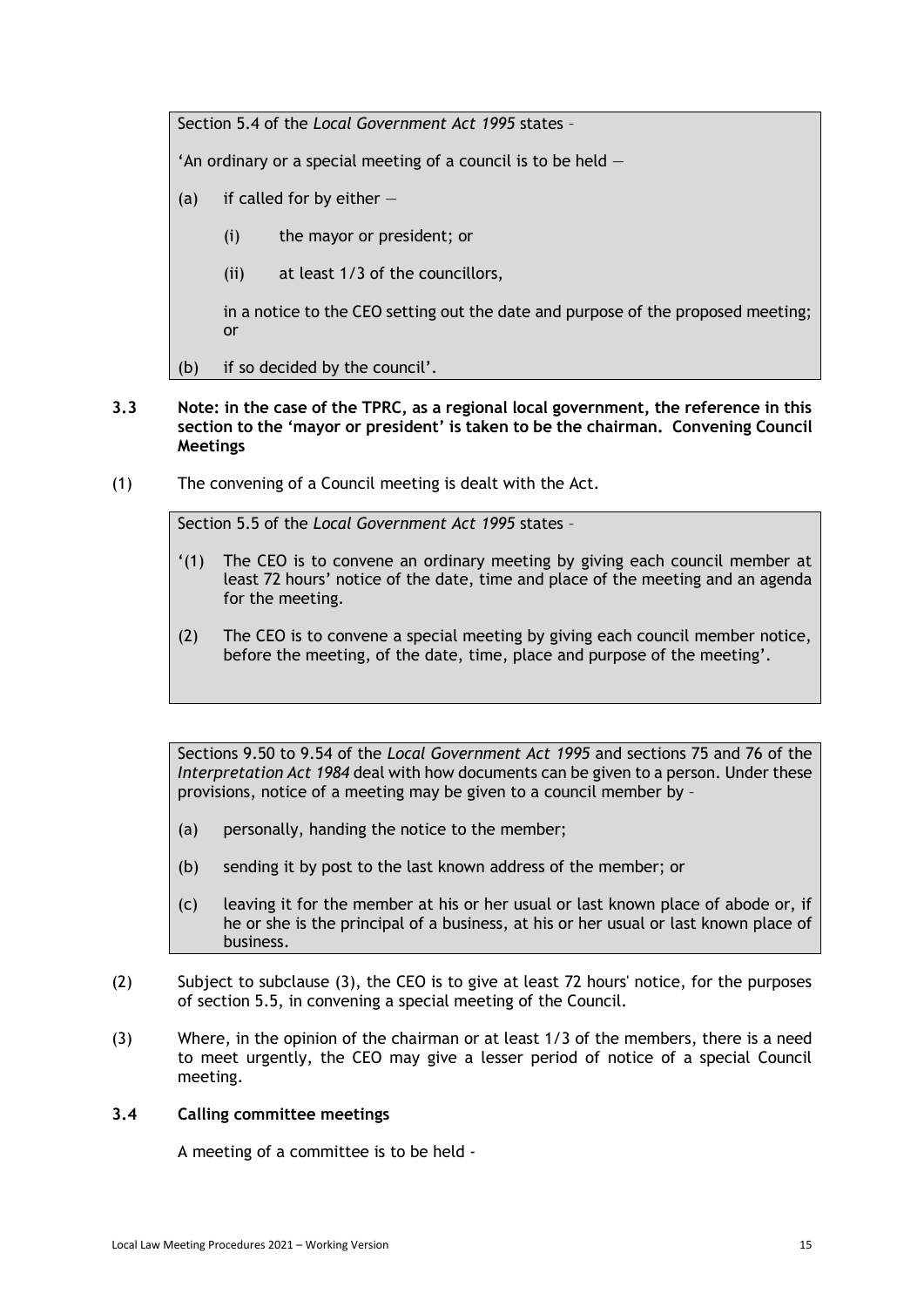- (a) if called for in a verbal or written request to the CEO by the chairman or the presiding member of the committee, advising the date and purpose of the proposed meeting;
- (b) if called for by at least 1/3 of the members of the committee in a notice to the CEO, setting out the date and purpose of the proposed meeting; or
- (c) in accordance with a decision of the Council or the committee.

# <span id="page-15-0"></span>**3.5 Public Notice of Meetings**

Public notice of meetings is dealt with in the Regulations.

Regulation 12 of the *Local Government (Administration) Regulations 1996* states –

 $'(1)$  In this regulation  $-$ 

*meeting details*, for a meeting, means the date and time when, and the place where, the meeting is to be held.

- (2) The CEO must publish on the local government's official website the meeting details for the following meetings before the beginning of the year in which the meetings are to be held —
	- (a) ordinary council meetings;
	- (b) committee meetings that are required under the Act to be open to members of the public or that are proposed to be open to members of the public.
- (3) Any change to the meeting details for a meeting referred to in subregulation (2) must be published on the local government's official website as soon as practicable after the change is made.
- (4) If a local government decides that a special meeting of the council is to be open to members of the public, the CEO must publish the meeting details for the meeting and the purpose of the meeting on the local government's official website as soon as practicable after the decision is made'.

# **Part 4 - Chairman and quorum**

# <span id="page-15-2"></span><span id="page-15-1"></span>**4.1 Who presides?**

Who presides at a Council meeting is dealt with in the Act.

Section 5.6 of the *Local Government Act 1995* states –

- '(1) The mayor or president is to preside at all meetings of the council.
- (2) If the circumstances mentioned in section 5.34(a) or (b) apply the deputy mayor or deputy president may preside at a meeting of the council in accordance with that section.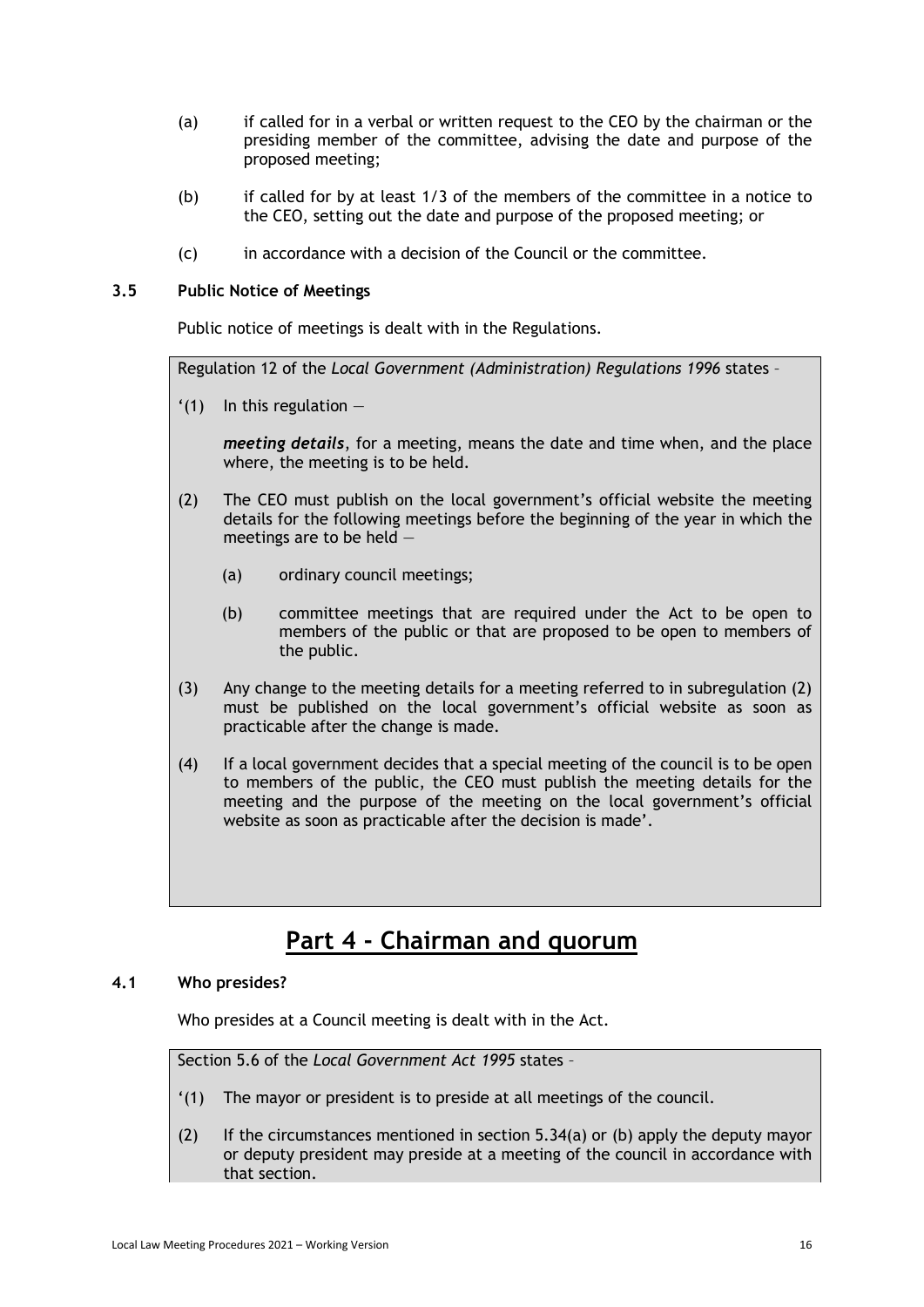(3) If the circumstances mentioned in section 5.34(a) or (b) apply and  $-$ 

- (a) the office of deputy mayor or deputy president is vacant; or
- (b) the deputy mayor or deputy president is not available or is unable or unwilling to perform the functions of mayor or president,

then, the council is to choose one of the councillors present to preside at the meeting'.

Note:

In the case of the TPRC, as a regional local government, the reference in this section to the 'mayor or president' is taken to be the chairman, and the references 'deputy mayor or deputy president' are to the deputy chairman.

# <span id="page-16-0"></span>**4.2 When the deputy chairman can act**

When the deputy chairman can act is dealt with in the Act.

Section 5.34 of the *Local Government Act 1995* states —

 $'$ If  $-$ 

- (a) the office of mayor or president is vacant; or
- (b) the mayor or president is not available or is unable or unwilling to perform the functions of the mayor or president,

then the deputy mayor may perform the functions of mayor and the deputy president may perform the functions of president, as the case requires'.

Note: In the case of the TPRC, as a regional local government, the references in this section to the 'mayor or president' are taken to be the chairman and the references to 'deputy mayor' and 'deputy president' are taken to be deputy chairman.

# <span id="page-16-1"></span>**4.3 Who acts if no chairman?**

Who acts if there is no chairman is dealt with in the Act.

Section 5.34 of the *Local Government Act 1995* states –

 $'$ If  $-$ 

- (a) the office of mayor or president is vacant; or
- (b) the mayor or president is not available or is unable or unwilling to perform the functions of the mayor or president,

then the deputy mayor may perform the functions of mayor and the deputy president may perform the functions of president, as the case requires'.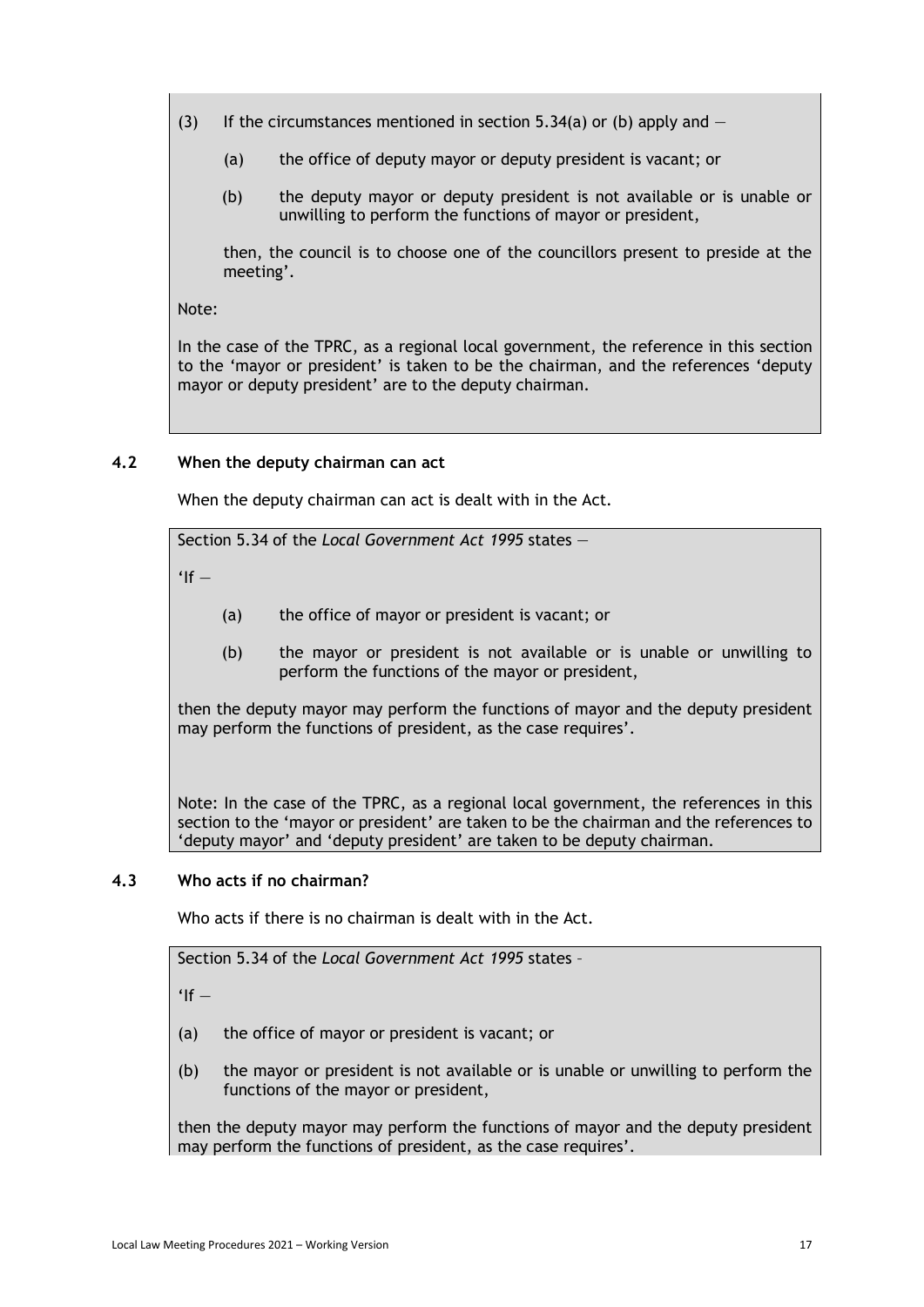Note: In the case of the TPRC, as a regional local government, the references in this section to the 'mayor or president' are taken to be the chairman and the references to 'deputy mayor' and 'deputy president' are taken to be deputy chairman.

# <span id="page-17-0"></span>**4.4 Election of presiding members of committees**

The election of committees is dealt with in the Act.

Section 5.12(1) of the *Local Government Act 1995* states –

- '(1) The members of a committee are to elect a presiding member from amongst themselves in accordance with Schedule 2.3, Division 1 as if the references in that Schedule —
	- (a) to "office" were references to "office of presiding member"; and
	- (b) to "council" were references to "committee"; and
	- (c) to "councillors" were references to "committee members".
- (2) The members of a committee may elect a deputy presiding member from amongst themselves but any such election is to be in accordance with Schedule 2.3, Division 2 as if the references in that Schedule —
	- (a) to "office" were references to "office of deputy presiding member"; and
	- (b) to "council" were references to "committee"; and
	- (c) to "councillors" were references to "committee members"; and
	- (d) to "mayor or president" were references to "presiding member"'.

Clauses 2 to 5 (inclusive) of Schedule 2.3, Division 1 of the *Local Government Act*  states –

- '**2. When council elects mayor or president**
- (1) The office is to be filled as the first matter dealt with  $-$ 
	- (a) at the first meeting of the council after an inaugural election or a section 4.13 or 4.14 election or after an ordinary elections day; and
	- (b) at the first meeting of the council after an extraordinary vacancy occurs in the office.
- (2) If the first ordinary meeting of the council is more than 3 weeks after an extraordinary vacancy occurs in the office, a special meeting of the council is to be held within that period for the purpose of filling the office.

# **3. CEO to preside**

The CEO is to preside at the meeting until the office is filled.

# **4. How mayor or president is elected**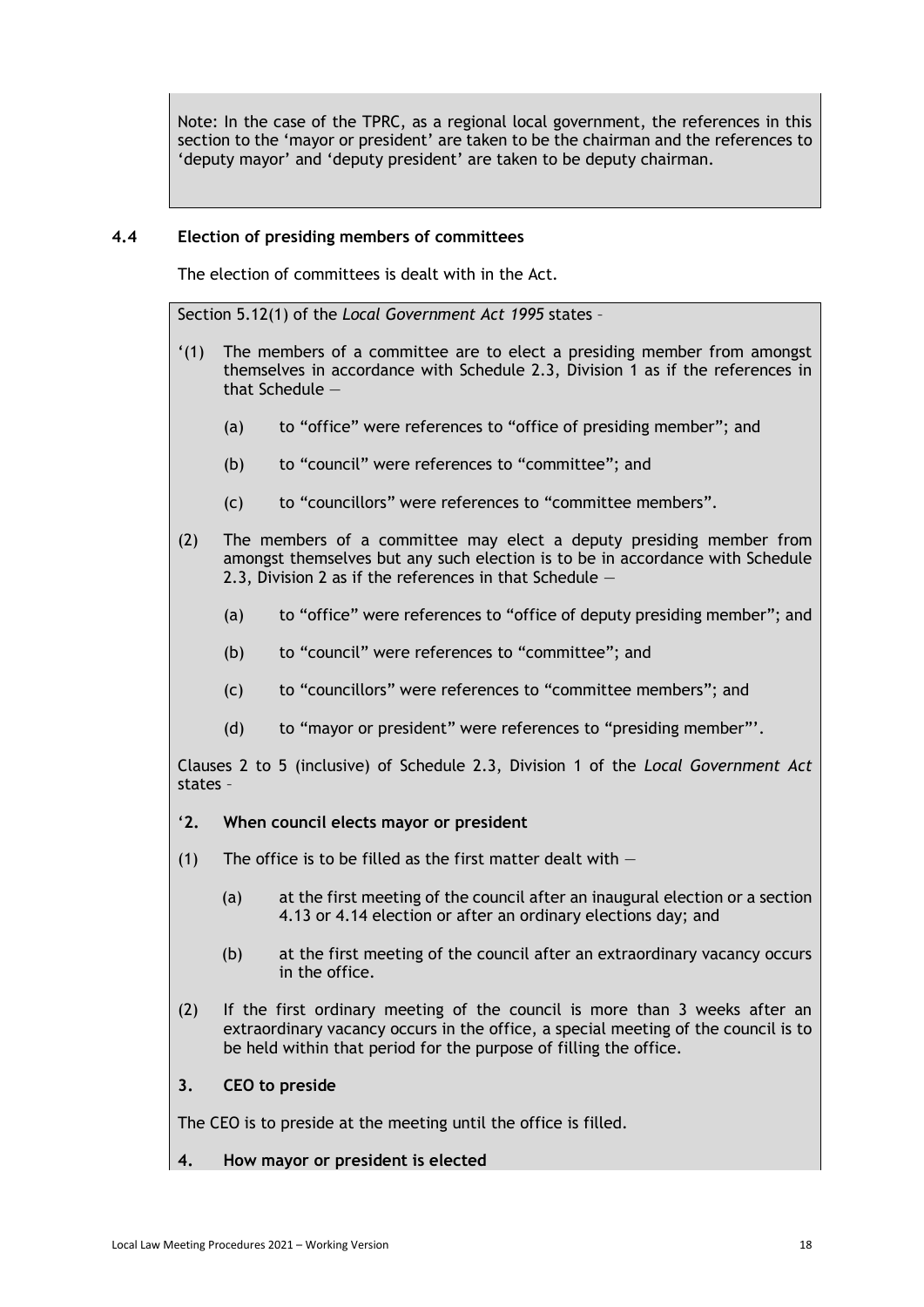- (1) The council is to elect a councillor to fill the office.
- (2) The election is to be conducted by the CEO in accordance with the procedure prescribed.
- (3) Nominations for the office are to be given to the CEO in writing before the meeting or during the meeting before the close of nominations.
- (3a) Nominations close at the meeting at a time announced by the CEO, which is to be a sufficient time after the announcement by the CEO that nominations are about to close to allow for any nominations made to be dealt with.
- (4) If a councillor is nominated by another councillor the CEO is not to accept the nomination unless the nominee has advised the CEO, orally or in writing, that he or she is willing to be nominated for the office.
- (5) The councillors are to vote on the matter by secret ballot as if they were electors voting at an election.
- (6) Subject to clause 5(1), the votes cast under subclause (5) are to be counted, and the successful candidate determined, in accordance with Schedule 4.1 (which deals with determining the result of an election) as if those votes were votes cast at an election.
- (7) As soon as is practicable after the result of the election is known, the CEO is to declare and give notice of the result in accordance with regulations, if any.

[Clause 4 amended: No. 49 of 2004 s. 69(2) (5); No. 66 of 2006 s. 14.]

# **5. Votes may be cast a second time**

- $(1)$  If when the votes cast under clause  $4(5)$  are counted there is an equality of votes between 2 or more candidates who are the only candidates in, or remaining in, the count, the count is to be discontinued and the meeting is to be adjourned for not more than 7 days.
- (2) Any nomination for the office may be withdrawn, and further nominations may be made, before or when the meeting resumes.
- (3) When the meeting resumes the councillors are to vote again on the matter by secret ballot as if they were electors voting at an election.
- (4) The votes cast under subclause (3) are to be counted, and the successful candidate determined, in accordance with Schedule 4.1 as if those votes were votes cast at an election'.

# <span id="page-18-0"></span>**4.5 Election of deputy presiding members of committees**

The election of deputy presiding members of committees is dealt with in the Act.

Section 5.12(2) of the *Local Government Act 1995* states –

- '(2) The members of a committee may elect a deputy presiding member from amongst themselves but any such election is to be in accordance with Schedule 2.3, Division 2 as if the references in that Schedule –
	- (a) to "office" were references to "office of deputy presiding member"; and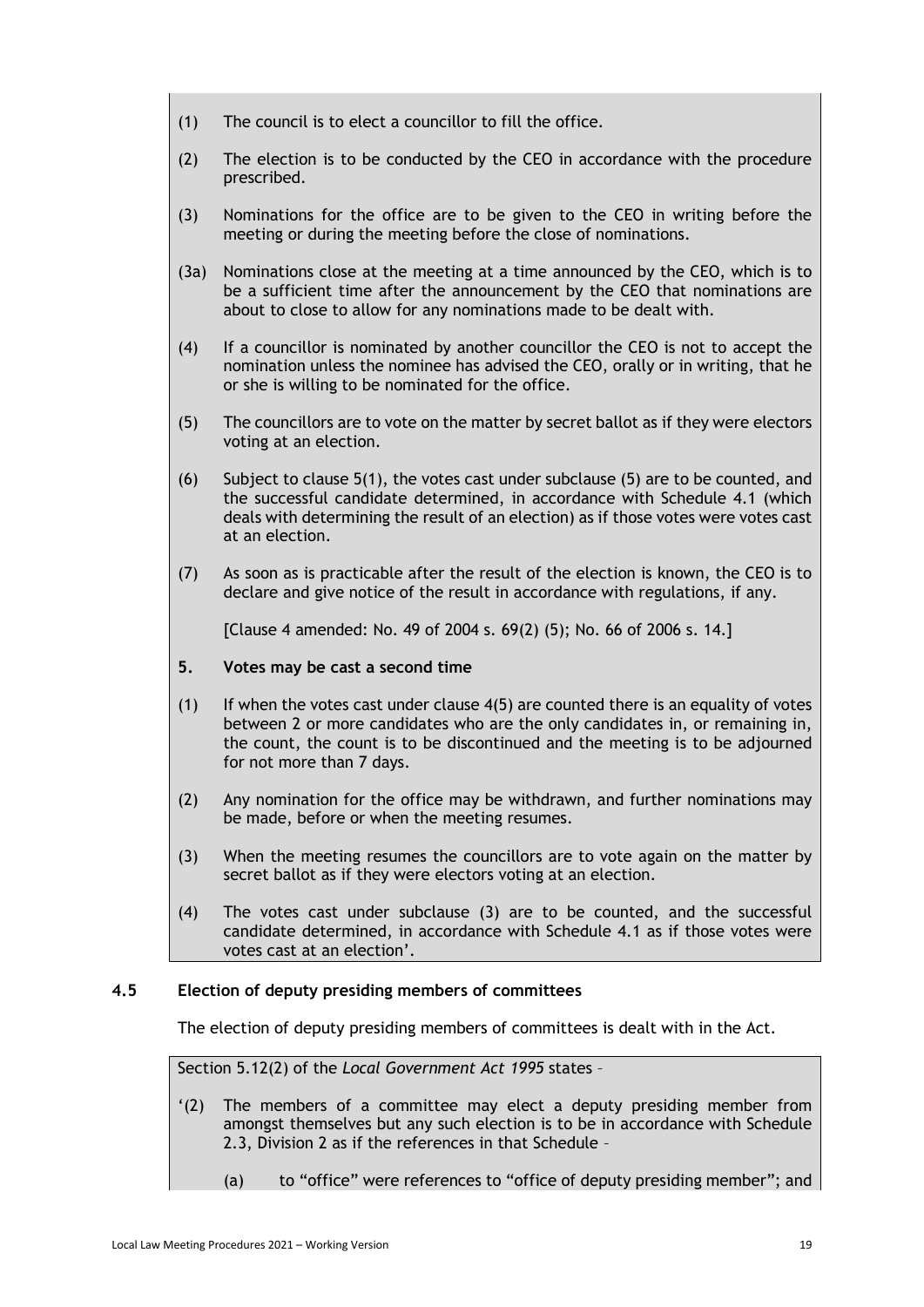(b) to "council" were references to "committee"; and

<span id="page-19-0"></span>(c) to "councillors" were references to "committee members"; and

# **4.6 (d) to "mayor or president" were references to "presiding member"'.Functions of deputy presiding members**

The functions of deputy presiding members are dealt with in the Act.

Section 5.13 of the *Local Government Act 1995* states –

'If, in relation to the presiding member of a committee  $-$ 

- (a) the office of presiding member is vacant; or
- (b) the presiding member is not available or is unable or unwilling to perform the functions of presiding member,

then the deputy presiding member, if any, may perform the functions of presiding member'.

# <span id="page-19-1"></span>**4.7 Who acts if no presiding member?**

Who acts if no presiding member is dealt with in the Act.

Section 5.14 of the *Local Government Act 1995* states –

'If, in relation to the presiding member of a committee  $-$ 

- (a) the office of presiding member and the office of deputy presiding member are vacant; or
- (b) the presiding member and the deputy presiding member, if any, are not available or are unable or unwilling to perform the functions of presiding member,

then the committee members present at the meeting are to choose one of themselves to preside at the meeting'.

# <span id="page-19-2"></span>**4.8 Quorum for meetings**

The quorum for meetings is dealt with in the Act.

Section 5.19 of the *Local Government Act 1995* states –

'The quorum for a meeting of a council or committee is at least 50% of the number of offices (whether vacant or not) of member of the council or the committee'.

# <span id="page-19-3"></span>**4.9 Reduction of quorum for council meetings**

The power of the Minister to reduce the number for a quorum and certain majorities is dealt with in the Act.

Section 5.7 of the *Local Government Act 1995* states –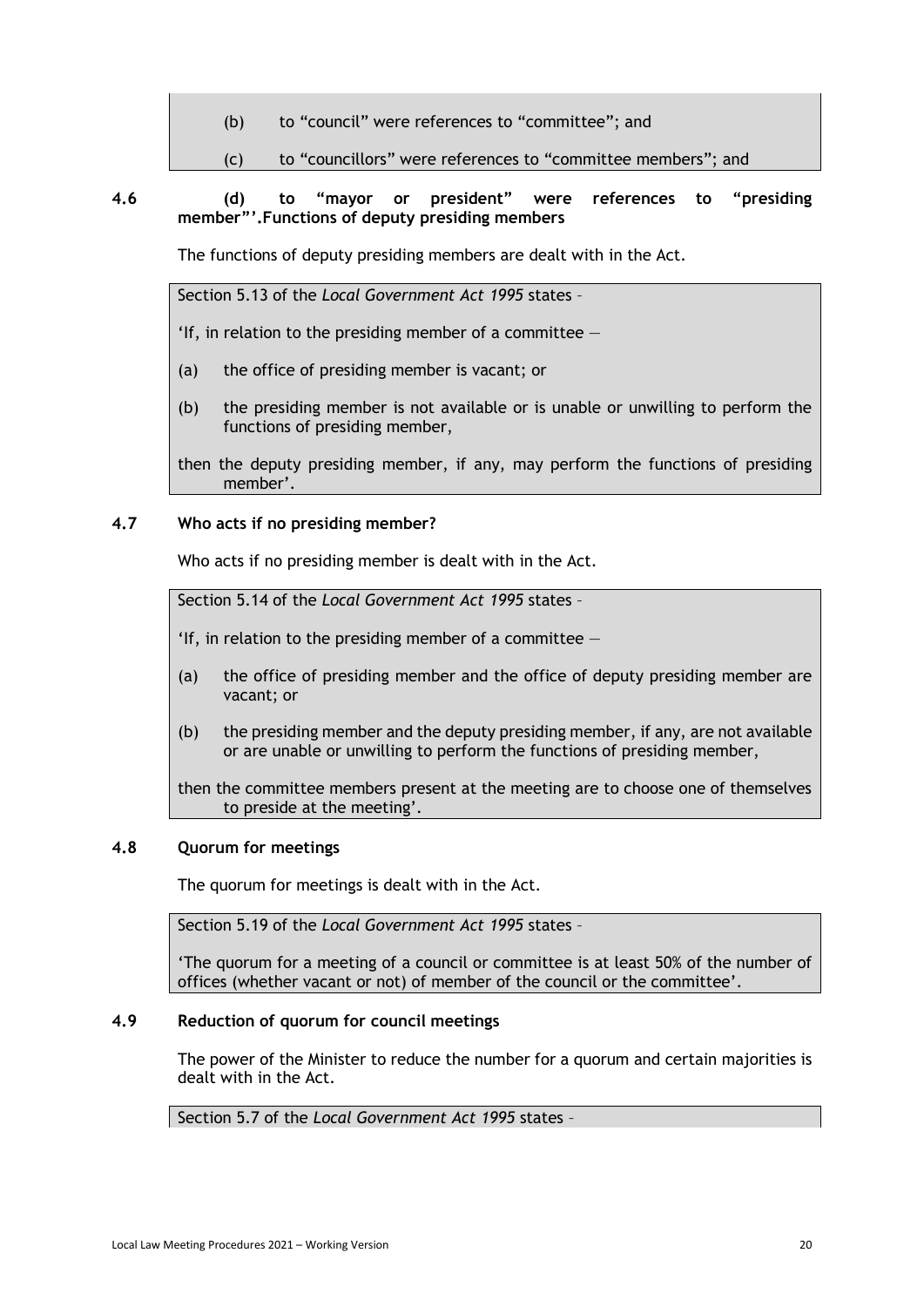- '(1) The Minister may reduce the number of offices of member required for a quorum at a council meeting specified by the Minister if there would not otherwise be a quorum for the meeting.
- (2) The Minister may reduce the number of offices of member required at a council meeting to make a decision specified by the Minister if the decision is one which would otherwise be required to be made by an absolute majority and a sufficient number of members would not otherwise be present at the meeting'.

# <span id="page-20-0"></span>**4.10 Reduction of quorum for committee meetings**

The reduction of a quorum for committee meetings is dealt with in accordance with in the Act.

Section 5.15 of the *Local Government Act 1995* states –

'The local government may reduce\* the number of offices of committee member required for a quorum at a committee meeting specified by the local government if there would not otherwise be a quorum for the meeting'.

*\* Absolute majority required*.

# <span id="page-20-1"></span>**4.11 Procedure where no quorum to begin a meeting**

The procedure where there is no quorum to begin a meeting is dealt with in the Regulations.

Regulation 8 of the *Local Government (Administration) Regulations 1996* states –

If a quorum has not been established within the 30 minutes after a council or committee meeting is due to begin then the meeting can be adjourned —

- (a) in the case of a council, by the mayor or president or if the mayor or president is not present at the meeting, by the deputy mayor or deputy president; or
- (b) in the case of a committee, by the presiding member of the committee or if the presiding member is not present at the meeting, by the deputy presiding member; or
- (c) if no person referred to in paragraph (a) or (b), as the case requires, is present at the meeting, by a majority of members present; or
- (d) if only one member is present, by that member; or
- (e) if no member is present or if no member other than the CEO is present, by the CEO or a person authorised by the CEO.

Note: in the case of the TPRC, as a regional local government, the references in this regulation to the 'mayor or president' is taken to be the chairman, and the references to the 'deputy mayor or deputy president' is taken to be the deputy chairman.

# <span id="page-20-2"></span>**4.12 Procedure Where Quorum Does Not Present During a Meeting**

If at any time during a meeting a quorum is not present –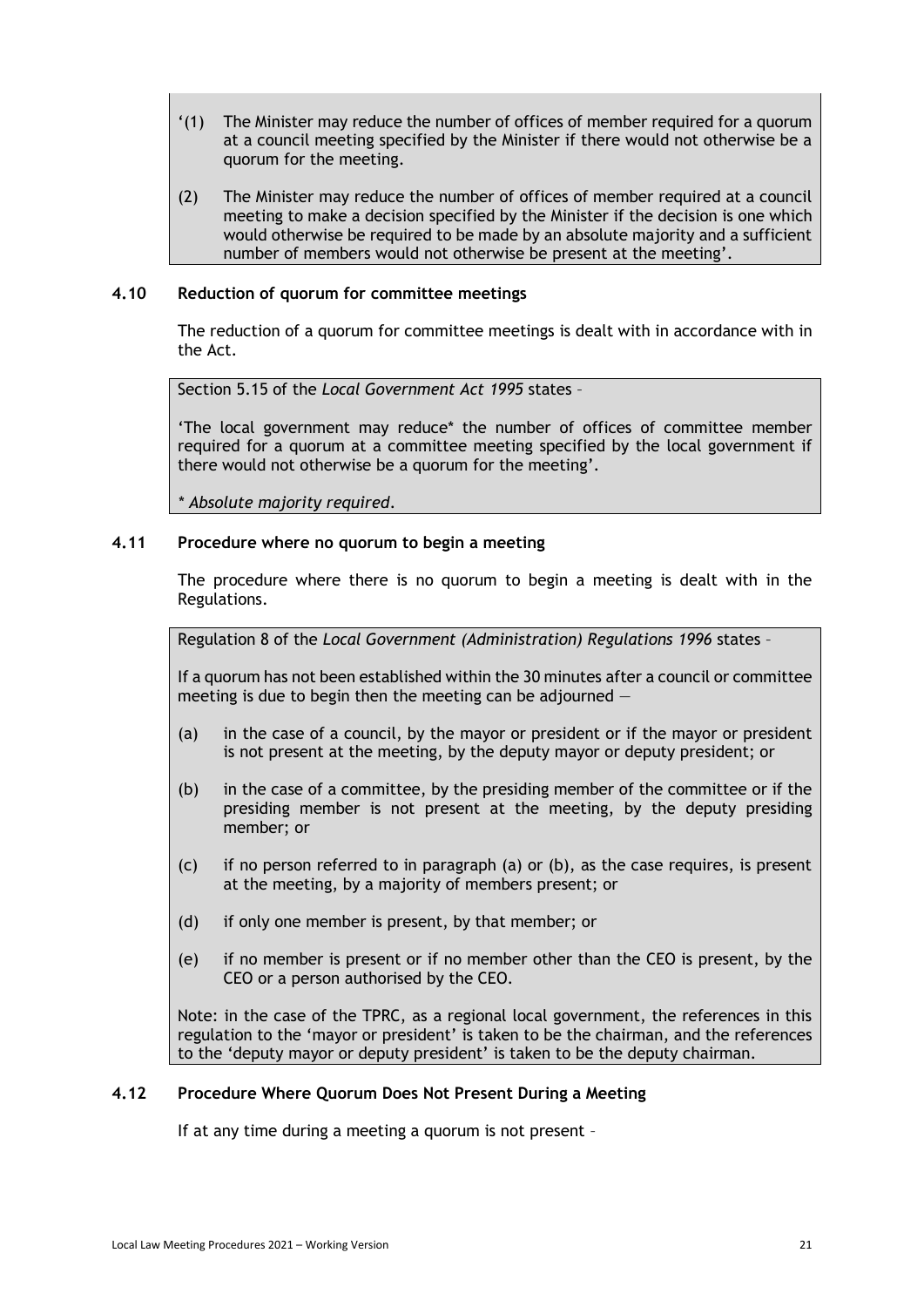- (a) the chairman is immediately to suspend the proceedings of the meeting for a period of up to 15 minutes;
- (b) if a quorum is not present at the expiry of the suspension period under subclause (a), the chairman may either adjourn the meeting to some future time or date or may extend the extension period for a further period of 30 minutes; and
- (c) if a quorum is not present at the expiry of the extended period of suspension under subclause (b), the chairman is to adjourn the meeting to a later time on the same day or to another day.

# <span id="page-21-0"></span>**4.13 Names to be recorded**

At any meeting –

- (a) at which there is not a quorum present to begin the meeting; or
- (b) which is adjourned for want of a quorum, the names of the members then present are to be recorded in the minutes.

# **Part 5 - Business of a Meeting**

# <span id="page-21-2"></span><span id="page-21-1"></span>**5.1 Business to be specified**

- (1) No business is to be transacted at any ordinary meeting of the Council other than that specified in the agenda, without the approval of the chairman or a decision of the Council.
- (2) No business is to be transacted at a special meeting of the Council other than that given in the notice of the meeting as the purpose of the meeting.
- (3) No business is to be transacted at a committee meeting other than that specified in the agenda, or in the notice of the meeting as the purpose of the meeting, without the approval of the chairman or a decision of the committee.
- (4) Where a Council meeting is adjourned to the next ordinary meeting of the Council, the business unresolved at the meeting that is adjourned is to be given precedence at that ordinary meeting.
- (5) Where a committee meeting is adjourned to the next ordinary committee meeting, the business unresolved at the meeting that is adjourned is to be given precedence at that ordinary meeting.
- (6) Where a Council or committee meeting is adjourned to a meeting not described in subclause (4) or (5), no business is to be transacted at that later meeting other than that:
	- (a) specified in the notice of the meeting that is adjourned; and
	- (b) (b) which remains unresolved.

# <span id="page-21-3"></span>**5.2 Order of Business**

(1) Unless otherwise decided by the Council, the order of business at any ordinary meeting of the Council is to be as follows -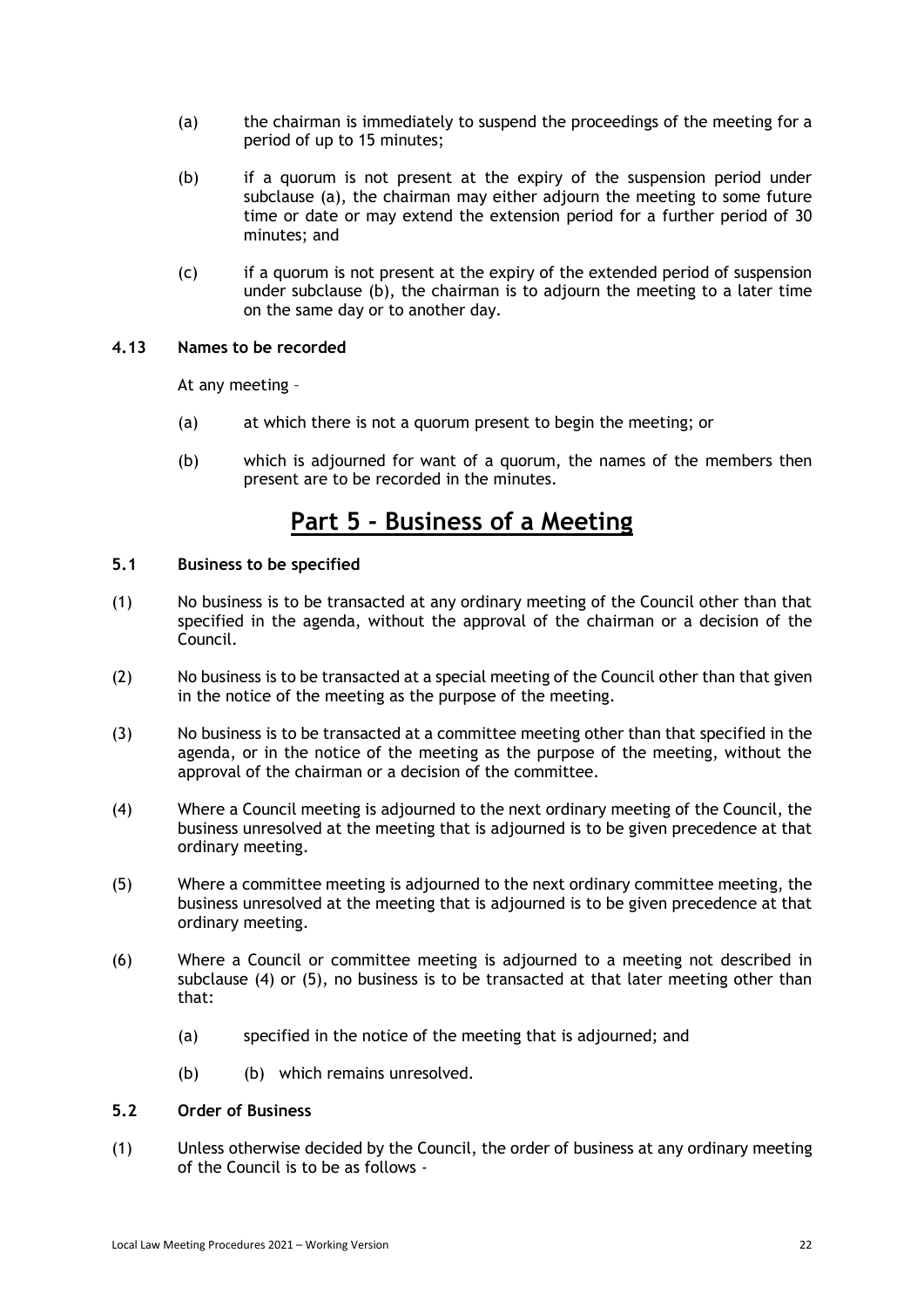- 1. Official opening.
- 2. Record of attendance, apologies and leave of absence.
- 3. Disclosure of interests
- 4. Public statement/question time
- 5. Announcements by the chairman
- 6. Petitions/deputations/presentations
- 7. Confirmation of minutes and business arising from minutes
- 8. Administration reports
- 9. Committee reports
- 10. Motions of which previous notice has been given
- 11. Members questions of which previous notice has been given
- 12. Urgent business approved by the chairman
- 13. General business
- 14. Matters behind closed doors
- 15. Closure
- (2) Unless otherwise decided by the committee, the order of business at any ordinary meeting of a committee is to be as follows –
	- 1. Official opening.
	- 2. Record of attendance, apologies and leave of absence.
	- 3. Disclosure of interests.
	- 4. Petitions/deputations/presentations
	- 5. Confirmation of minutes and business arising from minutes.
	- 6. Announcements by the presiding member.
	- 7. Administration reports.
	- 8. Motions of which previous notice has been given.
	- 9. Members questions of which previous notice has been given.
	- 10. Urgent business approved by the presiding member.
	- 11. General business
	- 12. Matters behind closed doors.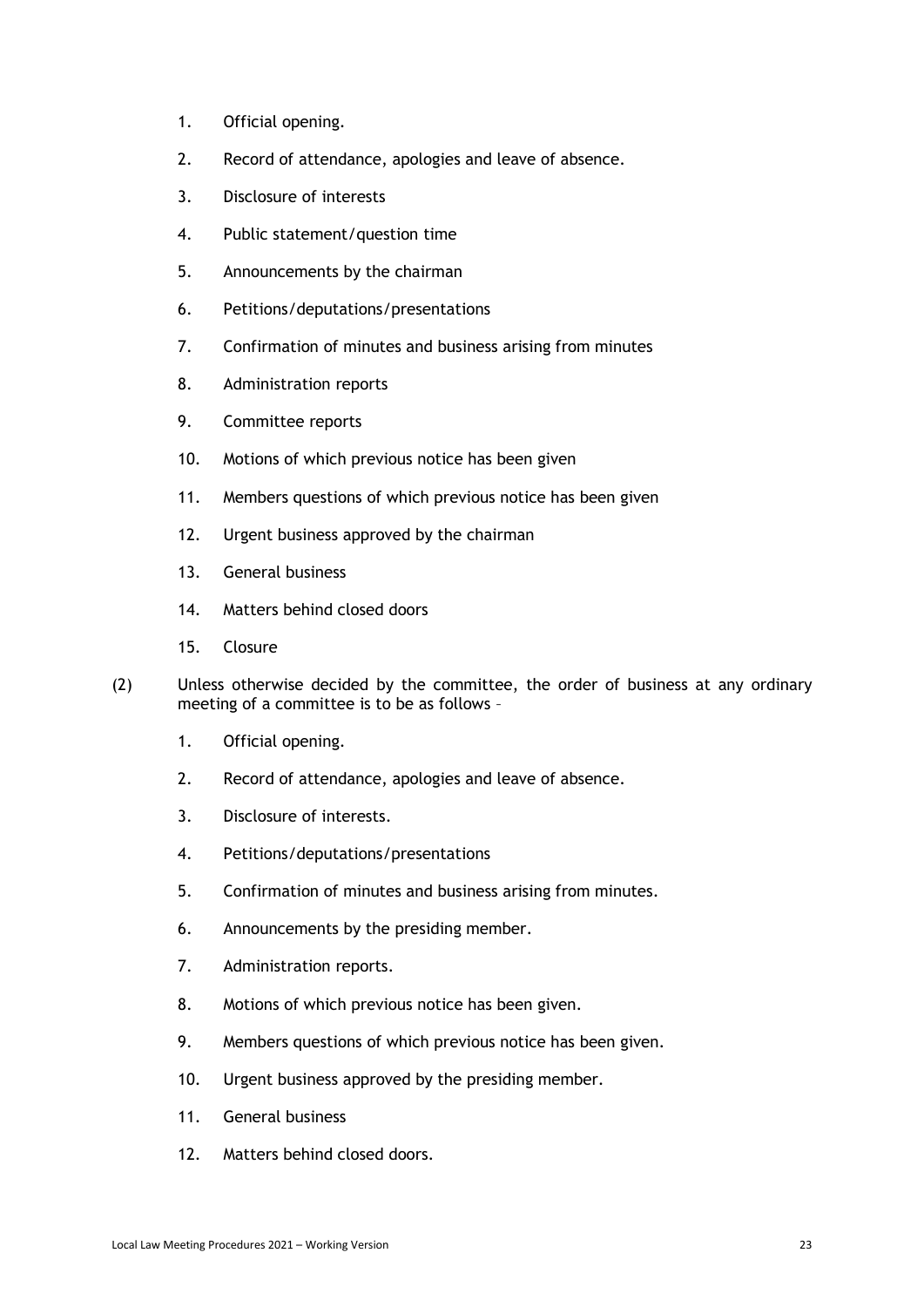- 13. Closure.
- (3) Unless otherwise decided by the members present, the order of business at any special meeting of the Council or at a committee meeting is to be the order in which that business stands in the notice of, or agenda for, the meeting.

*Note: in exercising its discretion relating to the order of business under subclause (1) and (2), a meeting must comply with the requirements of the Act and Regulations relating to public question time (see clauses 6.3-6.5 below).* 

(4) Notwithstanding subclauses (1), (2) and (3), the CEO may include on the agenda of a Council or committee meeting in an appropriate place within the order of business any matter which must be decided, or which he or she considers is appropriate to be decided, by that meeting.

# <span id="page-23-0"></span>**5.3 Reports of the CEO**

- (1) The functions of the CEO, including to advise the Council and implement decisions, are dealt with in the Act.
- (2) The CEO may prepare or cause to be prepared any report that in the CEO's opinion requires consideration by the Council, including any report of a late or urgent nature.
- <span id="page-23-1"></span>**5.4 Motions of which previous notice has been given**
- (1) Unless the Act, Regulations or these Meeting Procedures otherwise provide, a member may raise at a meeting such business of the Council or the committee (as the case may be) as he or she considers appropriate, in the form of a motion, of which notice has been given in writing to the CEO or at the last Council or committee meeting.
- (2) A notice of motion under subclause (1) is to be given at least 15 clear working days before the meeting at which the motion is moved.
- (3) A notice of motion must relate to a purpose for which the TPRC is established.
- (4) The CEO
	- (a) with the concurrence of the presiding member, may exclude from the agenda any notice of motion deemed to be, or likely to involve, a breach of any of this local law or any other written law;
	- (b) may make such amendments to the form, but not the substance, as will bring the notice of motion into due form; and
	- (c) may provide to the Council or the committee (as the case may be) relevant and material facts and circumstances pertaining to the notice of motion on such matters as policy, strategy, budget, and law.
- (5) A notice of motion is not out of order because the policy involved is considered to be objectionable.
- (6) If a notice of motion is excluded under subclause (4), the CEO is to provide the reason for its exclusion to all members as soon as practicable.
- (7) A motion of which notice has been given is to lapse unless -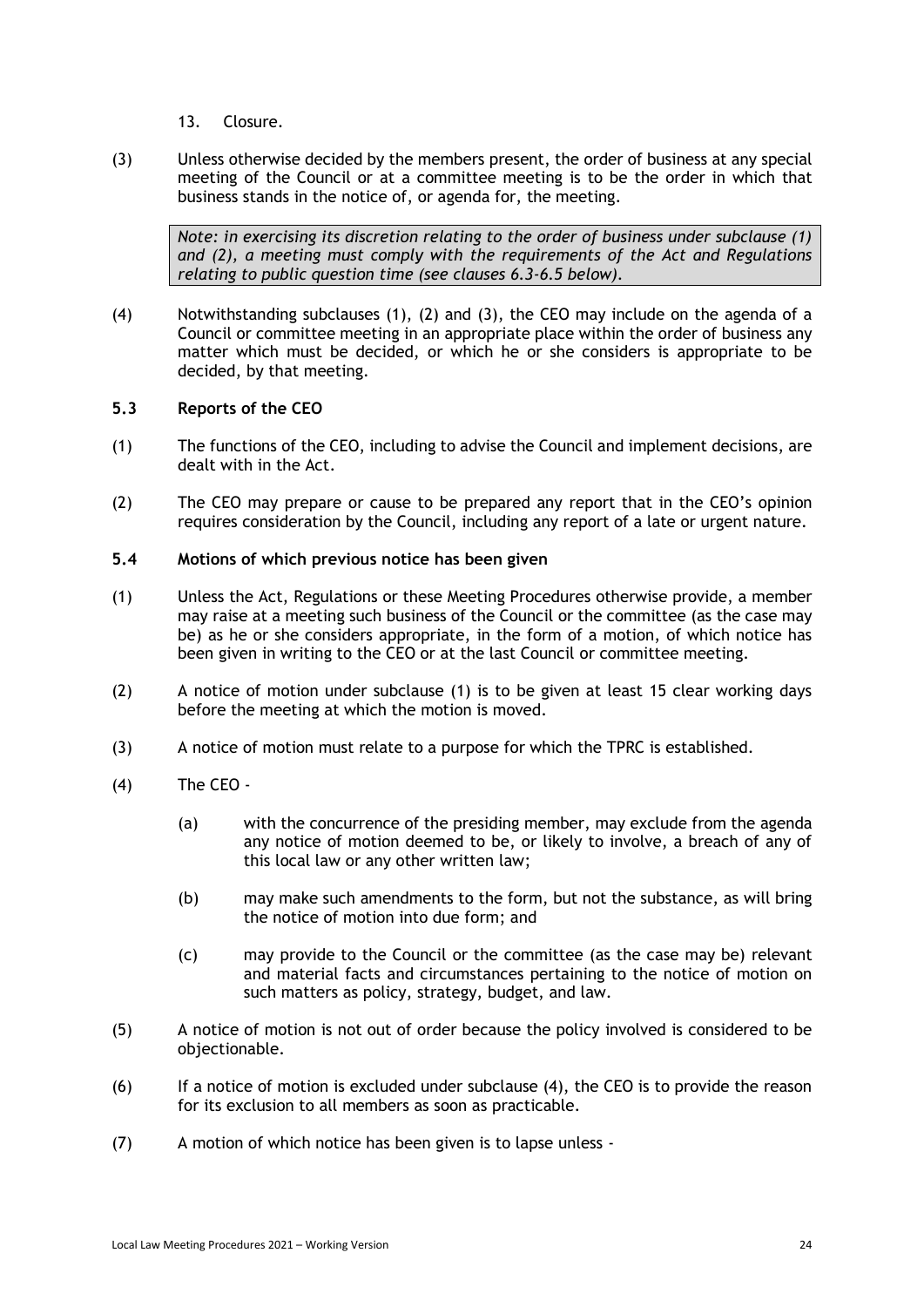- (a) the member who gave notice of it, or some other member authorised by him or her in writing, moves the motion when called on; or
- (b) the Council or committee on a motion agrees to defer consideration of the motion to a later stage or date.
- (8) An amendment, other than a minor amendment, to a motion of which notice has been given under this clause, is not to be considered at a meeting unless written notice of the amendment is received by the CEO no later than 12:00 noon on the last working date preceding the day of the meeting at which the relevant motion is to be considered.
- (9) The presiding member
	- (a) is to determine whether an amendment is a minor amendment for the purposes of subclause (8); and
	- (b) is to make that determination on the basis that a minor amendment is one which, in his or her opinion, does not alter the basic intent of the primary motion.

### <span id="page-24-0"></span>**5.5 New business of an urgent nature**

- (1) In cases of extreme urgency or other special circumstances, matters may, on a motion that is carried by the meeting, be raised without notice and decided by the meeting.
- (2) In subclause (1), *cases of extreme urgency or other special circumstances* means matters –
	- (a) that have arisen after the preparation of the agenda that are considered by the meeting to be of such importance and urgency that they are unable to be dealt with administratively by the TPRC and must be considered and dealt with by the Council before the next meeting; and
	- (b) that, if not dealt with at the meeting, are likely to  $-$ 
		- (i) have a significant adverse effect (financially or otherwise) on the TPRC; or
		- (ii) result in a contravention of a written law.
- (3) Before debate begins on a matter under this clause that is not the subject of a written report from the CEO to the meeting –
	- (a) the presiding member is to ask the CEO to give; and
	- (b) the CEO, or the CEO's nominee, is to give a verbal report to the meeting.
- (4) The minutes of the meeting are to include
	- (a) a summary of the verbal report and any recommendations of the CEO or the CEO's nominee; and
	- (b) the reasons for any decision made at the meeting that is significantly different from any recommendations of the CEO or the CEO's nominee.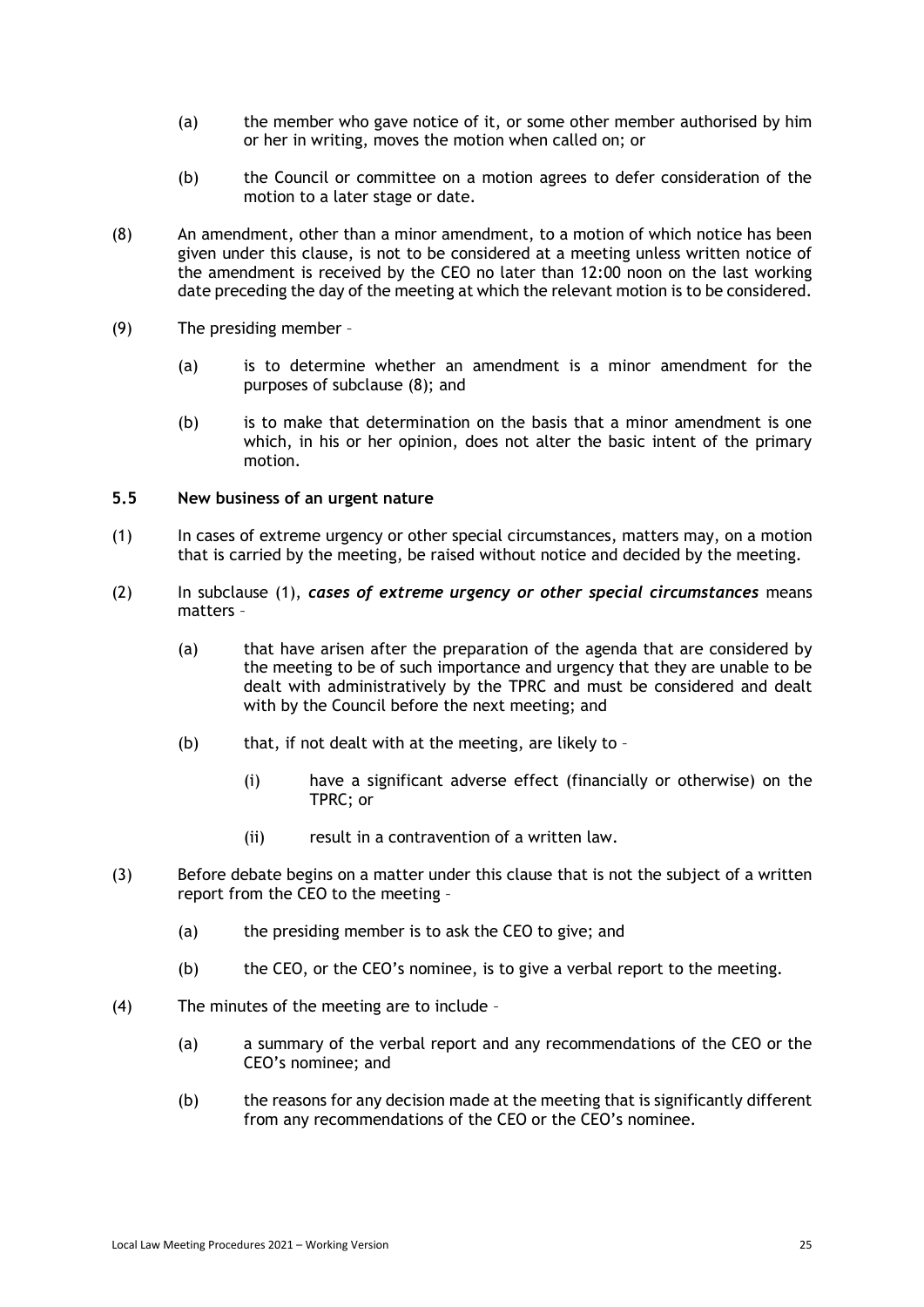# <span id="page-25-0"></span>**5.6 Questions by members of which due notice has been given**

- (1) A member who wishes to ask a question at a meeting of the Council is to give to the CEO written notice of the text of the question at least 4 clear working days before the meeting.
- (2) If the CEO considers that the question breaches or may breach these Meeting Procedures or any other law –
	- (a) the CEO is to refer the question to the chairman;
	- (b) the chairman is to exclude the question if he or she concurs with the view of the CEO; and
	- (c) if the question is excluded, the CEO is to give all members, as soon as practicable but not later than the next ordinary meeting, the reasons for the exclusion.
- (3) Notice of a question that is not withdrawn or excluded under subclause (1) is to be included, if practicable, in the agenda of the meeting, or is otherwise to be tabled at the meeting.
- (4) Every question and answer is to be submitted as briefly and concisely as possible and no discussion is to be allowed, unless with the consent of the chairman.

### <span id="page-25-1"></span>**5.7 Adoption by exception resolution**

- (1) In this clause *adoption by exception resolution* means
	- (a) in respect of a resolution of the Council, a resolution that has the effect of adopting, for each of a number of specifically identified reports, the committee or employee recommendation as the Council resolution; and
	- (b) in respect of a resolution of a committee, a resolution that has the effect of adopting, for each of a number of specifically identified reports, the employee recommendation as the committee resolution.
- (2) The Council or a committee may pass an adoption by exception resolution.
- (3) An adoption by exception resolution may not be used for a matter
	- (a) that requires an absolute majority;
	- (b) in which a financial or proximity interest has been disclosed;
	- (c) that has been the subject of a petition;
	- (d) that is a matter on which a member wishes to make a statement or ask a question; or
	- (e) that is a matter on which a member wishes to move a motion that is different to the recommendation.

# <span id="page-25-2"></span>**5.8 Announcements by the chairman**

Announcements by the chairman under item 5 of clause 5.2(1) and item 6 of clause 5.2(2) are –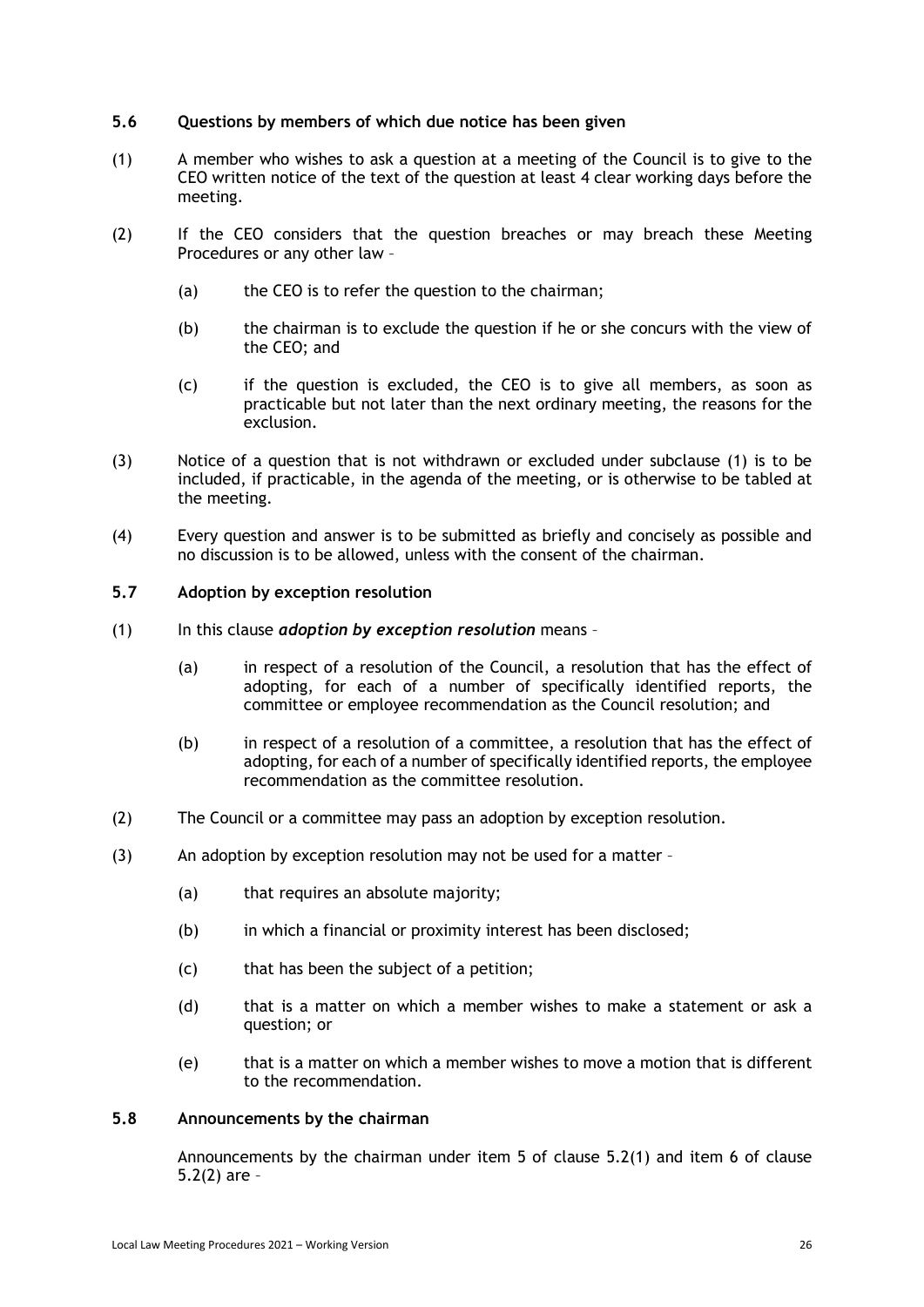- (a) to inform the Council of official duties performed, or functions attended, by the chairman, or of other matters of importance to the Council, of which the Council has not previously been informed;
- (b) to be brief and concise; and
- (c) to be completed within 10 minutes

# <span id="page-26-0"></span>**5.9 Questions during debate**

At any time during the debate on a motion before the motion is put, a member may ask a question and, with the consent of the presiding member, may ask one or more further questions.

### <span id="page-26-1"></span>**5.10 Restrictions on questions and answers**

- (1) Questions asked by a member, and responses given by a member or an employee
	- (a) are to be brief and concise; and
	- (b) are not to be accompanied by
		- (i) expression of opinion, statement of fact or other comment, except where necessary to explain the question or answer; or
		- (ii) any discussion or further question, except with the consent of the presiding member.
- (2) In answering any question, a member or an employee may qualify his or her answer and may at a later time in the meeting or at a later meeting alter, correct, add to or otherwise amend his or her original answer.

# <span id="page-26-2"></span>**5.11 Grant of leave of absence**

The grant of leave of absence is dealt with in the Act.

Section 2.25 of the *Local Government Act 1995* states –

- '(1) A council may, by resolution, grant leave of absence, to a member.
- (2) Leave is not to be granted to a member in respect of more than 6 consecutive ordinary meetings of the council without the approval of the Minister, unless all of the meetings are within a period of 3 months.
- (3A) Leave is not to be granted in respect of  $-$ 
	- (a) a meeting that has concluded; or
	- (b) the part of a meeting before the granting of leave.
- (3) The granting of the leave, or refusal to grant the leave and reasons for that refusal, is to be recorded in the minutes of the meeting.
- (4) A member who is absent, without obtaining leave of the council, throughout 3 consecutive ordinary meetings of the council is disqualified from continuing his or her membership of the council, unless all of the meetings are within a 2 month period.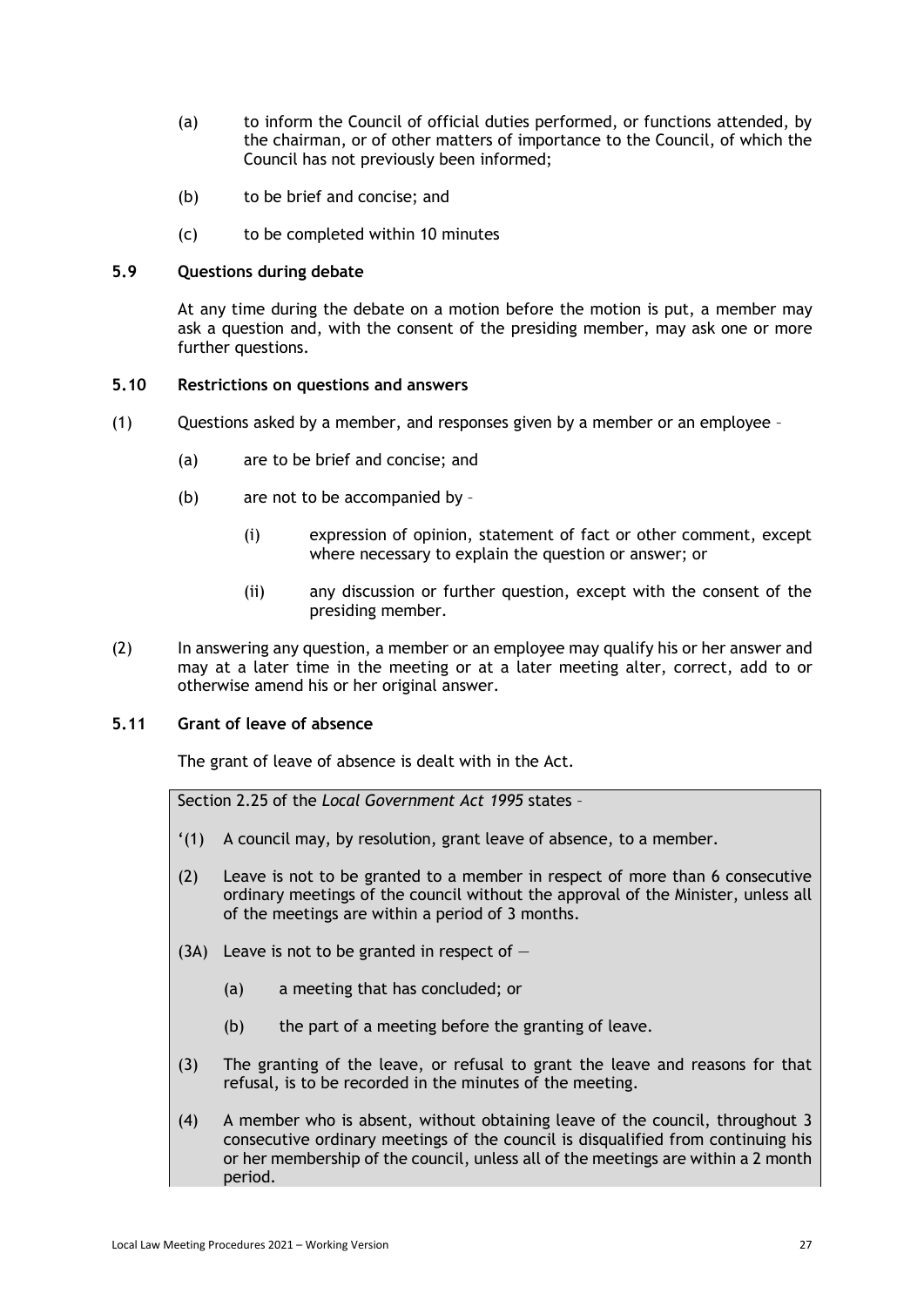- (5A) If a council holds 3 or more ordinary meetings within a 2 month period, and a member is absent without leave throughout each of those meetings, the member is disqualified if he or she is absent without leave throughout the ordinary meeting of the council immediately following the end of that period.
- (5) The non attendance of a member at the time and place appointed for an ordinary meeting of the council does not constitute absence from an ordinary meeting of the council —
	- (a) if no meeting of the council at which a quorum is present is actually held on that day; or
	- (b) if the non attendance occurs  $-$ 
		- (i) while the member has ceased to act as a member after written notice has been given to the member under section 2.27(3) and before written notice has been given to the member under section 2.27(5); or
		- (ii) while proceedings in connection with the disqualification of the member have been commenced and are pending; or
		- (iiia) while the member is suspended under section  $5.117(1)(a)(iv)$  or Part 8; or
		- (iii) while the election of the member is disputed and proceedings relating to the disputed election have been commenced and are pending.
- (6) A member who before the commencement of the *Local Government Amendment Act 2009* section 5 was granted leave during an ordinary meeting of the council from which the member was absent is to be taken to have first obtained leave for the remainder of that meeting

# **Part 6 - Public participation**

# <span id="page-27-1"></span><span id="page-27-0"></span>**6.1 Meetings generally open to the public**

Meetings being generally open to the public is dealt with in the Act.

Section 5.23 of the Act states –

- '(1) Subject to subsection (2), the following are to be open to members of the public —
	- (a) all council meetings; and
	- (b) all meetings of any committee to which a local government power or duty has been delegated.
- (2) If a meeting is being held by a council or by a committee referred to in subsection (1)(b), the council or committee may close to members of the public the meeting, or part of the meeting, if the meeting or the part of the meeting deals with any of the following —
	- (a) a matter affecting an employee or employees; and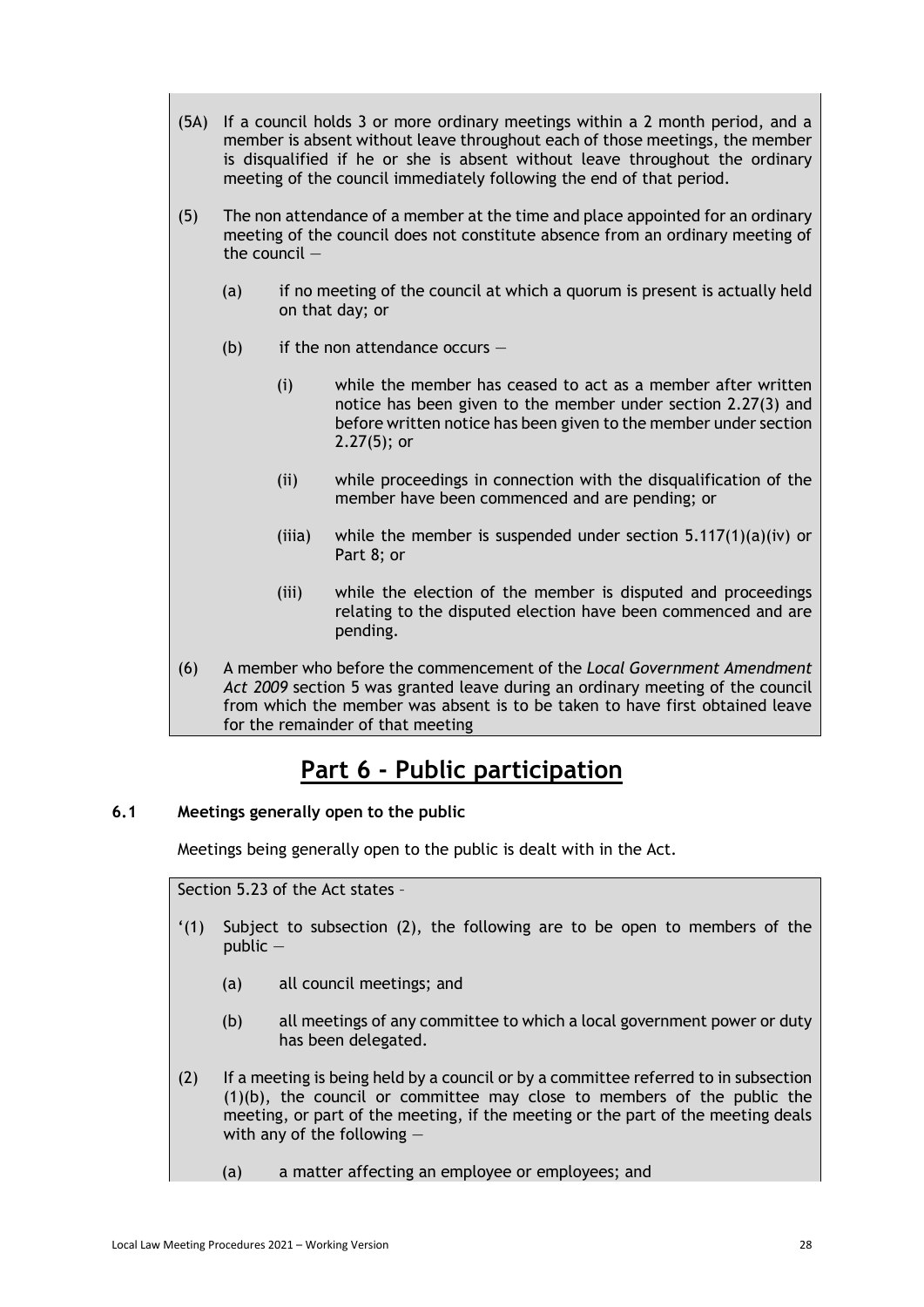- (b) the personal affairs of any person; and
- (c) a contract entered into, or which may be entered into, by the local government and which relates to a matter to be discussed at the meeting; and
- (d) legal advice obtained, or which may be obtained, by the local government and which relates to a matter to be discussed at the meeting; and
- (e) a matter that if disclosed, would reveal
	- (i) a trade secret; or
	- (ii) information that has a commercial value to a person; or
	- (iii) information about the business, professional, commercial or financial affairs of a person,

where the trade secret or information is held by, or is about, a person other than the local government; and

- (f) a matter that if disclosed, could be reasonably expected to  $-$ 
	- (i) impair the effectiveness of any lawful method or procedure for preventing, detecting, investigating or dealing with any contravention or possible contravention of the law; or
	- (ii) endanger the security of the local government's property; or
	- (iii) prejudice the maintenance or enforcement of a lawful measure for protecting public safety;

and

- (g) information which is the subject of a direction given under section 23(1a) of the Parliamentary Commissioner Act 1971; and
- (h) such other matters as may be prescribed'.
- (3) A decision to close a meeting or part of a meeting and the reason for the decision are to be recorded in the minutes of the meeting.

# <span id="page-28-0"></span>**6.2 Meetings closed to the public**

- (1) The CEO may, at any time, recommend that a meeting or part of a meeting be closed to members of the public (other than any person specified in a resolution).
- (2) The Council or a committee, in one or more of the circumstances dealt with in the Act, may at any time, by resolution, decide to close to members of the public a meeting or part of a meeting.
- $(3)$  If a resolution under subclause  $(2)$  is carried
	- (a) the presiding member is to direct
		- (i) all members of the public, other than a person specified in the resolution, to leave the meeting;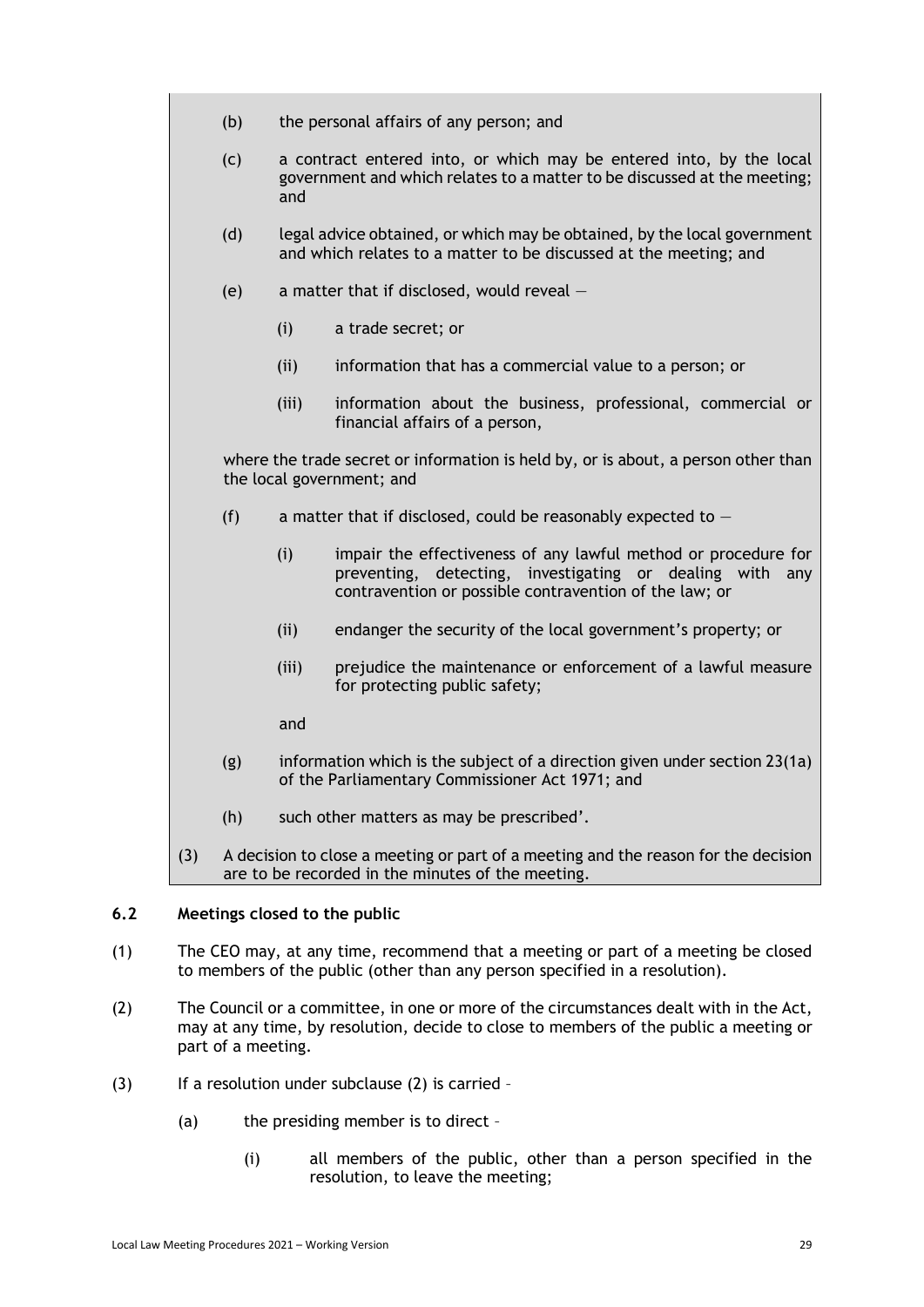- (ii) any employee of TPRC unless specified in a resolution to leave the meeting; and
- (iii) any member or employee of a participant unless specified in the resolution to leave the meeting; and
- (b) the meeting is to be closed to the public until, at the conclusion of the matter justifying the closure of the meeting to the public, the Council or the committee, by resolution, decides otherwise.
- (4) A person who fails to comply with a direction under subclause (3) may, by order of the presiding member, be removed from the meeting.
- (5) A resolution under this clause may be made without notice of the relevant motion.
- (6) Unless the Council or the committee resolves otherwise, once the meeting is reopened to members of the public the presiding member is to ensure that –
	- (a) any resolution of the Council or committee made while the meeting was closed is to be read out; and
	- (b) the vote of a member or members is recorded in the minutes.

Note: restrictions on the disclosure of information considered at a meeting closed to the public are set out in clause 6.15 below.

### <span id="page-29-0"></span>**6.3 Question time for the public**

Question time for the public is dealt with in the Act.

Section 5.24 of the *Local Government Act 1995* states –

- '(1) Time is to be allocated for questions to be raised by members of the public and responded to at —
	- (a) every ordinary meeting of a council; and
	- (b) such other meetings of councils or committees as may be prescribed.
- (2) Procedures and the minimum time to be allocated for the asking of and responding to questions raised by members of the public at council or committee meetings are to be in accordance with regulations'.

Note: in the case of an electronic meeting of the Council or a committee, section 24 is modified as set out in regulation 14E(4) of the *Local Government (Administration) Regulations 1996*.

# <span id="page-29-1"></span>**6.4 Question time for the public at certain meetings**

Question time for the public at certain meetings is dealt with in the Regulations.

Regulation 5 of the *Local Government (Administration) Regulations 1996* states –

'For the purposes of section  $5.24(1)(b)$ , the meetings at which time is to be allocated for questions to be raised by members of the public and responded to are  $-$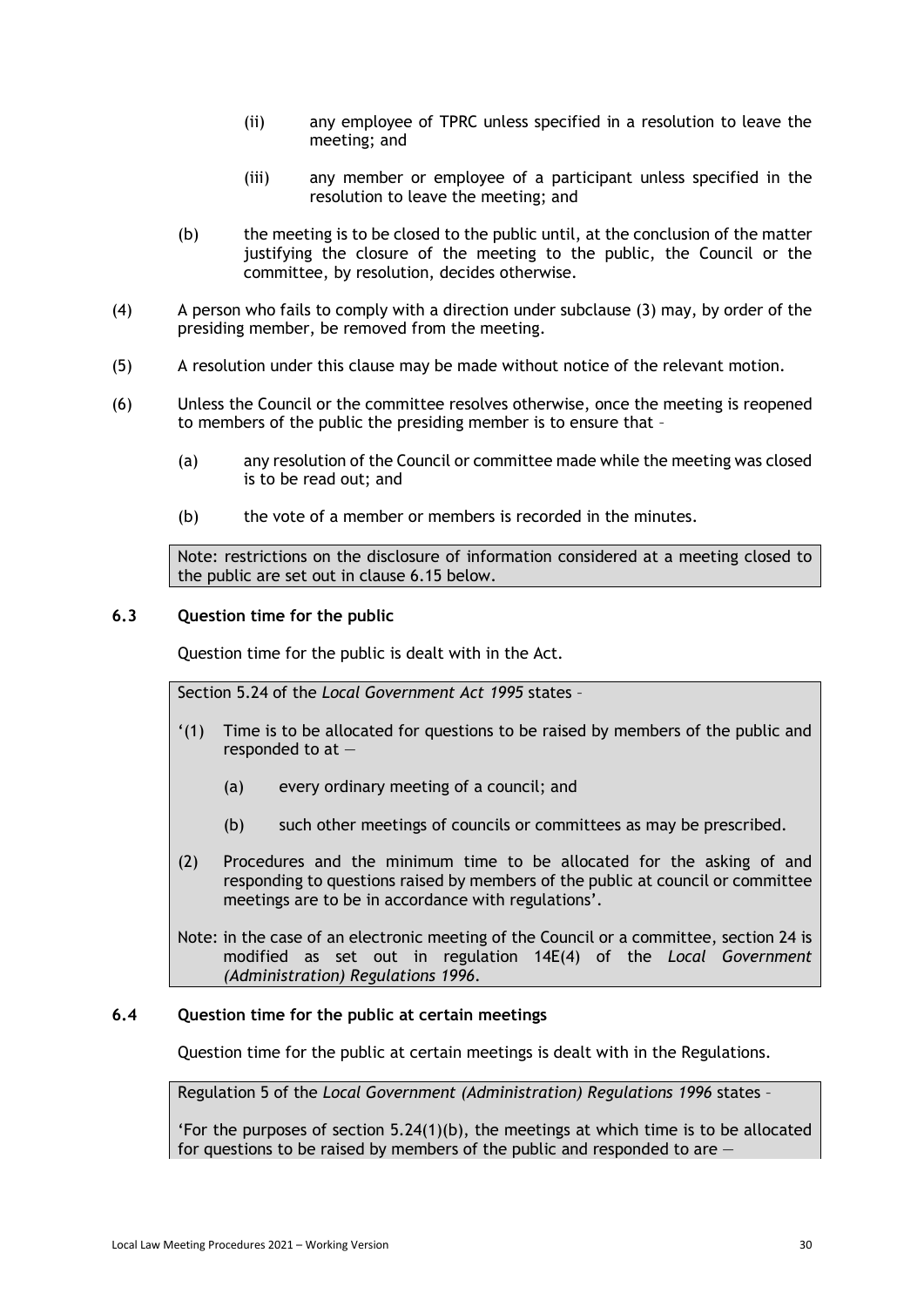(a) every special meeting of a council;

(b) every meeting of a committee to which the local government has delegated a power or duty'.

# <span id="page-30-0"></span>**6.5 Minimum question time for the public**

Minimum question time for the public is dealt with in the Regulations.

Regulation 6 of the *Local Government (Administration) Regulations 1996* states –

- (1) The minimum time to be allocated for the asking of and responding to questions raised by members of the public at ordinary meetings of councils and meetings referred to in regulation 5 is 15 minutes.
- (2) Once all the questions raised by members of the public have been asked and responded to at a meeting referred to in subregulation (1), nothing in these regulations prevents the unused part of the minimum question time period from being used for other matters.

Note for this regulation:

For the requirements for an electronic meeting held under regulation 14D, see regulation 14E(4)'.

# <span id="page-30-1"></span>**6.6 Procedures for question time for the public**

Procedures for question time for the public are dealt with in the Regulations.

Regulation 7 of the *Local Government (Administration) Regulations 1996* states –

- '(1) Procedures for the asking of and responding to questions raised by members of the public at a meeting referred to in regulation  $6(1)$  are to be determined  $\overline{\phantom{a}}$ 
	- (a) by the person presiding at the meeting; or
	- (b) in the case where the majority of members of the council or committee present at the meeting disagree with the person presiding, by the majority of those members,

having regard to the requirements of subregulations (2), (3) and (5).

- (2) The time allocated to the asking of and responding to questions raised by members of the public at a meeting referred to in regulation 6(1) is to precede the discussion of any matter that requires a decision to be made by the council or the committee, as the case may be.
- (3) Each member of the public who wishes to ask a question at a meeting referred to in regulation 6(1) is to be given an equal and fair opportunity to ask the question and receive a response.
- (4) Nothing in subregulation (3) requires  $-$ 
	- (a) a council to answer a question that does not relate to a matter affecting the local government; or
	- (b) a council at a special meeting to answer a question that does not relate to the purpose of the meeting; or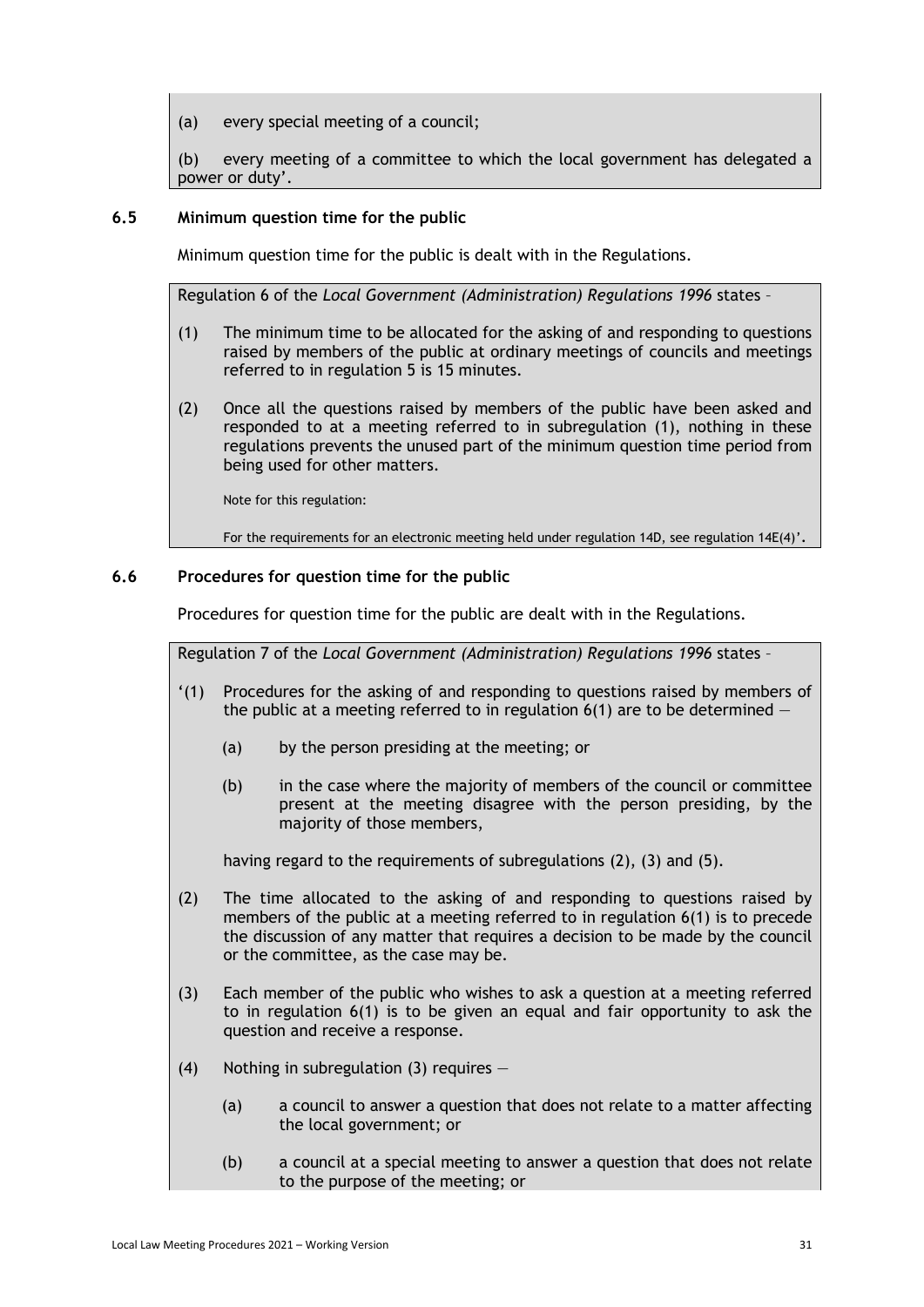- (c) a committee to answer a question that does not relate to a function of the committee.
- (5) If, during the time allocated for questions to be raised by members of the public and responded to, a question relating to a matter in which a relevant person has an interest, as referred to in section 5.60, is directed to the relevant person, the relevant person is to —
	- (a) declare that he or she has an interest in the matter; and
	- (b) allow another person to respond to the question'.

Note: For the requirements for an electronic meeting held under regulation 14D, see regulation 14E(4). ements for an electronic meeting held under regulation 14D, see regulation 14E(4).

# <span id="page-31-0"></span>**6.7 Other procedures for question time for the public**

- (1) A member of the public who wishes to ask a question during question time must
	- (a) first state his or her name and address;
	- (b) direct the question to the presiding member;
	- (c) ask the question briefly and concisely;
	- (d) limit any preamble to matters directly relevant to the question; and
	- (e) ensure that the question is not accompanied by any expression of opinion, statement of fact or other comment, except where necessary to explain the question.
- (2) Each member of the public with a question is entitled to ask up to 3 questions before other members of the public will be invited to ask their questions.
- (3) A member of the public may give prior written notice to the CEO of the text or substance of a question that he or she wishes to ask at a meeting.
- (4) Unless the presiding member determines otherwise, a question of which prior written notice has been given to the CEO is to be given priority in question time.
- (5) Where a member of the public gives written notice of a question, the presiding member may determine that the question is to be responded to as normal business correspondence.
- (6) A question may be taken on notice by the Council or committee for later response.
- (7) When a question is taken on notice, the CEO is to ensure that
	- (a) a written response is given to the person who asked the question; and
	- (b) a summary of the response is included in the agenda for the next meeting of the Council or committee.
- (8) Where a question relating to a matter in which a person has an interest is directed to that person, that person is to –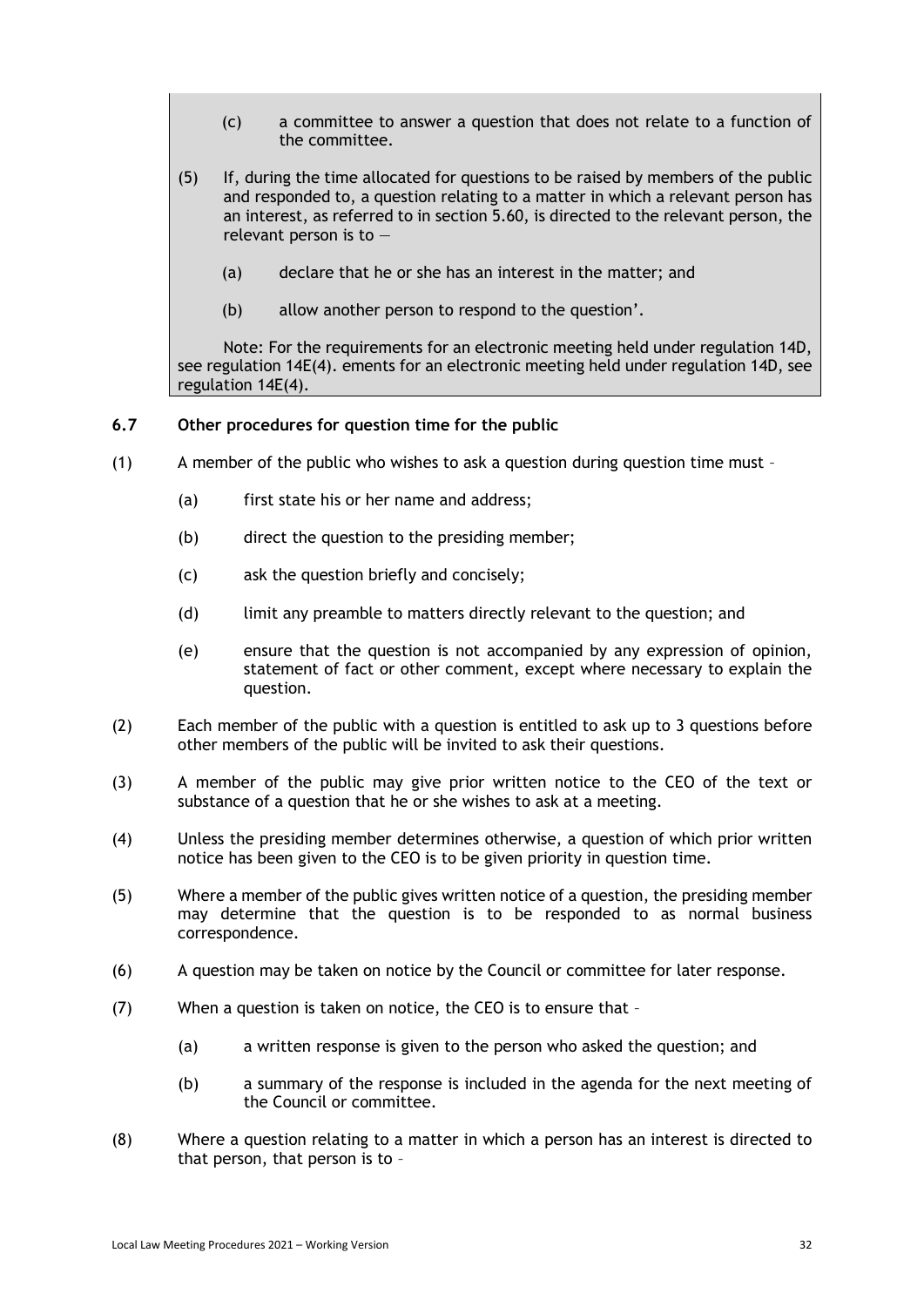- (a) declare that he or she has an interest in the matter; and
- (b) allow another person to respond to the question.
- (9) A response to a question
	- (a) is to be brief and concise; and
	- (b) is not to be the subject of any discussion, except that if in the opinion of a member, false information or any adverse reflection is contained in any question asked or comments made by a member of the public, then (through the presiding member) the member may correct or clarify the matter.
- (10) Where a response to a question is given at a meeting, a summary of the question and the response is to be included in the minutes.
- (11) The presiding member may decide that a question is not to be responded to where
	- (a) the same or similar question was asked at a previous meeting, a response was provided and the person who asked the question is directed to the minutes of the meeting at which the response was provided;
	- (b) it is in the form of a statement, provided that the presiding member has taken reasonable steps to assist the person to phrase the statement as a question; or
	- (c) the question is offensive or defamatory in nature, or is one which, if asked by a member, would be in breach of these Meeting Procedures or any other law.
- <span id="page-32-0"></span>(12) The Council or committee, by resolution, may agree to extend public question time.

#### **6.8 Distinguished visitors**

If a distinguished visitor is present at a meeting of the Council or a committee, the presiding member –

- (a) may invite the distinguished visitor to sit beside the chair or at the Council table;
- (b) may acknowledge the presence of the distinguished visitor at an appropriate time during the meeting; and
- (c) may direct that the presence of the distinguished visitor be recorded in the minutes.

# <span id="page-32-1"></span>**6.9 Deputations and statements**

- (1) A deputation may be made to the Council or a committee in accordance with this clause.
- (2) A person or group who wishes to be received as a deputation by the Council or a committee, or wishes to make a statement, must –
	- (a) apply in writing to the CEO for approval prior to the meeting; and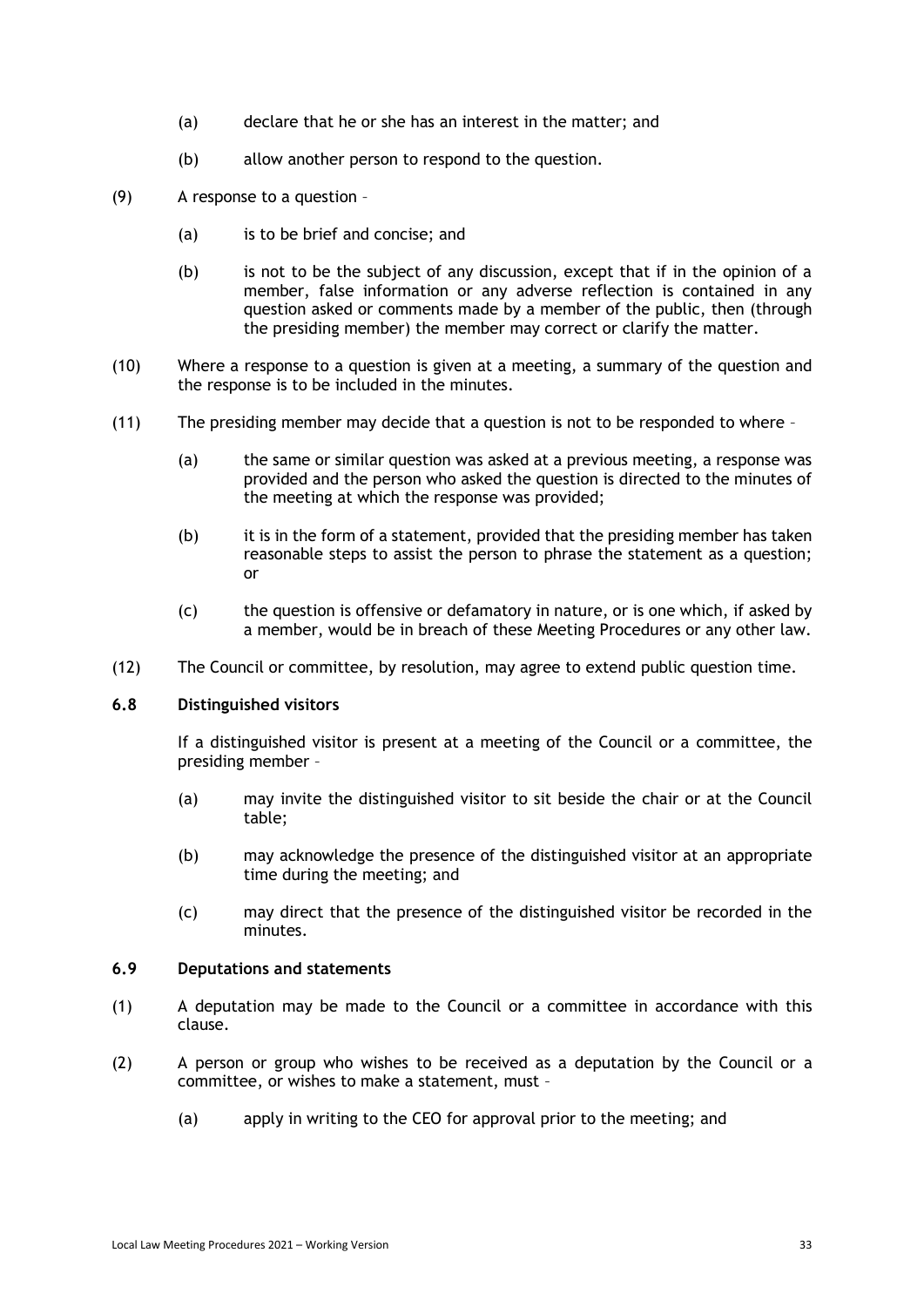- (b) include with the application information relating to the subject matter to be raised by the deputation in concise terms, but in sufficient detail to provide a general understanding of the purpose of the delegation.
- (3) The CEO is to refer to the presiding member a copy or summary of the application.
- (4) Unless the Council or a committee resolves otherwise
	- (a) a deputation that complies with subclause (2) may address the Council or the committee for up to 5 minutes; and
	- (b) the presiding member may allow that period of 5 minutes to be shared between 2 or 3 members of the deputation and, in the absence of agreement by members of the deputation, the presiding memberis to determine which members of the deputation are to address the committee and for how long (within the total period of 5 minutes).
- (5) For the purposes of this clause, a deputation comprises all those people either in favour of, or opposed to, the matter which is the subject of the deputation.
- (6) Any matter which is the subject of a deputation to the Council or a committee is not to be decided by the Council or the committee until the deputation has completed its presentation.
- (7) Where a deputation is to be received by the Council or a committee, the person or group comprising the deputation is to address the meeting at the relevant part in the order of business as detailed in clause 5.2(1) and 5.2(2).
- (8) Any item of business to be discussed at a Council or committee meeting that is subject of a received deputation, is to be brought forward in the order of business for the meeting as the next item of business after the deputation has been received.

# <span id="page-33-0"></span>**6.10 Petitions**

- (1) A petition must
	- (a) be addressed to the chairman, a member or the CEO;
	- (b) be made by electors of the district;
	- (c) state the request on each page;
	- (d) contain the legible names, addresses and signatures of the electors making the request, and the date each elector signed;
	- (e) contain a summary of the reasons for the request;
	- (f) state the name of the person to whom, and an address at which, notice to the petitioners can be given;
	- (g) be respectful and temperate in its language; and
	- (h) comply with any form prescribed by the Act or any other written law.
- (1) On the presentation of a petition
	- (a) the member presenting it is confined to reading the petition; and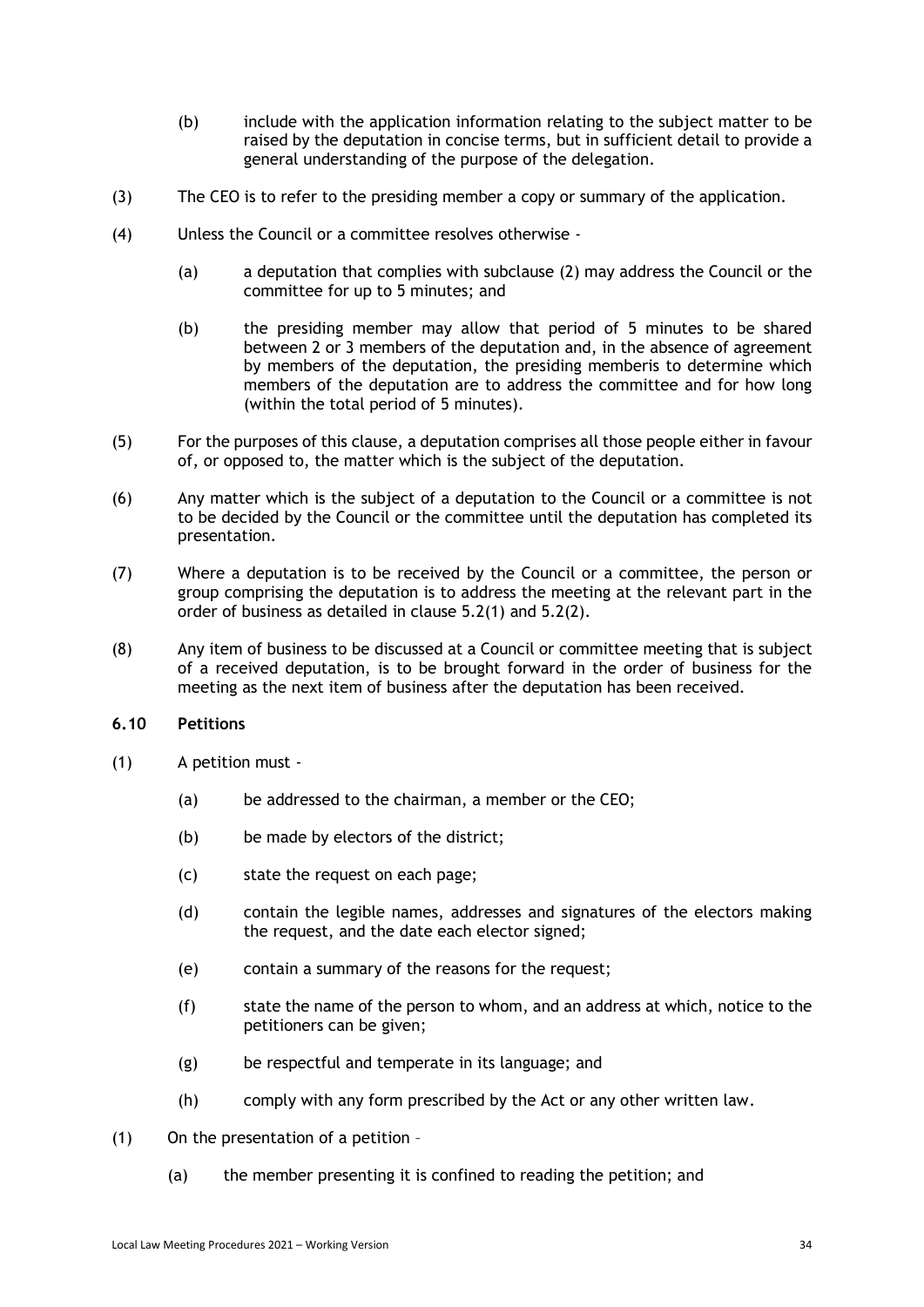- (b) the only motion that is in order is that the petition be received and, if necessary, that it be referred for the CEO's report.
- (2) At any meeting, the Council or committee is not to vote on any matter that is the subject of a petition presented to that meeting, unless –
	- (a) the matter is the subject of a report included in the agenda; and
	- (b) the Council or committee has considered the issues raised in the petition.

#### <span id="page-34-0"></span>**6.11 Presentations**

- (1) If the CEO determines that it would be beneficial for a presentation to be made, with the agreement of the presiding member, the presentation may take place at the relevant order of business under clause 5.2(1) and (2) or at the time of dealing with that particular item of business
- (2) The time allocated to the presentation and any questions from members will be determined by the presiding member according to the particular case or circumstance.

### <span id="page-34-1"></span>**6.12 Participation at committee meetings**

- (1) In this clause a reference to a *person* is to a person who
	- (a) is entitled to attend a committee meeting;
	- (b) attends the committee meeting; and
	- (c) is not a member of the committee.

Note: a member of the public is entitled to attend a committee meeting only where a local government power or duty has been delegated to that committee: see section 5.23(1)(b) of the Act.

- (2) A member may attend, as an observer, any meeting of a committee of which he or she is not a member or the deputy of a member.
- (3) Without the consent of the presiding member, no person is to address a committee meeting.
- (4) A person addressing the committee with the consent of the presiding member must cease that address immediately after being directed to do so by the presiding member.
- (5) A person who fails to comply with a direction of the presiding member under subclause (4) may, by order of the presiding member, be removed from the committee room.
- <span id="page-34-2"></span>**6.13 Council may meet to hear public submissions**
- (1) Where an item on the agenda at a Council meeting is contentious and is likely to be the subject of a number of deputations, the Council may resolve to meet at another time to provide a greater opportunity to be heard.
- (2) Unless otherwise resolved by the Council, the CEO and the chairman are to set the time and date of the meeting.
- (3) Where the Council resolves to meet at another time under clause 6.13(1) -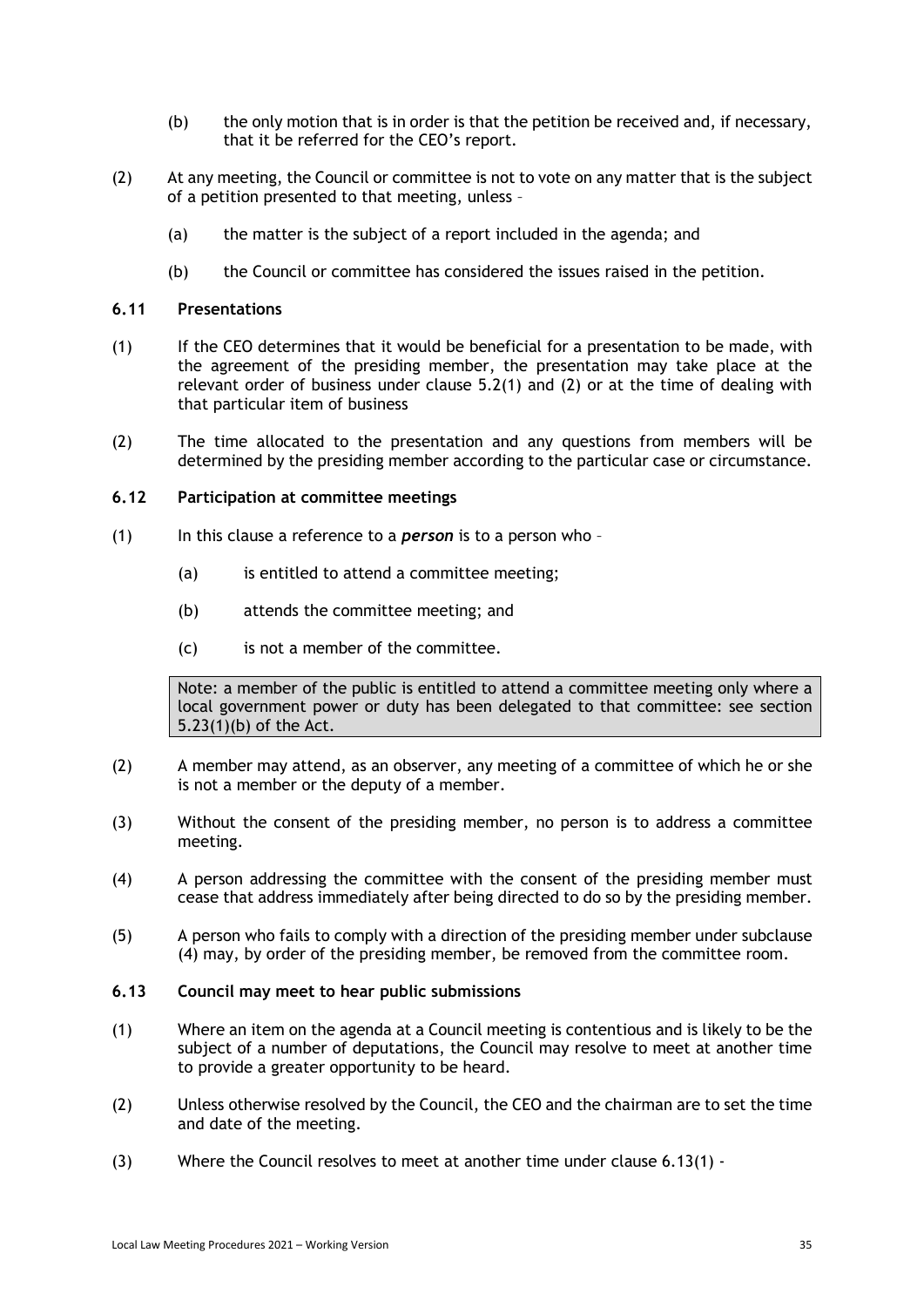- (a) the CEO is to provide local public notice of the time and date of the meeting; and
- (b) give a written invitation to attend the meeting to all members of the public who applied under clause 6.9 to make a deputation on the issue.
- (4) At a meeting held under this clause
	- (a) a person is to be limited to 10 minutes in making an oral submission, but this period may be extended at the discretion of the presiding member;
	- (b) no resolutions are to be made by the Council;
	- (c) the presiding member is to ensure that minutes are kept; and
	- (d) once every member of the public has had the opportunity to make a submission, the presiding member is to close the meeting.
- (5) The CEO is to ensure that a report is included on the agenda of the next Council meeting summarising each submission made at the meeting.
- (6) The Council must not make a decision on a matter that is the subject of a meeting under this clause until it has received the CEO's report under clause 6.13(5)
- (7) A meeting held under clause 6.13(1) shall be conducted only to hear submissions, the Council shall not make resolutions at a meeting to provide the opportunity to be heard.
- (8) At a meeting held under clause 6.13(1), each person making a submission shall be provided with the opportunity to fully state their case.
- (9) A member of the public shall be limited to 10 minutes in making an oral submission, but this period may be extended at the discretion of the chairman.
- (10) Once every member of the public has had the opportunity to make a submission the chairman is to close the meeting.

#### <span id="page-35-0"></span>**6.14 Public inspection of agenda material**

The right of a member of the public to inspect the documents relating to a Council or committee meeting are dealt with in the Regulations.

Regulation 14 of the *Local Government (Administration) Regulations 1996* states –

- '(1) A local government is to ensure that notice papers and agenda relating to any council or committee meeting and reports and other documents which —
	- (a) are to be tabled at the meeting; or
	- (b) have been produced by the local government or a committee for presentation at the meeting,

and which have been made available to members of the council or committee for the meeting are available for inspection by members of the public and published on the local government's official website from the time the notice papers, agenda or documents were made available to the members of the council or committee.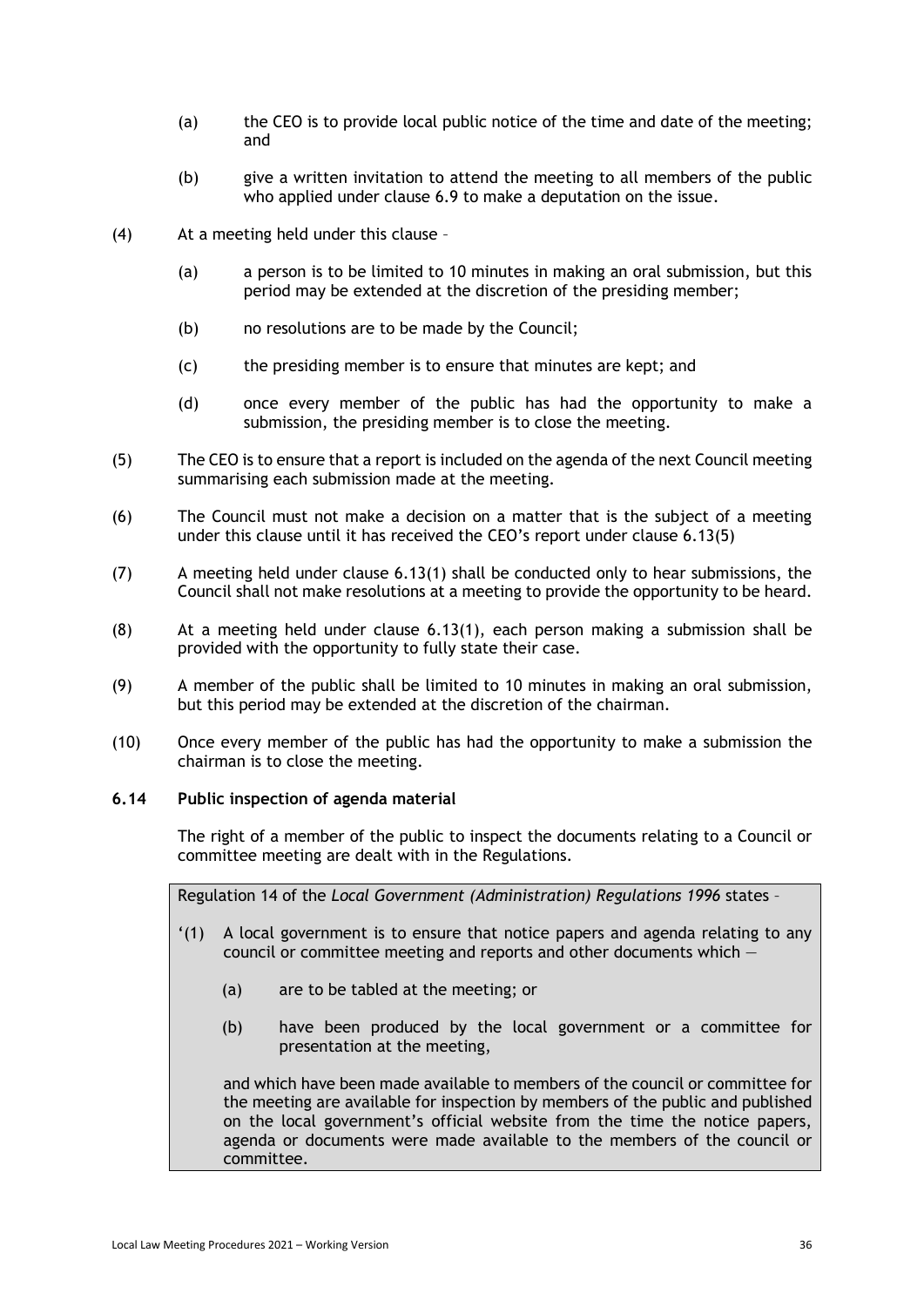- <span id="page-36-0"></span>**6.15 (2) Subregulation (1) does not apply if, in the CEO's opinion, the meeting or that part of the meeting to which the information refers is likely to be closed to members of the public under section 5.23(2)'. Confidentiality of information withheld**
- (1) Information withheld by the CEO from the public under regulation 14(2) of the Regulations is to be –
	- (a) identified in the agenda of a Council or committee meeting under the item "Matters behind closed doors";
	- (b) marked "Confidential" in the agenda; and
	- (c) kept confidential by members and employees until the Council or committee resolves otherwise.
- (2) A member or an employee who has
	- (a) confidential information under subclause (1); or
	- (b) information that is provided or disclosed for the purposes of or during a meeting or part of a meeting that is closed to the public,

must not disclose any of that information to any person other than another member or an employee to the extent necessary for the purpose of carrying out his or her duties.

- (3) Subclause (2) does not prevent a member or employee from disclosing information
	- (a) at a closed meeting;
	- (b) to the extent specified by the Council and subject to such other conditions as the Council decides;
	- (c) that is already in the public domain;
	- (d) to an officer of the department;
	- (e) to the Minister;
	- (f) to a legal practitioner for the purpose of obtaining legal advice; or
	- (g) if the disclosure is required or permitted by law.

Clause 21 of Schedule 1 of the *Local Government (Model Code of Conduct) Regulations 2021* states -

 $(1)$  In this clause  $-$ 

*closed meeting* means a council or committee meeting, or a part of a council or committee meeting, that is closed to members of the public under section 5.23(2) of the Act;

*confidential document* means a document marked by the CEO, or by a person authorised by the CEO, to clearly show that the information in the document is not to be disclosed;

*document* includes a part of a document;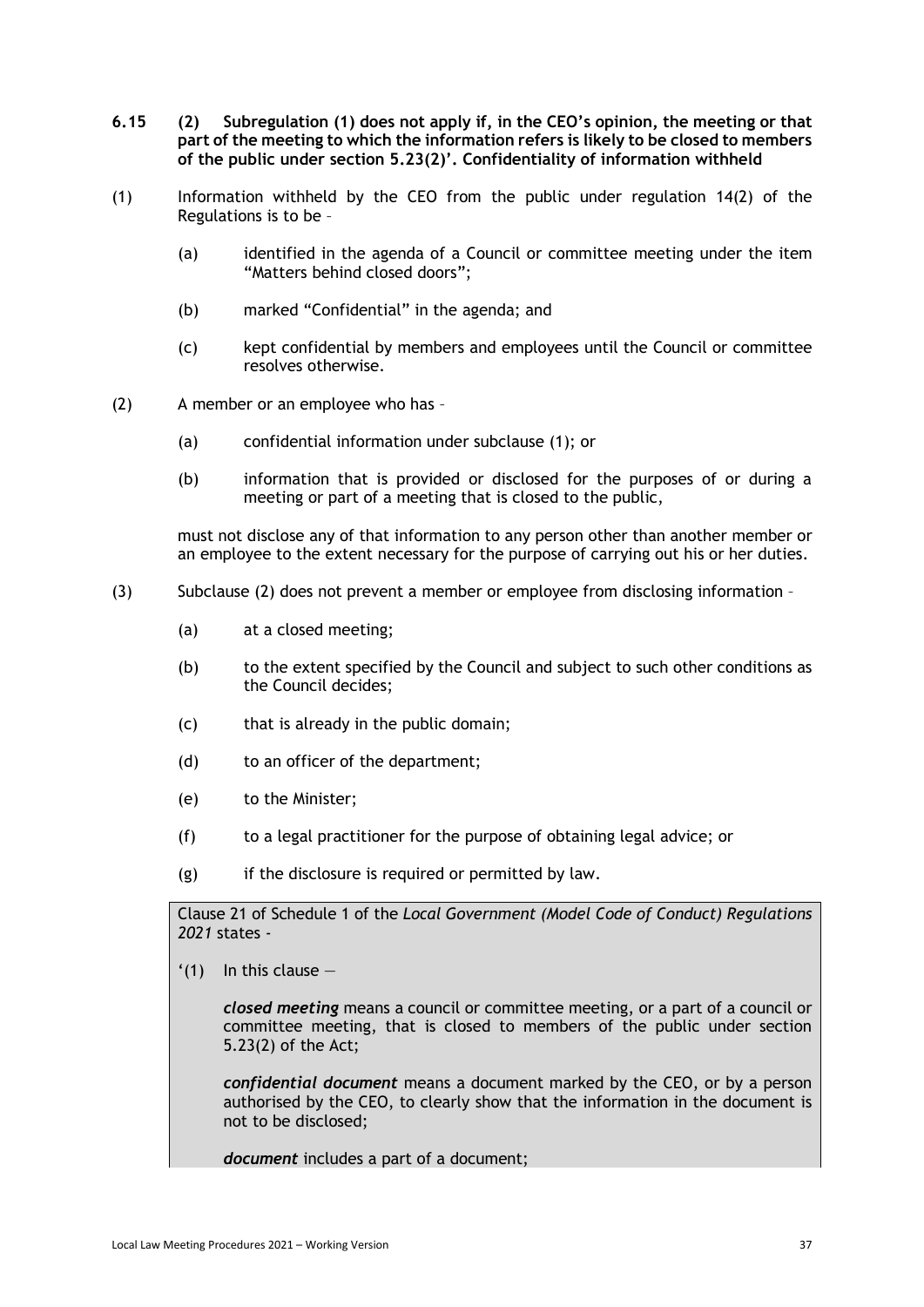*non confidential document* means a document that is not a confidential document.

- (2) A council member must not disclose information that the council member  $-$ 
	- (a) derived from a confidential document; or
	- (b) acquired at a closed meeting other than information derived from a non confidential document.
- (3) Subclause (2) does not prevent a council member from disclosing information  $-$ 
	- (a) at a closed meeting; or
	- (b) to the extent specified by the council and subject to such other conditions as the council determines; or
	- (c) that is already in the public domain; or
	- (d) to an officer of the Department; or
	- (e) to the Minister; or
	- (f) to a legal practitioner for the purpose of obtaining legal advice; or
	- $(g)$  if the disclosure is required or permitted by law.

### <span id="page-37-0"></span>**6.16 Recording of proceedings**

- (1) Unless otherwise decided by the meeting
	- (a) the CEO is to ensure that an audio recording is taken of the proceedings of each meeting; and
	- (b) the CEO may also record the proceedings of a meeting in any other way that he or she considers to be appropriate.
- (2) Unless with the written authorisation of the presiding member, a person is not to use any electronic, visual or audio recording device or instrument to record the proceedings of a meeting.
- (3) If an authorisation is given under clause 6.16(2), the presiding member is to advise the meeting, immediately before the recording commences, that the authorisation has been given and the nature and extent of the authorisation.

# <span id="page-37-1"></span>**6.17 Media attendance**

Media representatives

- (a) may attend meetings of the Council; and
- (b) must be seated in that part of the Council chamber or meeting room (if any) that is set aside for their use; and
- (c) must leave the meeting during any period when the meeting is closed to the public.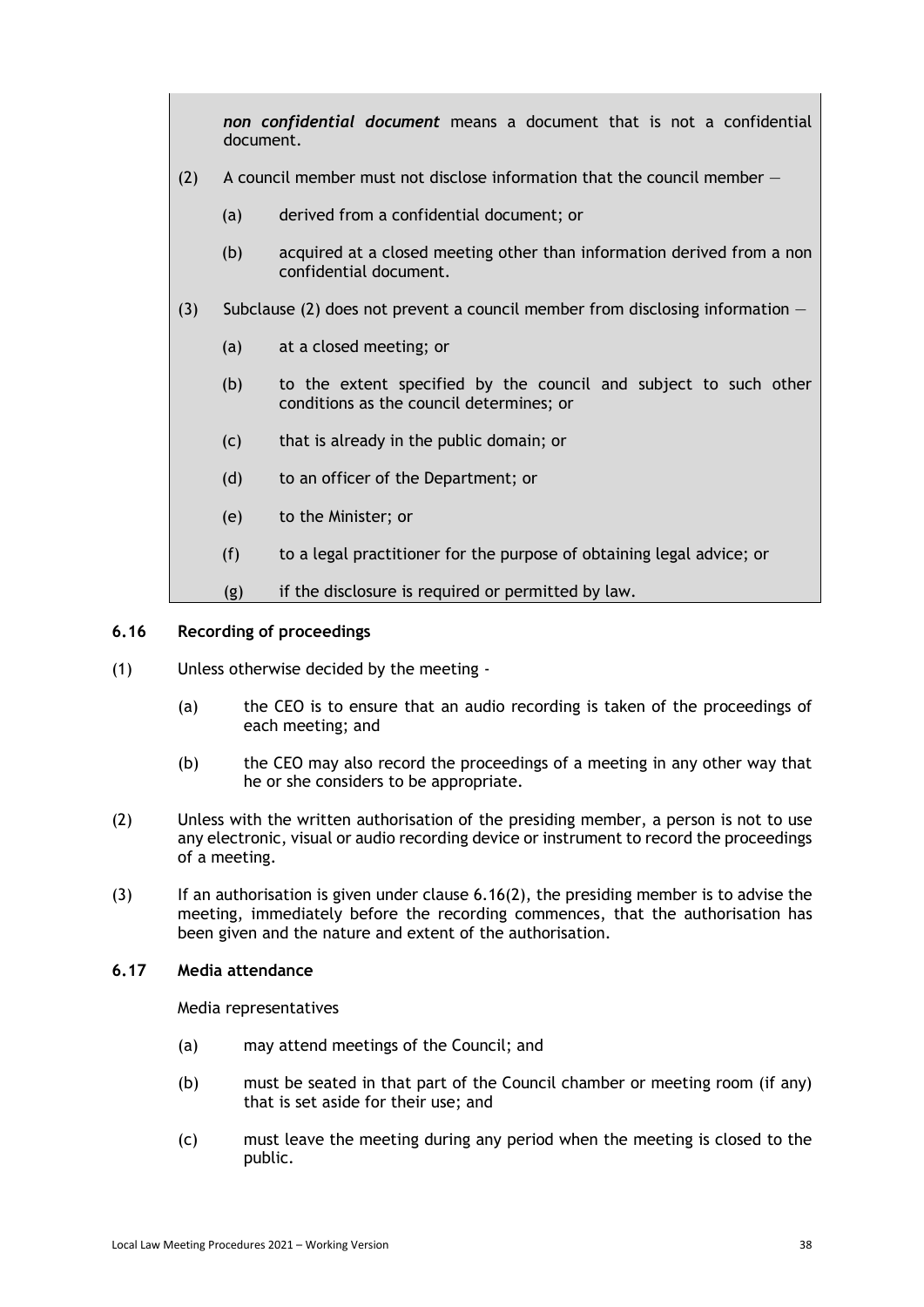# <span id="page-38-0"></span>**6.18 Prevention of disturbance**

- (1) A reference in this clause to a *person* is to a person other than a member.
- (2) A person must ensure that his or her mobile telephone or audible pager is not switched on or used during any meeting of the Council or a committee.
- (3) A person addressing the Council or a committee must extend due courtesy and respect to the Council or committee and the processes under which it operates and must comply with any direction by the presiding member.
- (4) A person present at or observing a meeting must not create a disturbance, by interrupting or interfering with the orderly conduct of the proceedings, whether by expressing approval or dissent, by conversing or by any other means.
- (5) The presiding member may warn a person who fails to comply with this clause.
- $(6)$  If
	- (a) after being warned, the person again acts contrary to this clause, or to these Meeting Procedures; or
	- (b) a person refuses or fails to comply with a direction by the presiding member,

the chair may expel the person from the meeting by ordering him or her to leave the meeting room.

(7) A person who is ordered to leave the meeting room and fails to do so may, by order of the presiding member, be removed from the meeting room and, if the presiding member orders, from the premises.

Section 75 of the Criminal Code states -

'Any person who by violence, or by threats or intimidation of any kind, hinders or interferes with the free exercise of any political right by another person, is guilty of a crime, and is liable to imprisonment for 3 years.

Summary conviction penalty: imprisonment for 12 months and a fine of \$12 000'.

# **Part 7 - Conduct of members**

# <span id="page-38-2"></span><span id="page-38-1"></span>**7.1 Members to occupy own seats**

- (1) At Council meetings, members must be seated in the order as determined by Council following each ordinary election.
- (2) At committee meetings, committee members must be seated in those positions that are closest to the presiding member followed by other members.
- <span id="page-38-3"></span>(3) The CEO is to sit beside the presiding member

# **7.2 Respect to the presiding member**

After the business of a Council has been commenced, a member is not to enter or leave the meeting without first paying due respect to the presiding member.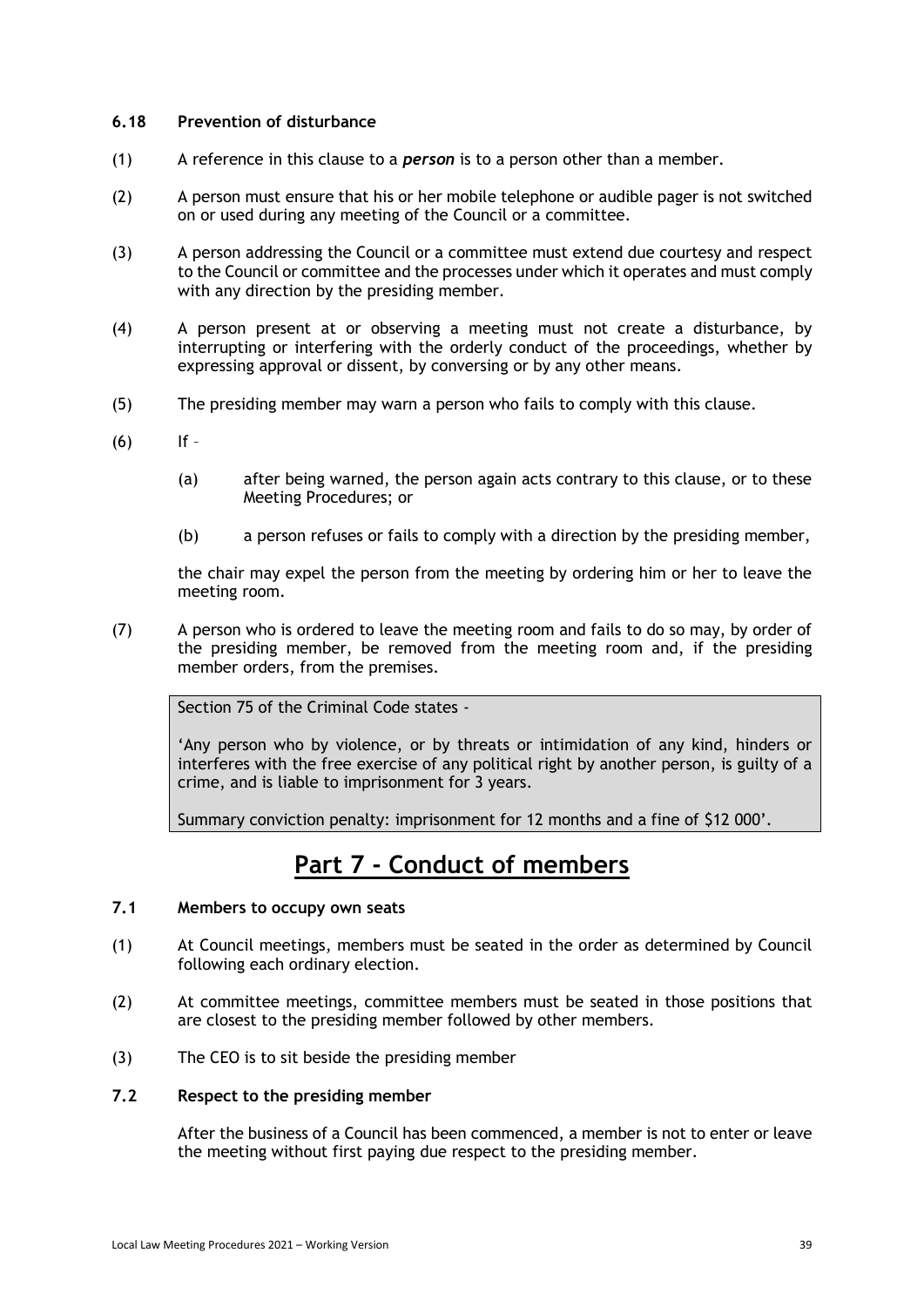# <span id="page-39-0"></span>**7.3 Official titles to be used**

A speaker, when speaking or referring to the presiding member, or to a presiding member or employee, must use the title of that person's office.

# <span id="page-39-1"></span>**7.4 Entering or leaving a meeting**

During a meeting, a member must not enter or leave the meeting without first giving an appropriate indication to the presiding member, in order to facilitate the recording in the minutes of the time of entry or departure.

Note: regulation 11(b) of the Regulations requires the content of minutes of a meeting of a council or committee to include –

'(b) where a member enters or leaves a meeting during the course of the meeting, the time of entry or departure, as the case requires, in the chronological sequence of the business of the meeting …'

# <span id="page-39-2"></span>**7.5 Members who wish to speak**

- (1) A member who wishes to speak at a Council meeting
	- (a) must indicate his or her intention to speak by raising his or her hand, or by any other method determined by the Council; and
	- (b) when invited by the presiding member to speak, and unless otherwise determined by the Council, must address the meeting through the presiding member.
- (2) A member who is unable to stand conveniently because of sickness or disability may sit while speaking.

# <span id="page-39-3"></span>**7.6 Priority of speaking**

- (1) At a Council meeting, where 2 or more members indicate, at the same time, their intention to speak, the presiding member is to decide which member is entitled to be heard first.
- (2) At a committee meeting, the presiding member is first to invite committee members to speak followed, at the discretion of the presiding member, by other members and attendees.
- (3) A decision of the presiding member under this clause is not open to discussion or dissent.
- (4) A member is to cease speaking immediately after being asked to do so by the presiding member.

# <span id="page-39-4"></span>**7.7 The presiding member may take part in debates**

Subject to compliance with procedures for the debate of motions contained in these Meeting Procedures, the presiding member may take part in a discussion of any matter before the meeting.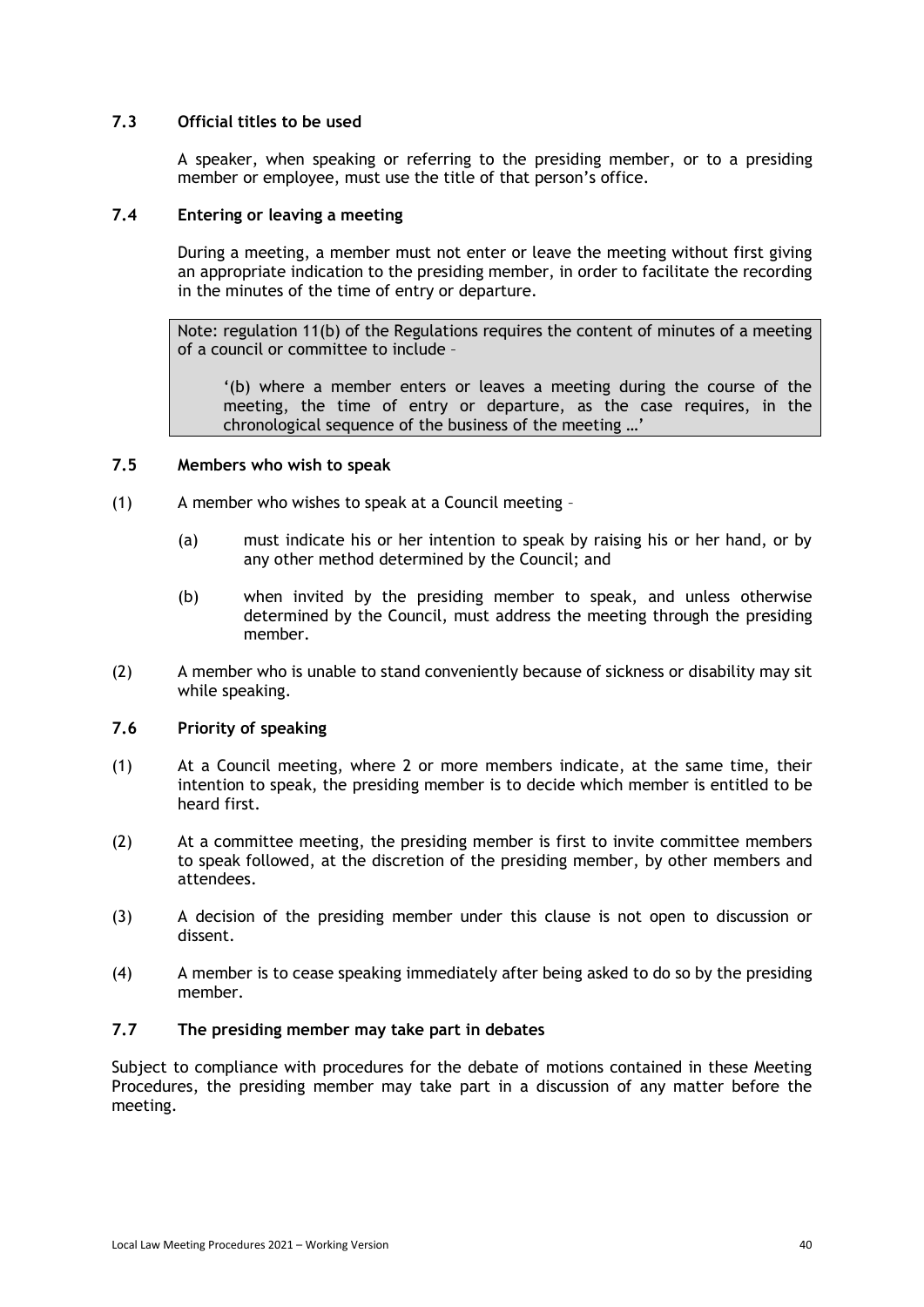# <span id="page-40-0"></span>**7.8 Relevance**

- (1) A member must restrict his or her remarks to the motion or amendment under discussion, or to a personal explanation or point of order.
- (2) The presiding member, at any time, may
	- (a) call the attention of the meeting to-
		- (i) any irrelevant, repetitious, offensive or insulting remarks by a member; or
		- (ii) any breach of order by a member; and
	- (b) direct that member, if speaking, to discontinue his or her speech.
- (3) A member must comply with the direction of the presiding member under subclause 7.8(2) by immediately ceasing to speak.

# <span id="page-40-1"></span>**7.9 Speaking twice**

- (1) A member must not address the Council or a committee more than once on any motion or amendment except –
	- (a) as the mover of a primary motion, to exercise a right of reply;
	- (b) to raise a point of order; or
	- (c) to make a personal explanation.
- (2) A member who asks a question before speaking has not addressed the meeting for the purposes of this clause.

### <span id="page-40-2"></span>**7.10 Duration of speeches**

- (1) A member must not speak on any matter for more than 5 minutes without the consent of the meeting to extend which, if given, is to be given without discussion.
- <span id="page-40-3"></span>(2) A member's total speaking time on any matter must not exceed 10 minutes.
- **7.11 No speaking after conclusion of debate**

A member must not speak on any motion or amendment –

- (a) after the mover has replied; or
- (b) after the question has been put.

#### <span id="page-40-4"></span>**7.12 No interruption**

A member must not interrupt another member who is speaking unless –

- (a) to raise a point of order;
- (b) to call attention to the absence of a quorum;
- (c) to make a personal explanation under clause 7.13; or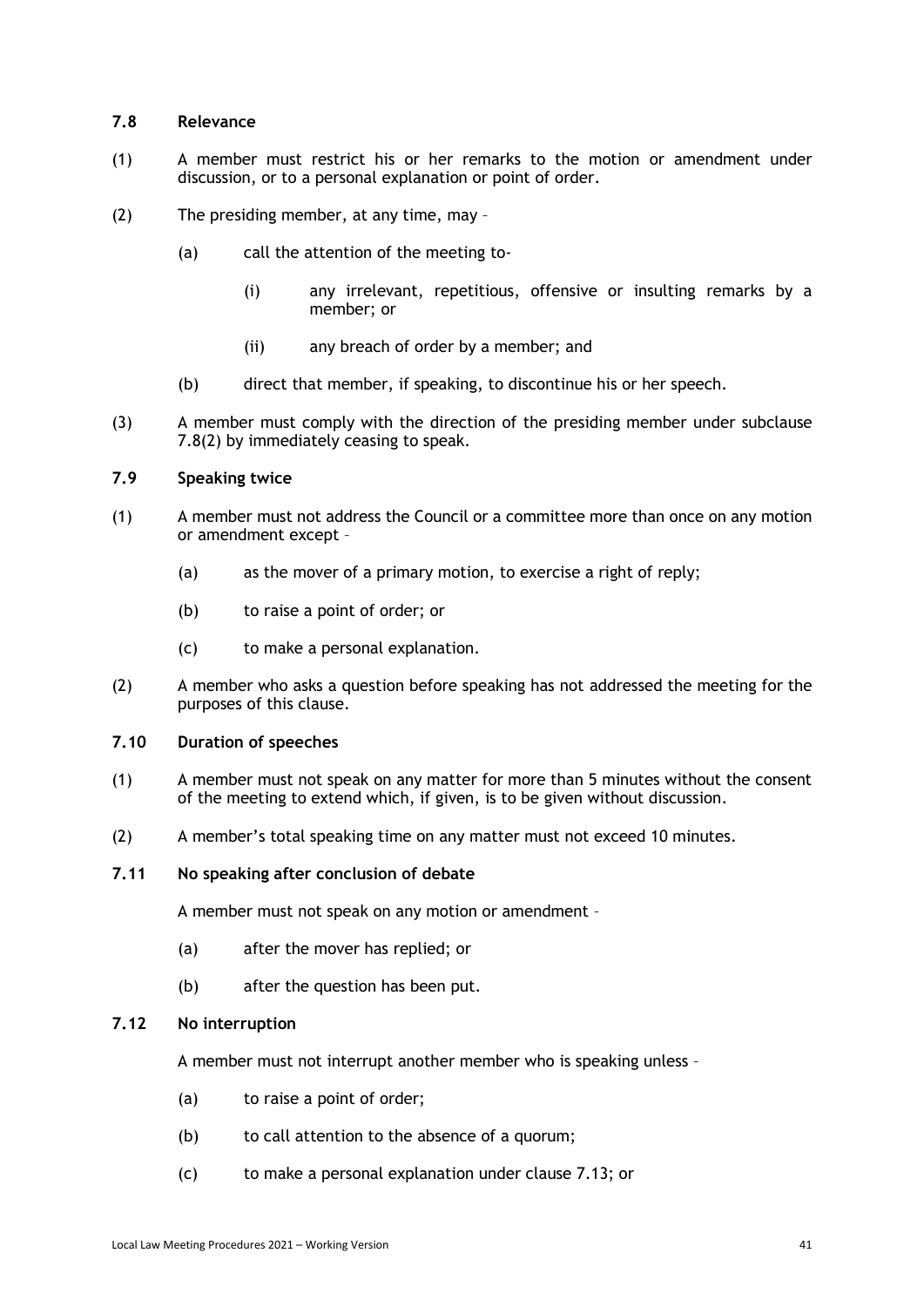(d) to move a procedural motion that the member be no longer heard (see clause  $10.1(f)$ ).

# <span id="page-41-0"></span>**7.13 Personal explanation**

- (1) A member who wishes to make a personal explanation relating to a matter referred to by another member who is then speaking must indicate to the presiding member his or her intention to make a personal explanation.
- (2) The presiding member is to determine whether the personal explanation is to be heard immediately or at the conclusion of the speech by the other member.
- (3) A member making a personal explanation must confine his or her observations to a succinct statement relating to the specific part of the speech at which he or she may have been misunderstood.

# <span id="page-41-1"></span>**7.14 No reopening of discussion**

A member must not reopen a discussion on any Council or committee decision, except to move that the decision be revoked or changed (see Part 15).

# <span id="page-41-2"></span>**7.15 Offensive language**

- (1) A member must not reflect adversely on a decision of the Council or a committee except on a motion that the decision be revoked or changed (see Part 15).
- (2) A member must not
	- (a) reflect adversely on the character or actions of another member or employee;
	- (b) use an expression that is offensive or objectionable
- (3) A member must not use offensive or objectionable expressions in reference to any other member, employee or other person.
- (4) If a member specifically requests, immediately after their use, that any particular words used by a member be recorded in the minutes-
	- (a) the presiding member is to cause the words used to be taken down and read to the meeting for verification; and
	- (b) the Council may, by resolution, decide to record those words in the minutes

Note: clause 5 of Schedule 1 to the *Local Government (Model Code of Conduct) Regulations 2021* states -

# **5. Relationship with others**

- (1) A council member, committee member or candidate should  $-$ 
	- (a) treat others with respect, courtesy and fairness; and
	- (b) respect and value diversity in the community.
- (2) A council member or committee member should maintain and contribute to a harmonious, safe and productive work environment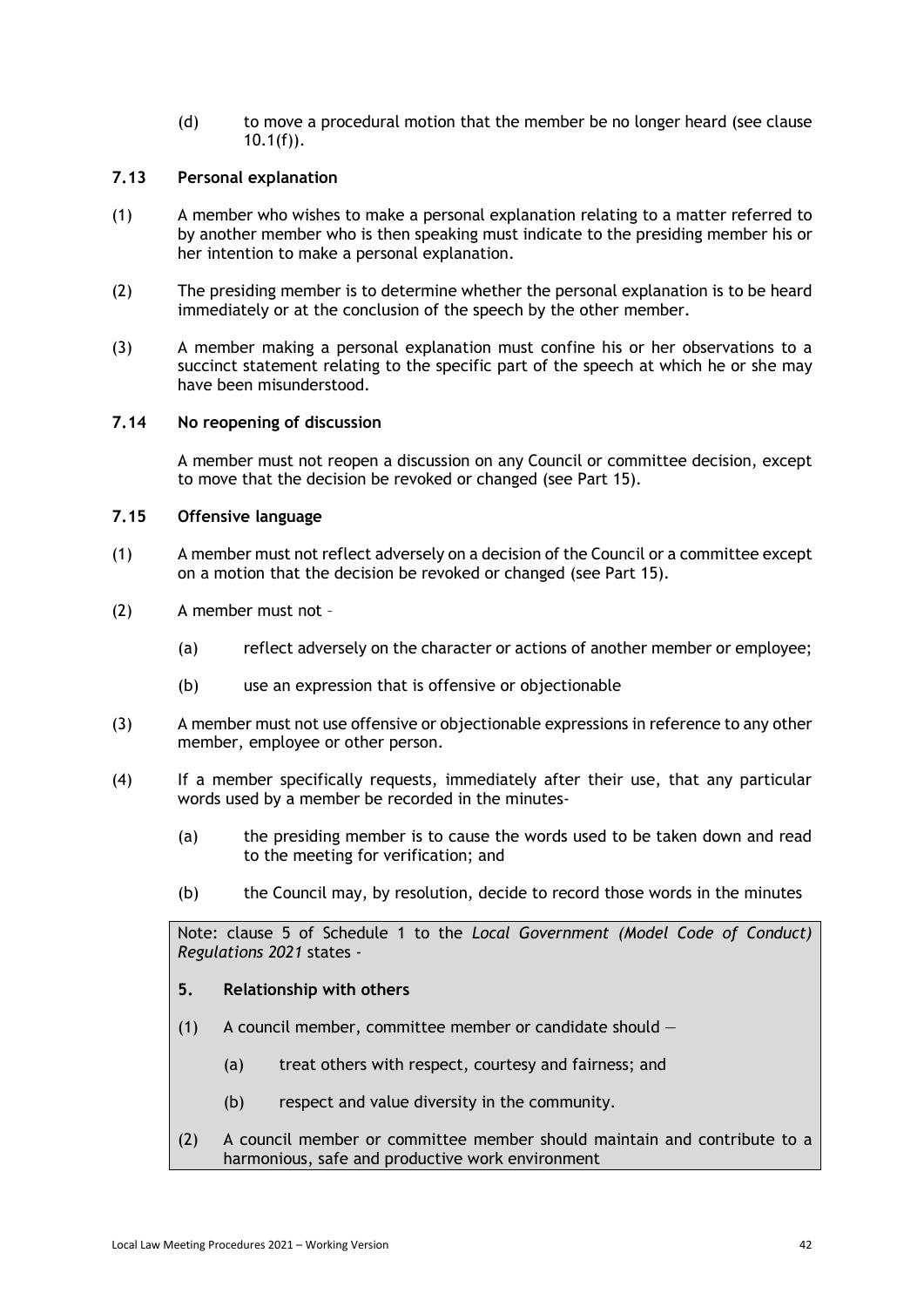# <span id="page-42-0"></span>**7.16 Withdrawal of offensive language**

- (1) A member who, in the opinion of the presiding member
	- (a) reflects adversely on the character or actions of another member or employee;
	- (b) imputes any motive to a member or employee; or
	- (c) uses an expression that is offensive or objectionable

must, when directed by the presiding member, withdraw the reflection, imputation or expression and make a satisfactory apology.

(2) If a member fails to comply with a direction of the presiding member under clause 7.15(2), the presiding member may refuse to hear the member further on the matter then under discussion and call on the next speaker.

Note: clause 8.5 applies where a member fails or refuses to comply with a direction by the presiding member under this clause.

# **Part 8 - Preserving order**

# <span id="page-42-2"></span><span id="page-42-1"></span>**8.1 Presiding member to preserve order**

- (1) The presiding member is to preserve order and, whenever he or she considers it necessary, may call any member to order.
- (2) When the presiding member rises or speaks during a debate, any member then speaking, or indicating that he or she wishes to speak, is immediately to sit down and every member present must preserve strict silence so that the presiding member may be heard without interruption.
- (3) Subclause 8.1(2) is not to be used by the chairman to exercise the right provided in clause 7.7, but to preserve order.

# <span id="page-42-3"></span>**8.2 Point of order**

- (1) A member may object, by way of a point of order, only to a breach of
	- (a) any of these Meeting Procedures; or
	- (b) any other written law.
- (2) Examples of valid points of order are
	- (a) a speaker's remarks not being relevant to the motion or amendment being debated (see clause 7.8); and
	- (b) a speaker's use of offensive or objectionable expressions (see clause 7.15).
- (3) Despite anything in these Meeting Procedures to the contrary, a point of order
	- (a) takes precedence over any discussion; and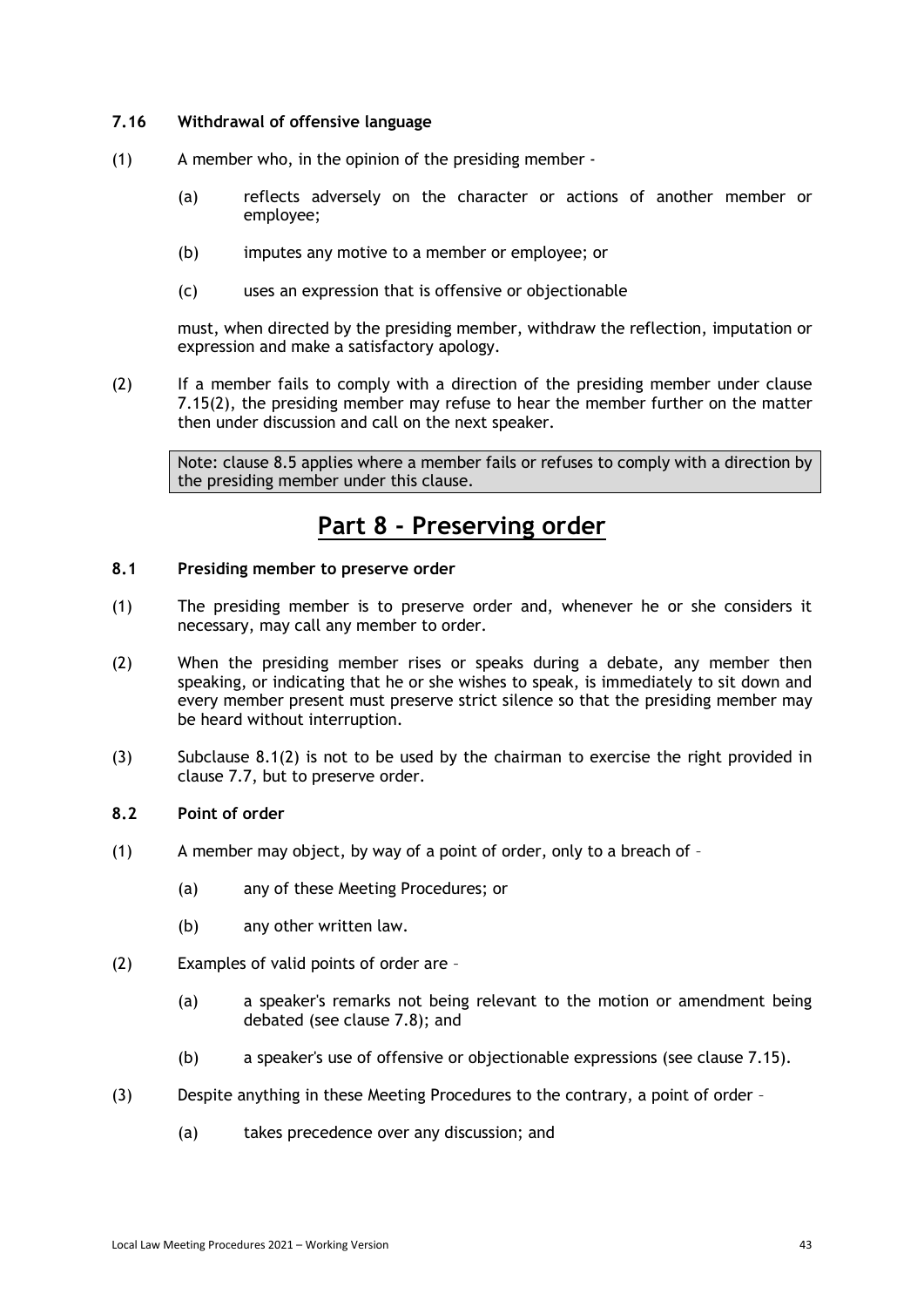(b) until determined, suspends the consideration or discussion of any other matter.

# <span id="page-43-0"></span>**8.3 Procedures on a point of order**

- (1) A member who is addressing the presiding member must not be interrupted except on a point of order.
- (2) A member interrupted on a point of order must resume his or her seat until
	- (a) the member raising the point of order has been heard; and
	- (b) the presiding member has ruled on the point of order, and, if permitted, the member who has been interrupted may then proceed.

# <span id="page-43-1"></span>**8.4 Calling attention**

A member may, at any time, draw the attention of the presiding member to any breach of this local law.

# <span id="page-43-2"></span>**8.5 Ruling by the presiding member**

- (1) The presiding member is to rule on any point of order which is raised by either upholding or rejecting the point of order.
- (2) A ruling by the presiding member on a point of order
	- (a) is not to be the subject of debate or comment; and
	- (b) is to be final unless the majority of members then present and voting, on a motion moved immediately after the ruling, dissent from the ruling.
- (3) Subject to a motion of dissent being carried under subclause 8.5(2), if the presiding member rules that –
	- (a) any motion, amendment or other matter before the meeting is out of order, it is not to be considered further; and
	- (b) a statement made or act done by a member is out of order, the presiding member may direct the member to make an explanation, retraction or apology.

# <span id="page-43-3"></span>**8.6 Continued breach of order**

If a member –

- (a) persists in any conduct that the presiding member had ruled is out of order; or
- (b) fails or refuses to comply with a direction from the presiding member (such as a direction under clause  $7.8(2)(b)$ ,  $7.15$  or  $8.5(3)(b)$ ),

the presiding member may direct the member to refrain from taking any further part in that meeting, other than by voting, and the member must comply with that direction.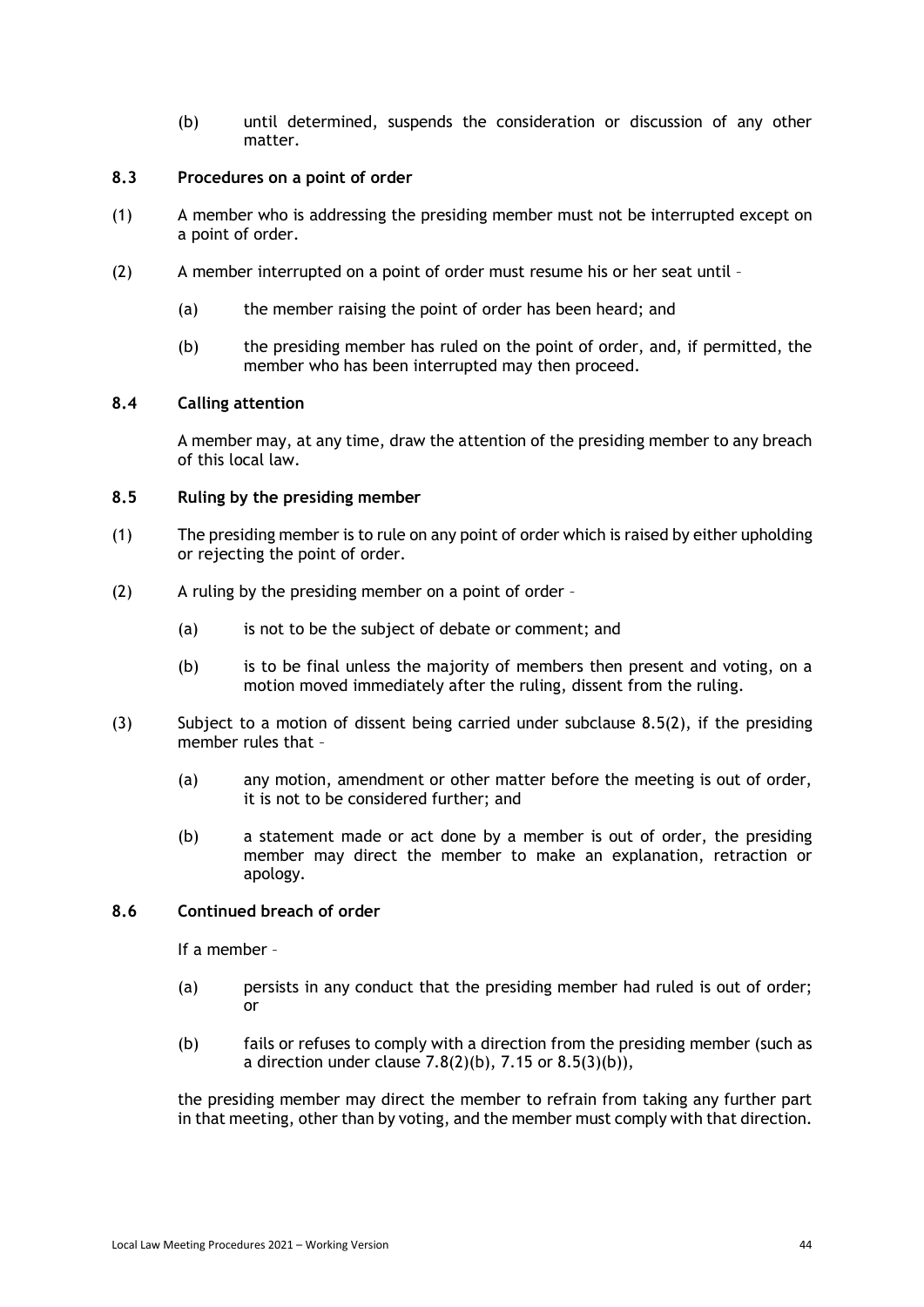# <span id="page-44-0"></span>**8.7 Presiding member may adjourn meeting**

- (1) For the purpose of preserving or regaining order, the presiding member may adjourn the meeting for a period of up to 15 minutes.
- (2) On resumption, the debate is to continue at the point at which the meeting was adjourned.
- (3) If, at any one meeting, the presiding member adjourns the meeting more than once for the purpose of preserving or regaining order, the second or subsequent adjournment may be to a later time on the same day or to another day.
- (4) If there is an adjournment under this clause, the names of the members who have spoken on the motion or amendment before the adjournment are to be recorded in the minutes and those members are not to speak to the motion when the meeting is resumed.

# **Part 9 - Motions and amendments**

# <span id="page-44-2"></span><span id="page-44-1"></span>**9.1 Motions to be seconded**

- (1) A primary motion or an amendment to a primary motion is not open to debate until it has been seconded.
- (2) A member seconding a motion is to be taken to have reserved the right to speak on the motion later in the debate.
- (3) A motion to revoke or change a decision made at a Council or a committee meeting is not open to debate unless the motion has the support required under regulation 10 of the Regulations (see clause 15.1 below).

# <span id="page-44-3"></span>**9.2 Unopposed business**

- (1) Immediately after a primary motion has been moved and seconded, the presiding member may ask the meeting if any member opposes it.
- <span id="page-44-5"></span>(2) If no member opposes the motion, the presiding member may put the motion to the vote without debate.
- (3) A motion carried under subclause [9.2\(2\)](#page-44-5) is to be recorded in the minutes as a unanimous decision of the Council or committee.
- (4) If a member opposes a motion, the motion is to be dealt with under this Part.
- (5) This clause does not apply to a motion or decision to revoke or change a decision which has been made at a Council or committee meeting (see Part 15).

# <span id="page-44-4"></span>**9.3 Only one primary motion at a time**

- (1) The Council or committee
	- (a) is not to accept a primary motion while another primary motion is being debated; and
	- (b) is not to consider more than one primary motion at any time.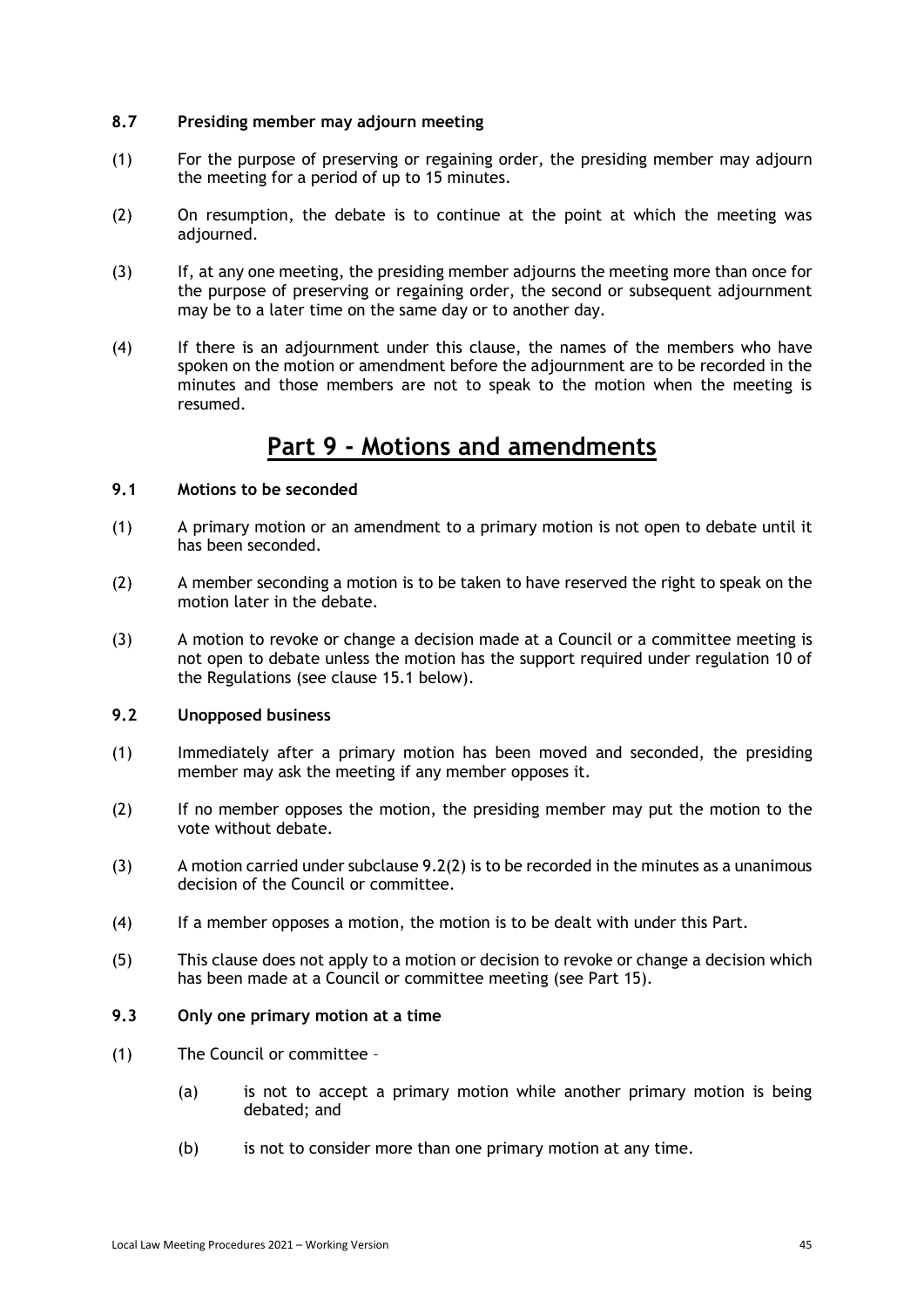(2) The presiding member may require that a complex primary motion, or a complex amendment to a primary motion, is to be broken down and put in the form of more than one motion, each of which is to be put in sequence.

# <span id="page-45-0"></span>**9.4 Order of call in debate**

The presiding member is to call speakers to a primary motion in the following order -

- (a) the mover to state the motion;
- (b) a seconder to the motion;
- (c) the mover to speak to the motion;
- (d) the seconder to speak to the motion;
- (e) a speaker against the motion;
- (f) a speaker for the motion;
- (g) other speakers against and for the motion, alternating where possible; and
- (h) mover takes right of reply which closes debate.

# <span id="page-45-1"></span>**9.5 Limit of debate**

The presiding member may offer the right of reply and put a primary motion to the vote if he or she believes that sufficient discussion has taken place even though all members may not have spoken.

# <span id="page-45-2"></span>**9.6 Member may require motion to be read**

A member may require the motion under discussion to be read at any time during a debate, but not so as to interrupt any other member who is speaking.

### <span id="page-45-3"></span>**9.7 Consent of seconder required for alteration**

The mover of a primary motion may not alter the wording of the motion without the consent of the seconder.

### <span id="page-45-4"></span>**9.8 Order of amendments**

Any number of amendments may be proposed to a primary motion, but when an amendment is moved to a primary motion, no second or subsequent amendment is to be moved or considered until the first amendment has been withdrawn, lost or carried.

#### <span id="page-45-5"></span>**9.9 Form of an amendment**

An amendment must add, delete, or substitute words to the primary motion.

# <span id="page-45-6"></span>**9.10 Amendments must not negate original motion**

An amendment to a primary motion cannot negate the original motion or the intent of the original motion.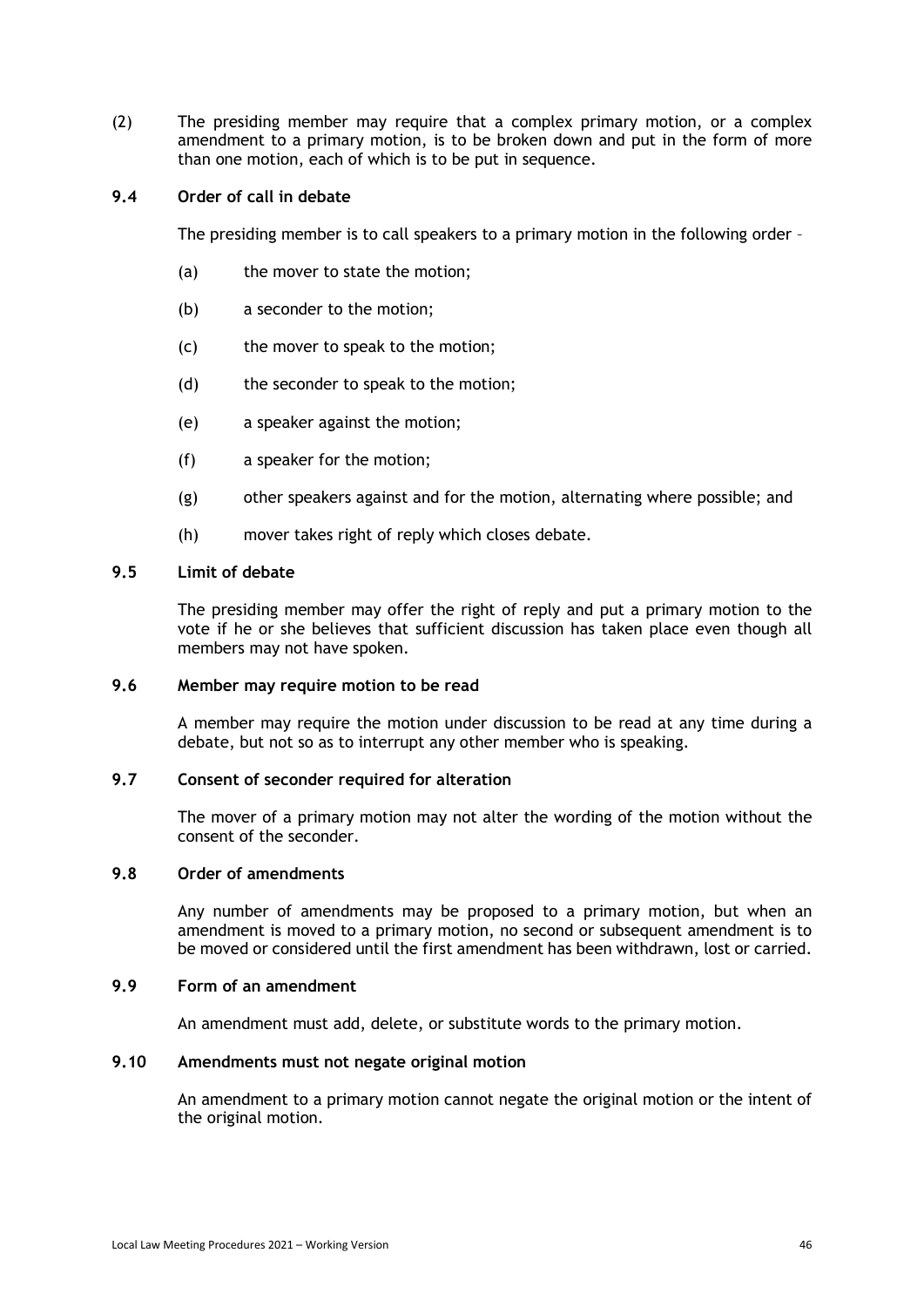# <span id="page-46-0"></span>**9.11 Relevance of amendments**

An amendment must be relevant to the motion in respect of which it is moved.

### <span id="page-46-1"></span>**9.12 Mover of motion may speak on amendment**

Any member may speak during debate on an amendment.

# <span id="page-46-2"></span>**9.13 Effect of an amendment**

If an amendment to a primary motion is carried, the motion as amended then becomes the primary motion, on which any member may speak and any further amendment may be moved.

### <span id="page-46-3"></span>**9.14 Withdrawal of motion and amendments**

- (1) The Council or a committee may, without debate, grant leave to withdraw a primary motion or amendment on the request of the mover of the motion or amendment if –
	- (a) it has the approval of the seconder; and
	- (b) there is no voice expressed to the contrary by any member, in which case discussion on the motion or amendment is to continue.
- (2) If either paragraph (a) or (b) of subclause (1) applies, the discussion on the motion or amendment is to continue.
- (3) Where an amendment has been proposed to a primary motion, the primary motion is not to be withdrawn, except by consent of the majority of members present, until the amendment proposed has been withdrawn or lost.

# <span id="page-46-4"></span>**9.15 Right of reply**

- (1) The mover of a primary motion has the right of reply.
- (2) The mover of any amendment to a primary motion has a right of reply.
- (3) The right of the reply may be exercised only
	- (a) where no amendment is moved to the primary motion at the conclusion of the discussion on the motion; or
	- (b) where one or more amendments have been moved to the primary motion at the conclusion of the discussion on the primary motion and any amendments.
- (4) After the mover of the primary motion has commenced the reply
	- (a) no other member is to speak on the motion; and
	- (b) there is to be no further discussion on, or any further amendment to, the motion.
- (5) The right of the reply is to be confined to rebutting arguments raised by previous speakers and no new matter is to be introduced.
- (6) At the conclusion of the right of reply, the primary motion, or the primary motion as amended, is immediately to be put to the vote.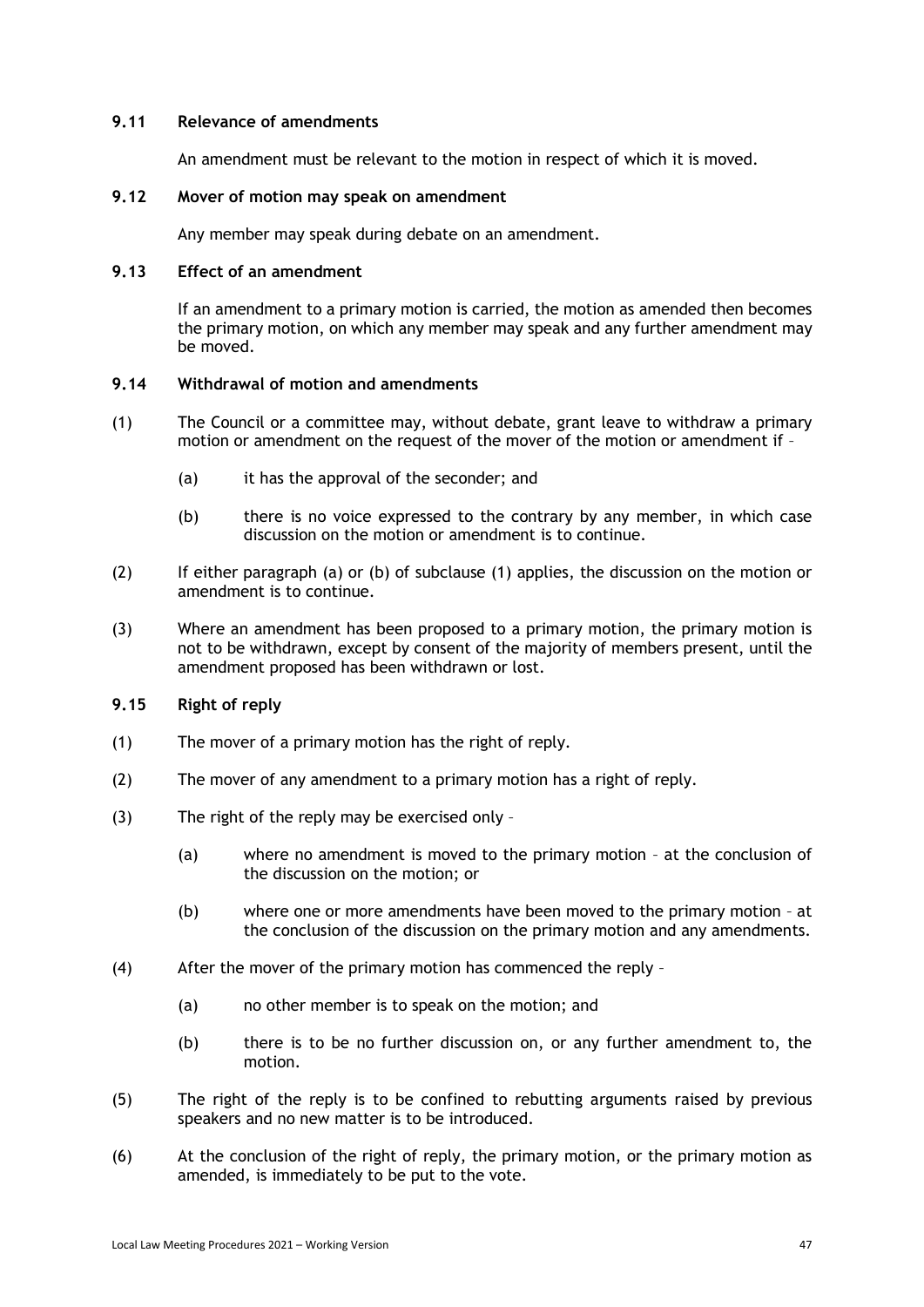Note: under clause 10.4 of these Meeting Procedures, the carrying of a procedural motion which closes debate on the primary motion or amendment and forces a decision on the primary motion or amendment does not deny the right of reply to the mover of the primary motion.

# **Part 10 - Procedural motions**

# <span id="page-47-1"></span><span id="page-47-0"></span>**10.1 Permissible Procedural Motions**

In addition to the right to move an amendment to a primary motion (under Part 9), a member may move any of the following procedural motions –

- (a) that the debate now be adjourned;
- (b) that the meeting now adjourn;
- (c) that the motion be deferred;
- (d) that the motion now be put;
- (e) that the item be referred back to the CEO or a committee;
- (f) that the member be no longer heard;
- (g) that the ruling of the presiding member be disagreed with;
- $(h)$  that the meeting be closed to the public (see clause 6.2);
- (i) that the meeting be now closed;

# <span id="page-47-2"></span>**10.2 No debate**

- (1) The mover of a motion stated in paragraphs (a), (b), (c), (e), (f), (h), (i) or (j) of clause 10.1 may speak to the motion for not more than 5 minutes, the seconder is not to speak other than to formally second the motion, and there is to be no debate on the motion.
- (2) The mover of a motion stated in paragraph (d) or (g) of clause 10.1 may not speak to the motion, the seconder is not to speak other than to formally second the motion, and there is to be no debate on the motion.

# <span id="page-47-3"></span>**10.3 Who may move?**

With the exception of 10.1(g) a member who has moved, seconded, or spoken for or against the primary motion, or any amendment to the primary motion, cannot move any procedural motion which, if carried, would close the debate on the primary motion or amendment.

# <span id="page-47-4"></span>**10.4 Procedural motions - right of reply on primary motion**

The carrying of a procedural motion which closes debate on the primary motion or amendment and forces a decision on the primary motion or amendment does not deny the right of reply to the mover of the primary motion.

# <span id="page-47-5"></span>**10.5 Debate to be adjourned**

(1) A motion "that the debate be adjourned" –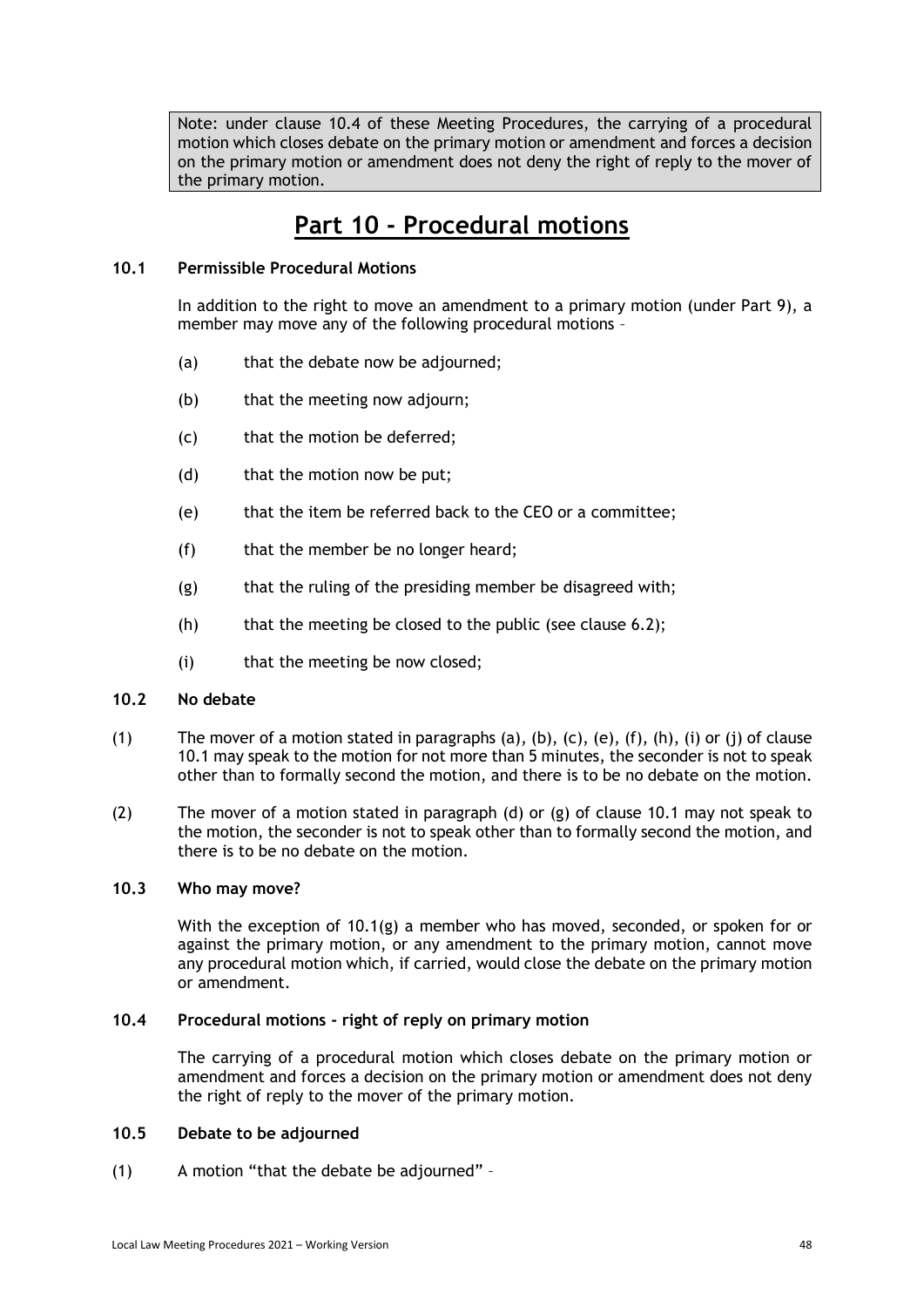- (a) Is to state the time to which the debate is to be adjourned; and
- (b) If carries, has the effect that all debate on the primary motion or amendment ceases immediately, but continues at the time stated in the motion.
- (c) Must not be moved in respect of the election of the chairman or deputy chairman.
- (2) A member must not, at the same meeting, move or second more than one motion "that the debate be adjourned" in respect of the same item.

#### <span id="page-48-0"></span>**10.6 Meeting now adjourns**

- (1) A member is not to move or second more than one motion of adjournment during the same meeting.
- (2) Before putting the motion for the adjournment of a meeting, the presiding member may seek leave of the meeting to deal first with matters that may be subject of an adoption by exception resolution (see clause 5.7).
- (3) A motion "that the meeting now adjourn"
	- (a) is to state the time and date to which the meeting is to be adjourned; and
	- (b) if carried, has the effect that the meeting is adjourned to the time and date specified in the motion.
- (4) A meeting adjourned under subclause 10.6(3) is to continue from the point at which it was adjourned, unless the presiding member or the meeting determines otherwise.

#### <span id="page-48-1"></span>**10.7 Motion be deferred**

- (1) If a motion "that the motion be deferred" (and the reasons for the motion), is carried, then all debate on the primary motion and any amendment is to cease and the motion or amendment is to be re-submitted for consideration at a time and date specified in the motion.
- (2) A motion "that the motion be deferred" must not be moved in respect of the election of the chairman or deputy chairman.

### <span id="page-48-2"></span>**10.8 Motion to be now put**

- (1) If the motion "that the motion be now put", is carried during discussion on a primary motion without amendment, the presiding member is to offer the right of reply and then immediately put the motion to the vote without further debate.
- (2) If the motion "that the motion be now put" is carried during debate of the amendment, the presiding member is to put the amendment to the vote without further debate.
- <span id="page-48-3"></span>(3) This motion, if lost, causes debate to continue.

# **10.9 That the item be referred back to the CEO or a committee**

(1) Is a motion "that the item be referred back to the CEO or a committee" (and the reasons for the motion), is carried, debate on the primary motion and any amendment is to cease and the primary motion, excluding any amendment, is to be referred back to the CEO or a committee for further consideration.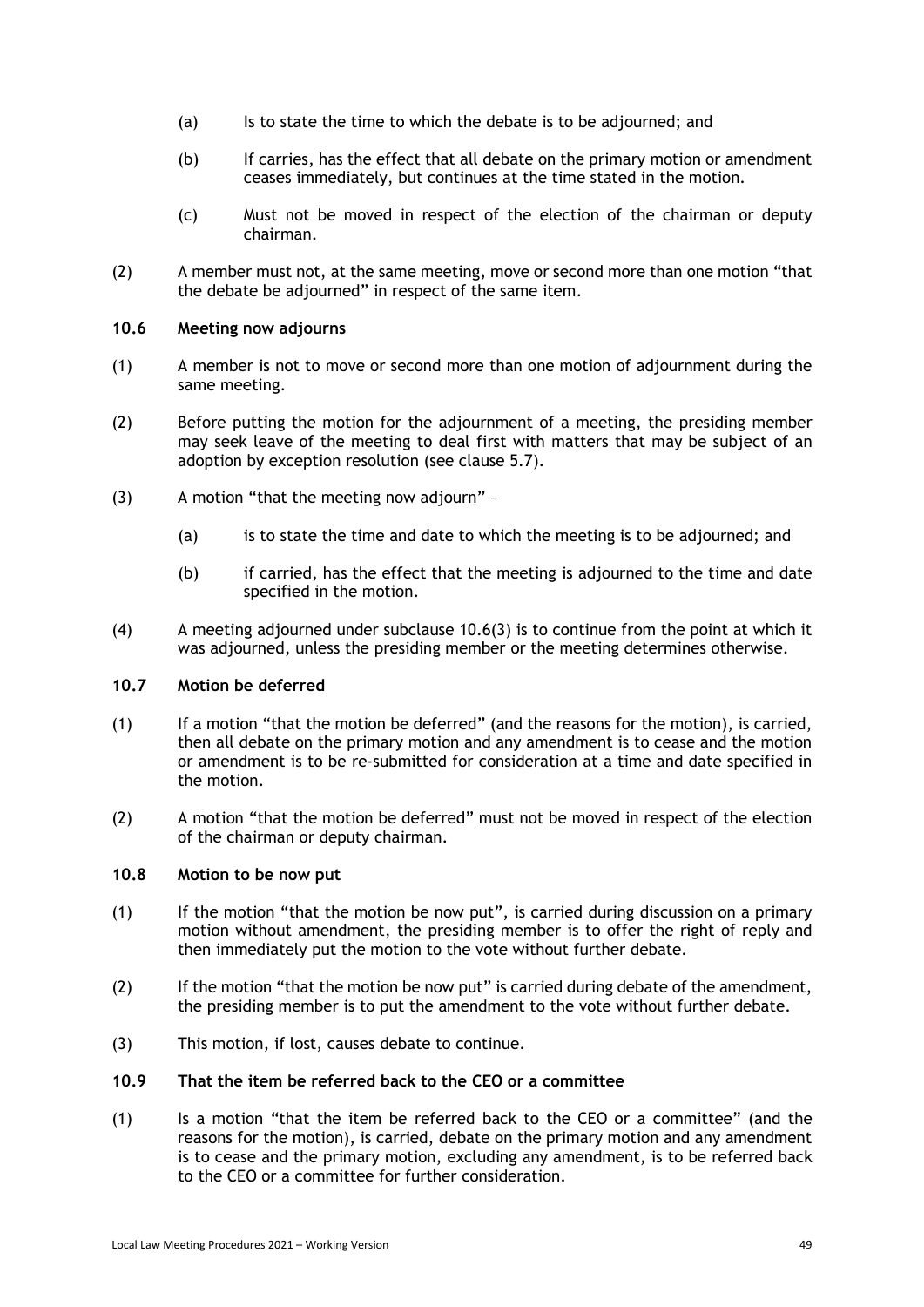(2) If the motion in clause 10.9(1) is lost, debate on the primary motion or amendment is to continue.

# <span id="page-49-0"></span>**10.10 Member to be no longer heard**

If the motion "that the member be no longer heard", is carried, the speaker against whom the motion has been moved cannot speak further on the current primary motion, or any amendment relating to it, except to exercise the right of reply if he or she is the mover of the primary motion.

### <span id="page-49-1"></span>**10.11 Ruling of the presiding member be disagreed with**

If the motion "that the ruling of the presiding member be disagreed with" is carried, that ruling is to have no effect and the meeting is to proceed accordingly.

# <span id="page-49-2"></span>**10.12 The meeting now be closed**

- $(1)$  If a motion "that the meeting now be closed", is carried, then -
	- (a) the presiding member is to close the meeting, and no further business may be transacted; and
	- (b) any business outstanding on the agenda for that meeting is to be carried forward to the agenda for the next ordinary meeting.
- (2) If the motion "that the meeting now be closed" is carried at a meeting of the Council
	- (a) the names of members who have spoked on the matter are to be recorded in the minutes; and
	- (b) the provisions of clause 7.9 (speaking twice) apply when the outstanding business is resumed.

# **Part 11 - Disclosure of interests**

#### <span id="page-49-4"></span><span id="page-49-3"></span>**11.1 Disclosure of interests**

The requirements for members and employees to disclose financial and other interests, the nature of the interests that must be disclosed, and related matters are dealt with in the Act, the Regulations, the Model Code of Conduct Regulations and the TPRC Code of Conduct.

# **Part 12 - Voting**

# <span id="page-49-6"></span><span id="page-49-5"></span>**12.1 Motion - when put**

- (1) Immediately after the debate on any motion is concluded and the right of reply has been exercised, the presiding member –
	- (a) is to put the motion to the meeting; and
	- (b) if requested by a member, is again to state the terms of the motion.
- (2) A member must not leave the meeting or cross the meeting room when the presiding member is putting any motion.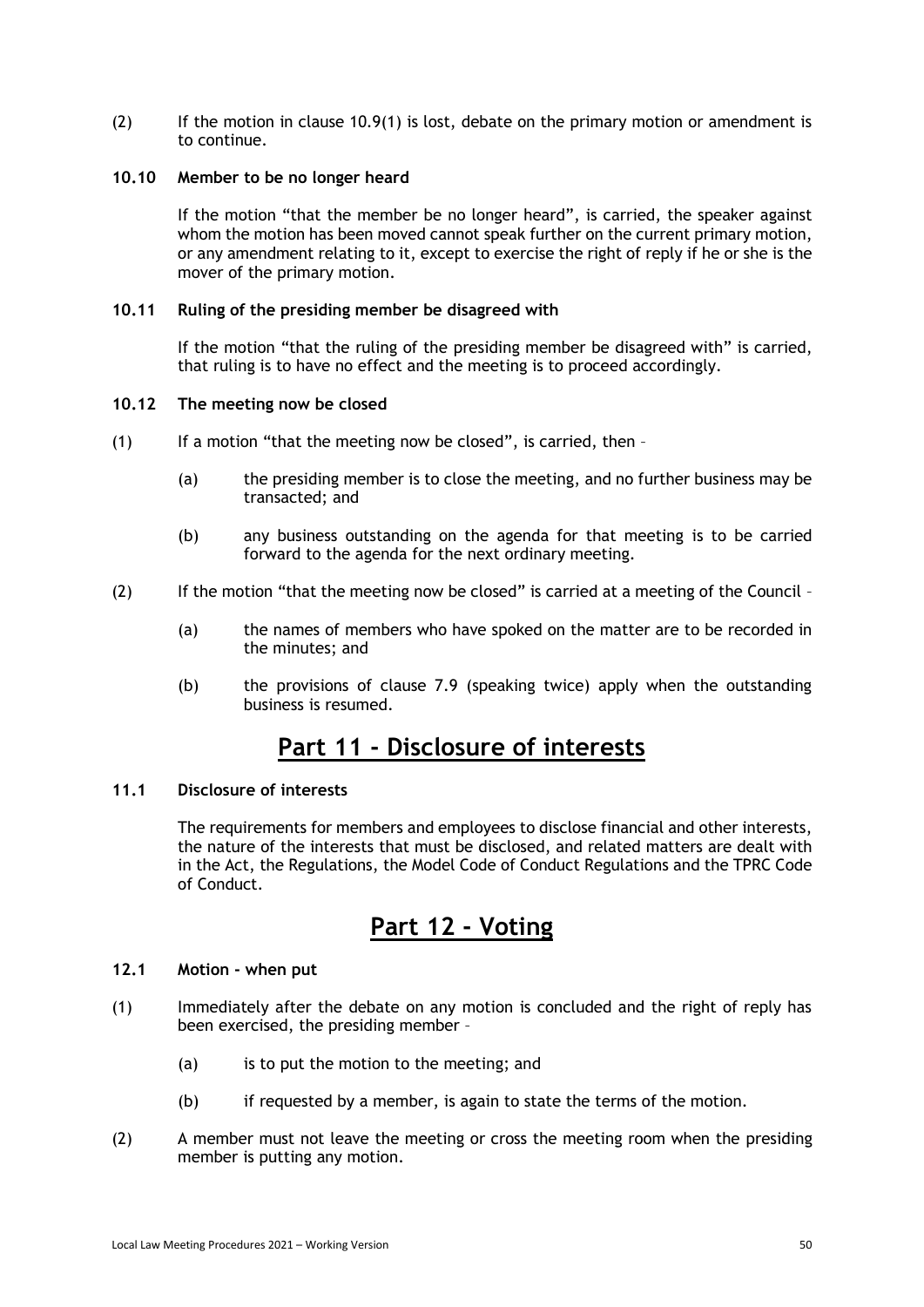# <span id="page-50-0"></span>**12.2 Voting**

Voting is dealt with in the Act and Regulations.

Section 5.21 of the *Local Government Act 1995* states –

- (1) Each council member and each member of a committee who is present at a meeting of the council or committee is entitled to one vote.
- (2) Subject to section 5.67, each council member and each member of a committee to which a local government power or duty has been delegated who is present at a meeting of the council or committee is to vote.
- (3) If the votes of members present at a council or a committee meeting are equally divided, the person presiding is to cast a second vote.
- (4) If a member of a council or a committee specifically requests that there be recorded —
	- (a) his or her vote; or
	- (b) the vote of all members present,

on a matter voted on at a meeting of the council or the committee, the person presiding is to cause the vote or votes, as the case may be, to be recorded in the minutes.

(5) A person who fails to comply with subsection (2) or (3) commits an offence.

Regulation 9 of the *Local Government (Administration) Regulations 1996* states –

Voting at a council or committee meeting is to be conducted so that no voter's vote is secret.

# <span id="page-50-1"></span>**12.3 Majorities required for decisions**

The majorities required for decisions of the Council and committees are dealt with in the Act.

Section 5.20 of the *Local Government Act 1995* states –

- '(1) A decision of a council does not have effect unless it has been made by a simple majority or, if another kind of majority is required under any provision of this Act or has been prescribed by regulations or a local law for the particular kind of decision, by that kind of majority.
- (2) A decision of a committee does not have effect unless it has been made by a simple majority or, if another kind of majority has been prescribed by regulations or a local law for the particular kind of decision, by that kind of majority.
- (3) This section does not apply to elections  $-$ 
	- (a) by a council of the local government's mayor or president under section 2.11; or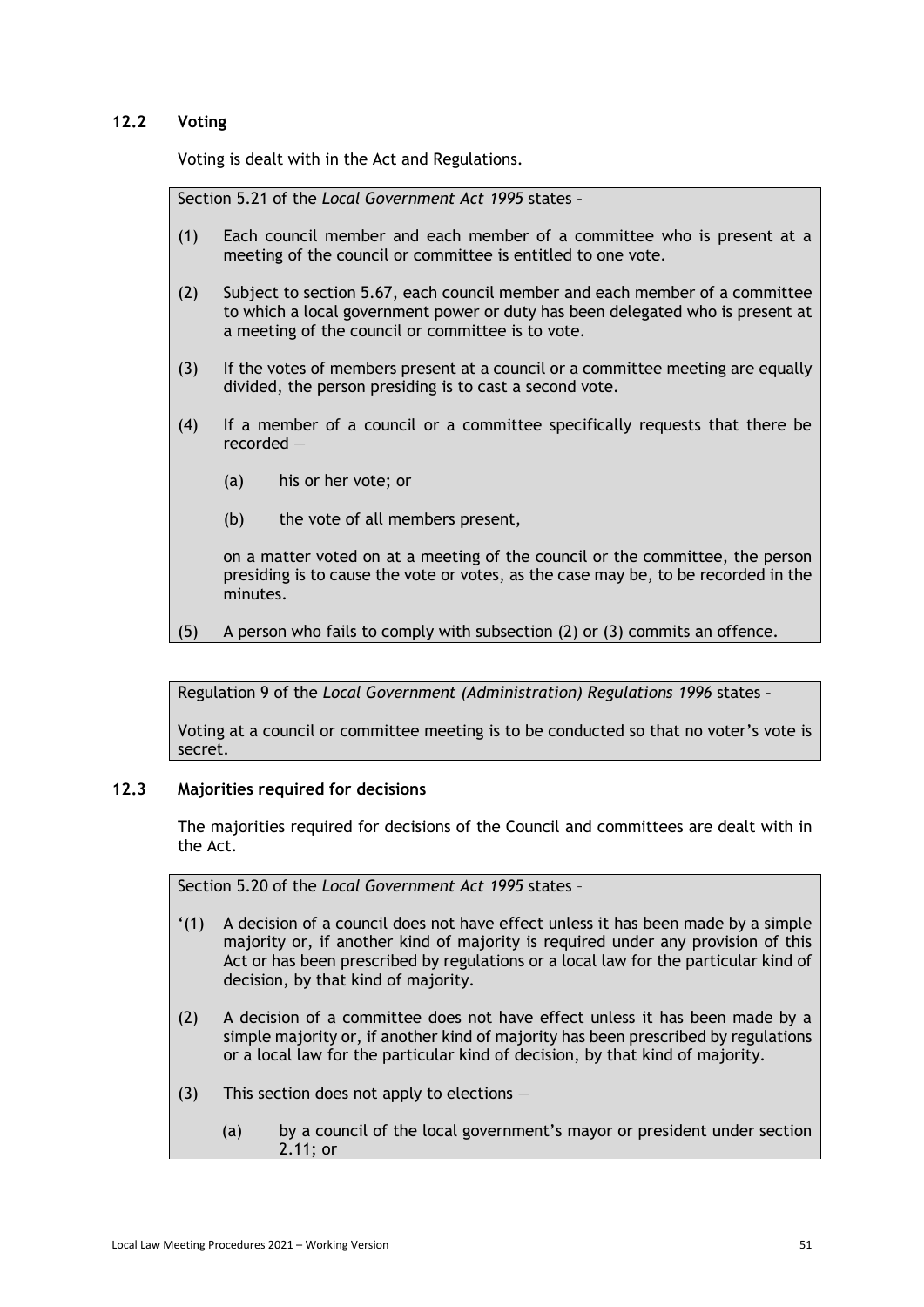(b) by a council of the local government's deputy mayor or president under section 2.15; or

### <span id="page-51-0"></span>**12.4 Method of taking vote**

- (1) In taking the vote on any motion , the presiding member
	- (a) is to put the motion, first in the affirmative, and then in the negative;
	- (b) may put the motion in this way as often as may be necessary to enable them to determine whether the affirmative or the negative has the majority of votes;
	- (c) may accept a vote on the voices or may require a show of hands; and
	- (d) is subject to this clause, is to declare the result.
- (2) If a member calls for a show of hands, the result of the vote is to be determined on the count of raised hands.
- (3) If a member specifically requests that there be recorded
	- (a) their vote; or
	- (b) the vote of all members present on a matter voted on at a meeting of the Council or a committee, the presiding member is to cause the vote of votes, as the case may be, to be recorded in the minutes.

# **Part 13 - Minutes**

# <span id="page-51-2"></span><span id="page-51-1"></span>**13.1 Keeping of Minutes**

The keeping and confirmation of minutes are dealt with in the Act.

Section 5.22 of the *Local Government Act 1995* states –

- '(1) The person presiding at a meeting of a council or a committee is to cause minutes to be kept of the meeting's proceedings.
- (2) The minutes of a meeting of a council or a committee are to be submitted to the next ordinary meeting of the council or the committee, as the case requires, for confirmation.
- (3) The person presiding at the meeting at which the minutes are confirmed is to sign the minutes and certify the confirmation'.

# <span id="page-51-3"></span>**13.2 Content of Minutes**

The content of minutes is dealt with in the Regulations.

Regulation 11 of the *Local Government (Administration) Regulations 1996* states –

'The content of minutes of a meeting of a council or a committee is to include  $-$ 

<sup>(</sup>c) by a committee of the committee's presiding member or deputy presiding member under section 5.12'.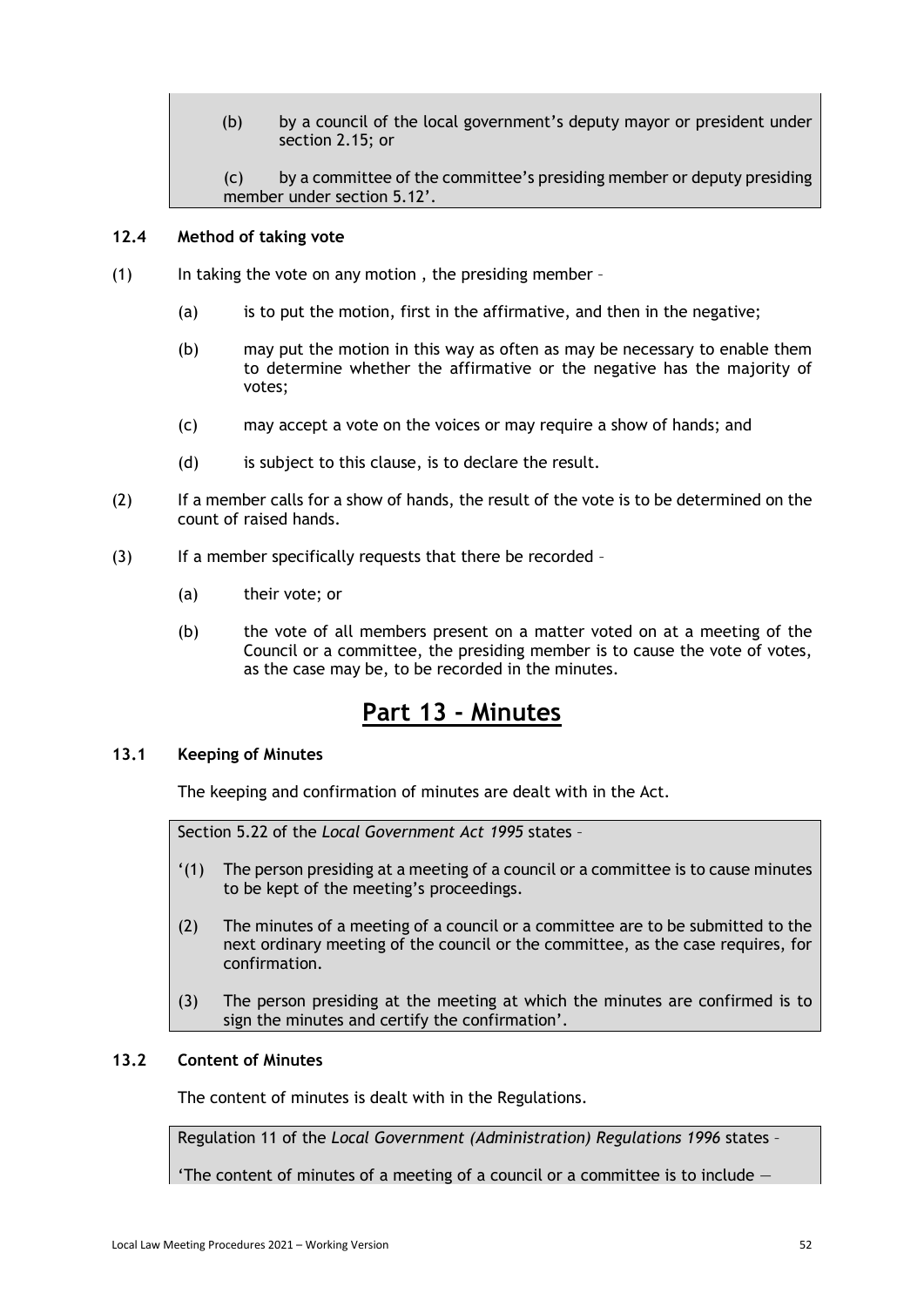- (a) the names of the members present at the meeting; and
- (b) where a member enters or leaves the meeting during the course of the meeting, the time of entry or departure, as the case requires, in the chronological sequence of the business of the meeting; and
- (c) details of each motion moved at the meeting, the mover and the outcome of the motion; and
- (d) details of each decision made at the meeting; and
- (da) written reasons for each decision made at the meeting that is significantly different from the relevant written recommendation of a committee or an employee as defined in section 5.70 (but not a decision to only note the matter or to return the recommendation for further consideration); and
- (e) a summary of each question raised by members of the public at the meeting and a summary of the response to the question; and
- (f) in relation to each disclosure made under section 5.65 or 5.70 in relation to the meeting, where the extent of the interest has also been disclosed, the extent of the interest; and

# <span id="page-52-0"></span>**13.3 (g) each document attached to an agenda relating to a council or committee meeting unless the meeting or that part of the meeting to which the document refers is closed to members of the public'. Public Inspection of Unconfirmed Minutes**

The public inspection of unconfirmed minutes is dealt with in the Regulations.

Regulation 13 of the *Local Government (Administration) Regulations 1996* states –

- $'(1)$  The CEO must publish on the local government's official website  $-$ 
	- (a) the unconfirmed minutes of each council and committee meeting that is open to members of the public; and
	- (b) if a council or committee meeting is closed to members of the public  $\cdot$ that part of the unconfirmed minutes of the meeting that is a record of decisions made at the meeting.
- (2) The unconfirmed minutes of a council meeting must be published within 14 days after the meeting is held.
- (3) The unconfirmed minutes of a committee meeting must be published within 7 days after the meeting is held'.

# <span id="page-52-1"></span>**13.4 Confirmation of Minutes**

- (1) The CEO is to give to each member
	- (a) the unconfirmed minutes of each Council meeting within 10 clear working days after the meeting; and
	- (b) the unconfirmed minutes of a committee meeting within 5 clear working days after the meeting.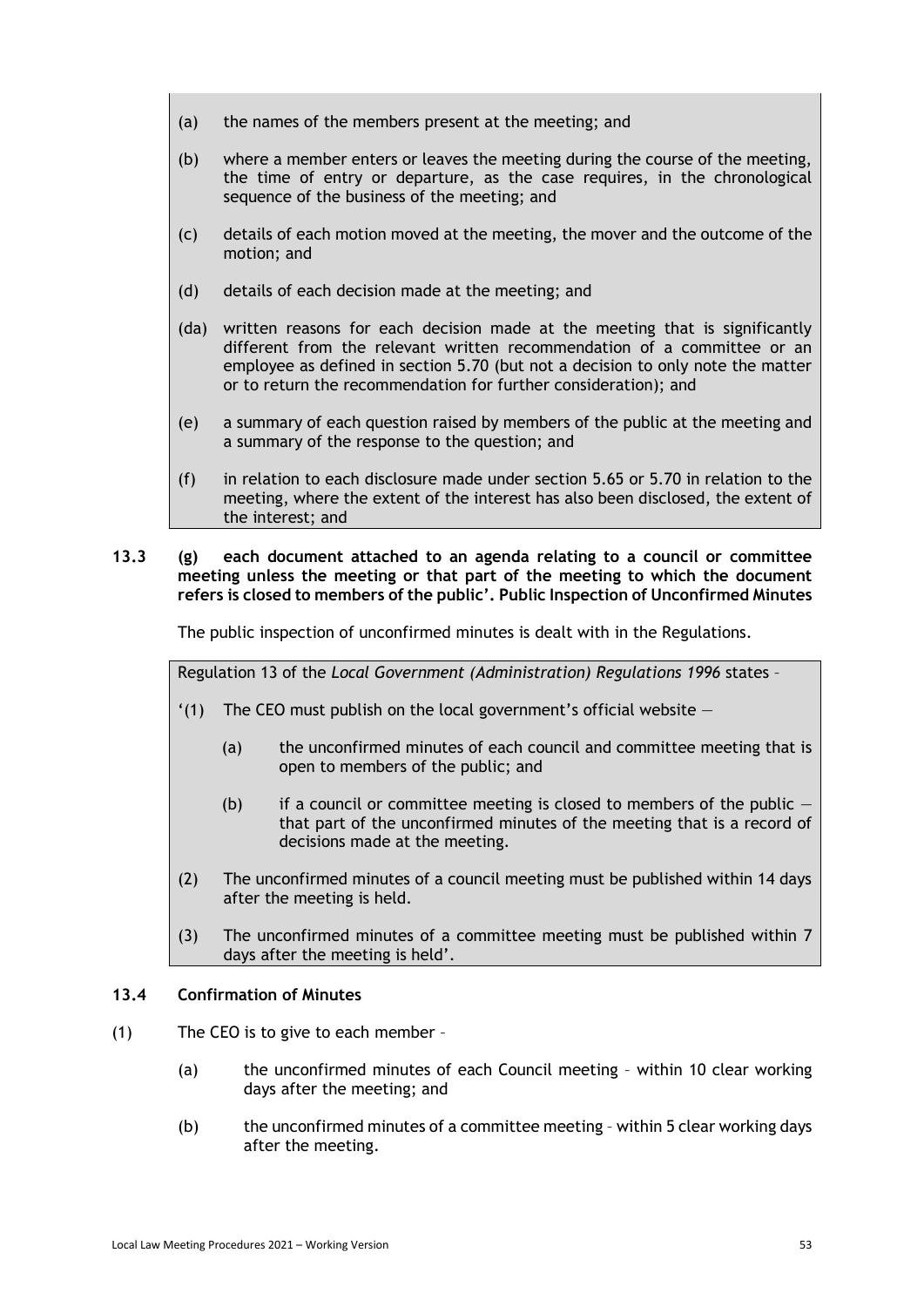- (2) When minutes of a meeting of Council or a committee are distributed for consideration prior to their confirmation at the next meeting, if a member is dissatisfied with the accuracy of the minutes, the member may provide the CEO a written copy of the alternative wording to amend the minutes no later than 7 working days before the next meeting of the Council or committee.
- (3) At the next meeting of Council or a committee, the member who provided the alternative wording is to, at the time for confirmation of minutes –
	- (a) state the item or items with which they are dissatisfied; and
	- (b) propose a motion clearly outlining the alternative wording to amend the minutes
- (4) A member must not discuss items of business contained in the minutes, other than discussion as to their accuracy as a record of the proceedings.

Note: documents associated with meetings (including notice and agenda papers, minutes and records) are to be retained in accordance with TPRC's record keeping plan under the State Records Act 2000.

# **Part 14 - Adjournment of Meeting**

# <span id="page-53-1"></span><span id="page-53-0"></span>**14.1 Meeting may be adjourned**

The Council or a committee may adjourn any meeting –

- (a) to a later time on the same day; or
- (b) to any other time on any other day, including a time which coincides with the conclusion of another meeting or event.

# <span id="page-53-2"></span>**14.2 Effect of adjournment**

Where any matter, motion, debate or meeting is adjourned under this local law –

- (a) the names of members who have spoken on the matter prior the adjournment are to be recorded in the minutes;
- (b) debate is to be resumed at the next meeting at the point where it was interrupted; and
- (c) the provisions of clause 7.9 (speaking twice) apply when the debate is resumed.

# **Part 15 - Implementing decisions**

# <span id="page-53-4"></span><span id="page-53-3"></span>**15.1 Requirements to revoke or change decisions**

The requirements to revoke or change a decision made at a meeting are dealt with in the Regulations.

Regulation 10 of the *Local Government (Administration) Regulations 1996* states –

(1) If a decision has been made at a council or a committee meeting then any motion to revoke or change the decision must be supported —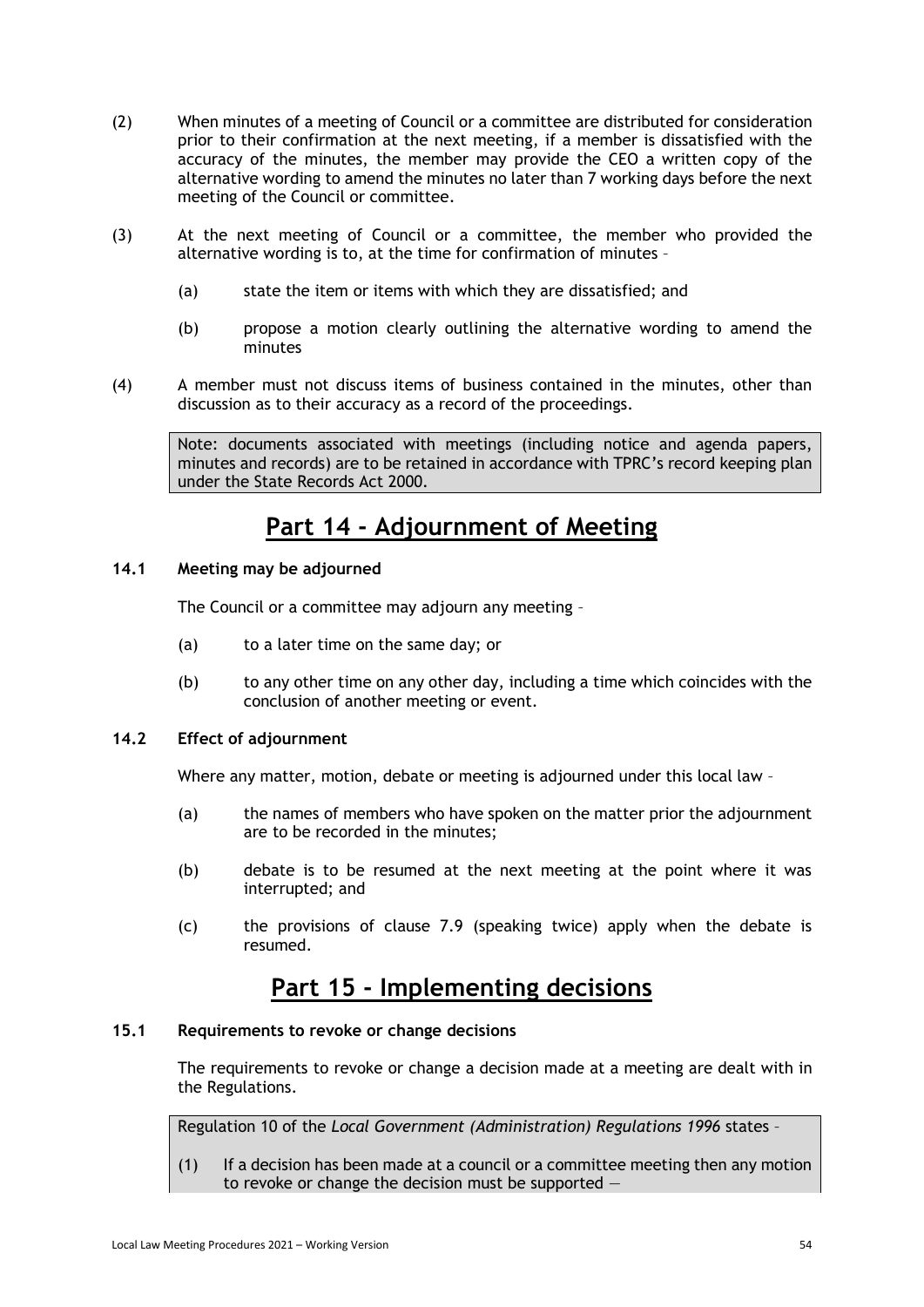- (a) in the case where an attempt to revoke or change the decision had been made within the previous 3 months but had failed, by an absolute majority; or
- (b) in any other case, by at least 1/3 of the number of offices (whether vacant or not) of members of the council or committee,

inclusive of the mover.

- (1a) Notice of a motion to revoke or change a decision referred to in subregulation (1) is to be signed by members of the council or committee numbering at least 1/3 of the number of offices (whether vacant or not) of members of the council or committee, inclusive of the mover.
- (2) If a decision is made at a council or committee meeting, any decision to revoke or change the decision must be made by an absolute majority.
- (3) This regulation does not apply to the change of a decision unless the effect of the change would be that the decision would be revoked or would become substantially different.

# <span id="page-54-0"></span>**15.2 Procedure for moving a revocation motion**

- (1) A motion to revoke or change a decision made at a meeting must
	- (a) be in writing in a form prescribed by Council
	- (b) specify the decision proposed to be revoked or changed;
	- (c) include a reason or reasons for the revocation motion;
	- (d) be supported by the number of members required under the Regulations;
	- (e) specify the date of the meeting of Council or a committee where it is to be presented, as the case may be; and
	- (f) be given to the CEO in accordance with the notice of motion provisions in clause 5.4.
- (2) A notice of revocation motion given to the CEO must be dealt with in accordance with clause 5.4

### <span id="page-54-1"></span>**15.3 Limitations on powers to revoke or change decisions**

- (1) Subject to clause 15.3(2), the Council or a committee is not to consider a motion to revoke or change a decision –
	- (a) where, at the time the motion is moved or notice is given, any action has been taken under clause 15.4 to implement the decision; or
	- (b) where the decision is procedural in its form or effect.
- (2) The Council or a committee may consider a motion to revoke or change a decision of the kind described in clause  $15.3(1)(a)$  if the motion is accompanied by a written statement of the legal and financial consequences of carrying the motion.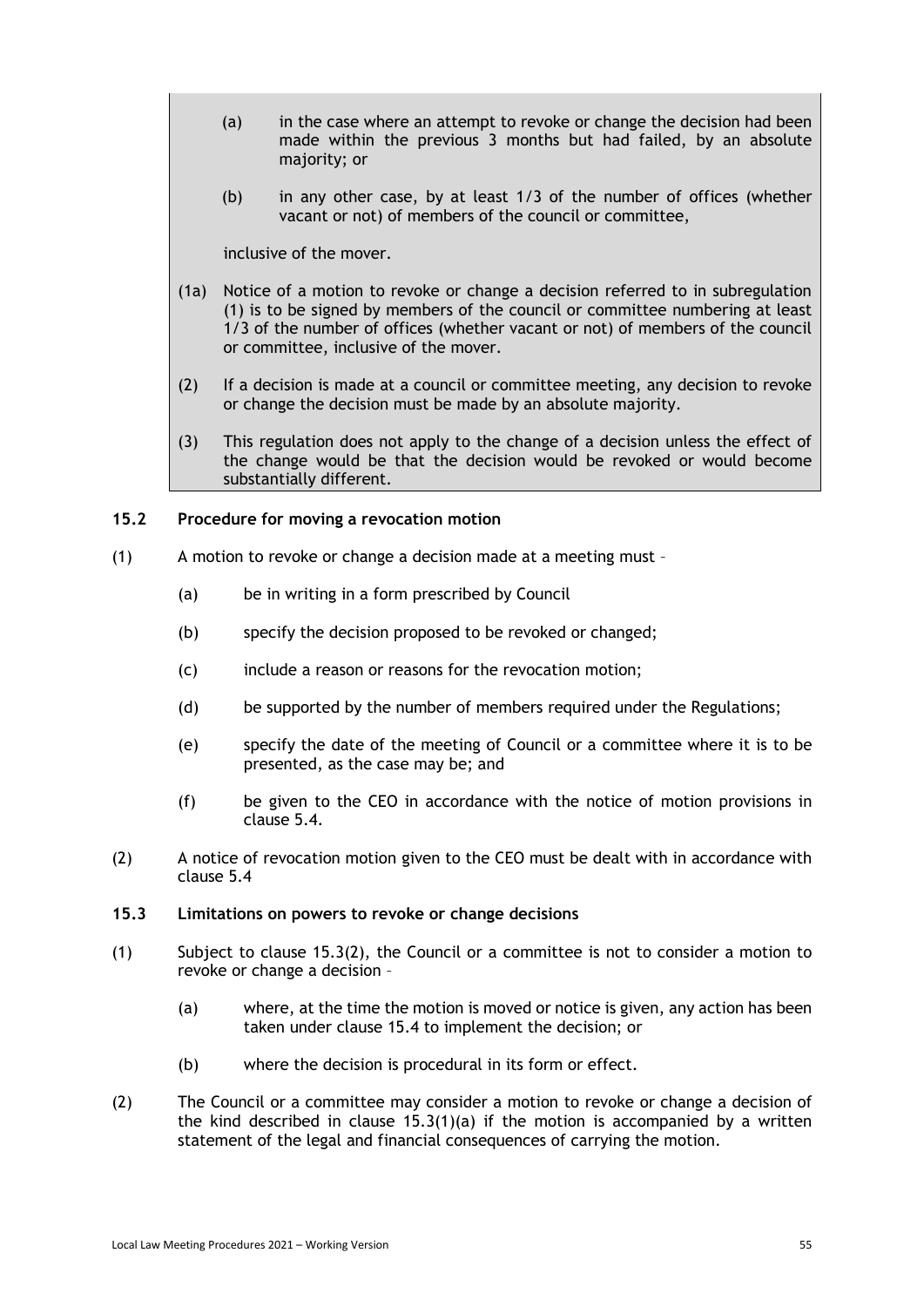# <span id="page-55-0"></span>**15.4 Implementing a decision**

- (1) Subject to subclause (4), and unless a resolution is made under subclause (2), a decision made at a meeting is not to be implemented by the CEO or any other person until after 12 noon of the first clear working day after the commencement of the meeting at which the decision was made.
- (2) The Council or a committee may, by resolution carried at the same meeting at which a decision was made, request the CEO to take immediate action to implement the decision.
- (3) A decision made at a meeting is not to be implemented by the CEO or any other person
	- (a) if, before commencing any implementation action, the CEO or that person is given a valid notice of revocation motion; and
	- (b) unless and until the valid notice of revocation motion has been determined by the Council or the committee as the case may be.
- (4) The CEO is to ensure that members of the public attending a meeting are informed, by an appropriate notice, that a decision to grant an authorisation -
	- (a) is to take effect only in accordance with this clause; and
	- (b) cannot be acted upon by the person who has been granted the authorisation unless and until the decision has been implemented in accordance with this clause.

Note: one of the statutory functions of the CEO under section 5.41(c) of the Act is to "cause council decisions to be implemented".

#### <span id="page-55-1"></span>**15.5 Meaning of terms**

In this Part –

*implement*, in relation to a decision, includes –

- (a) communicate notice of the decision to a person affected by, or with an interest in, the decision; and
- (b) take any other action to give effect to the decision; and

*valid notice of revocation motion* means a notice of a motion to revoke or change a decision that –

- (a) complies with the requirements of the Act, Regulations and the Meeting Procedures and may be considered, but has not yet been considered, by the Council or a committee as the case may be; and
- (b) if carried and implemented, would result in the decision being revoked or being substantially different.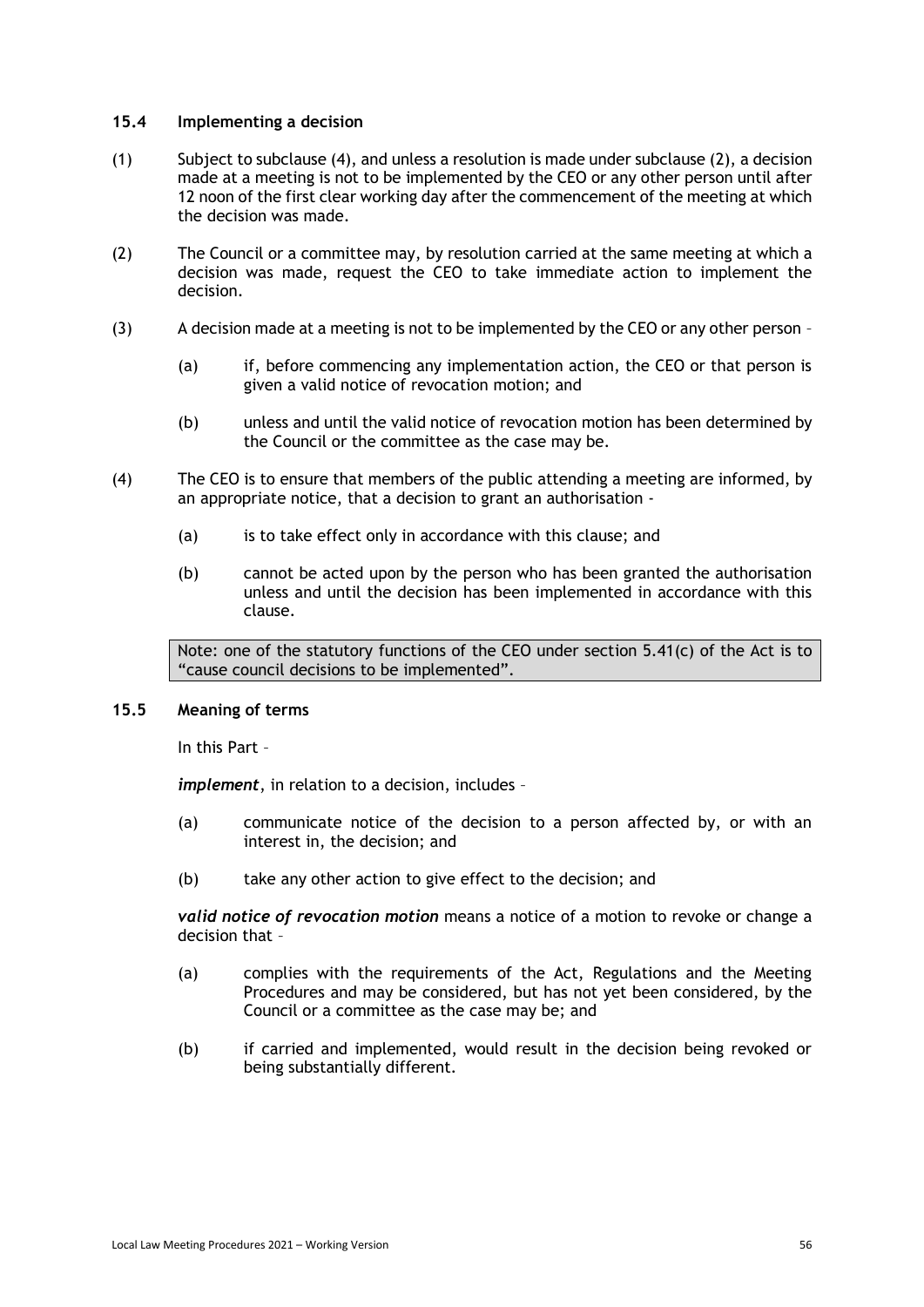# **Part 16 - Suspension of these Meeting Procedures**

# <span id="page-56-1"></span><span id="page-56-0"></span>**16.1 Suspension of these Meeting Procedures**

- (1) A member may, at any time, move that the operation of one or more of the clauses of these Meeting Procedures be suspended.
- (2) A member moving a motion under subclause (1) is to identify the clause or clauses to be suspended, and state the reasons for the motion, but no other discussion is to take place.
- (3) A motion under subclause (1) which is seconded and carried by absolute majority, is to suspend the operation of the clause or clauses to which the motion relates for the duration of the meeting, unless the meeting earlier resolves otherwise.

# <span id="page-56-2"></span>**16.2 Where Meeting Procedures do not apply**

- $(1)$  In situations where -
	- (a) these Meeting Procedures have been suspended; or
	- (b) a matter is not regulated by the Act, the Regulations or these Meeting Procedures, the presiding member is to decide questions relating to the conduct of the meeting.
- <span id="page-56-3"></span>(2) The decision of the presiding member under subclause (1) is final, except where a motion of dissent is moved and carried under clause 10.11.

# **Part 17 - Miscellaneous**

# <span id="page-56-4"></span>**17.1 Representation on public bodies**

When the Council is required to appoint or nominate a member or other person to a public body, written notice of the vacancy or need for the appointment or nomination is to be given to all members and the Council is by resolution to determine the appointment or nomination.

# <span id="page-56-5"></span>**17.2 Improper use of information**

Improper use of information is dealt with in the Act

Section 5.93 of the *Local Government Act 1995* states –

'A person who is a council member, a committee member or an employee must not make improper use of any information acquired in the performance by the person of any of his or her functions under this Act or any other written law  $-$ 

- (a) to gain directly or indirectly an advantage for the person or any other person; or
- (b) to cause detriment to the local government or any other person.

Penalty: \$10 000 or imprisonment for 2 years'.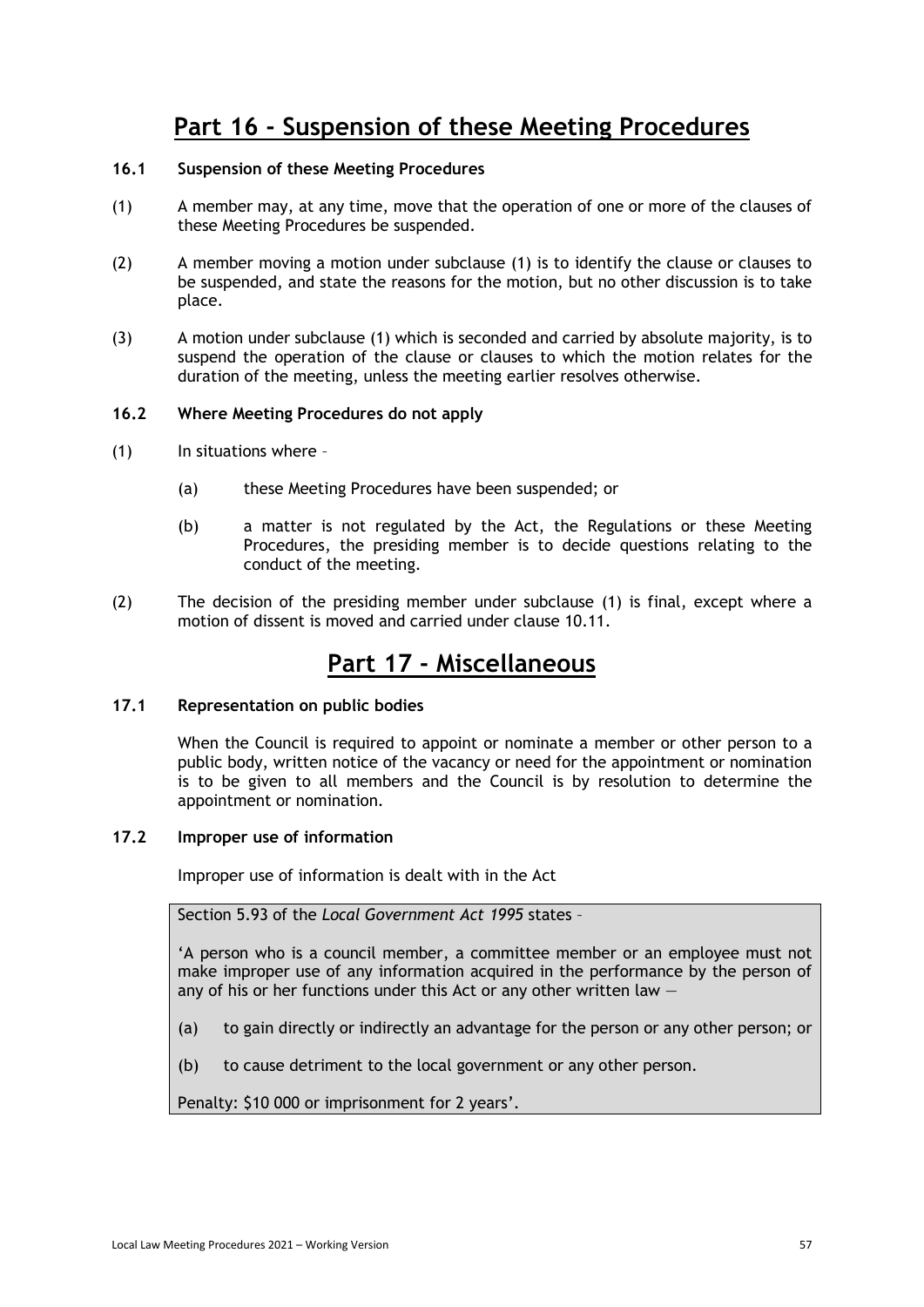# <span id="page-57-0"></span>**17.3 Application to committees**

- (1) Unless otherwise provided in the local law, the provisions of this local law are to apply to meetings of committees with the exception of –
	- (a) clause 7.1 (seating); and
	- (b) clause 7.9 (speaking twice).

# <span id="page-57-1"></span>**17.4 Cases not provided for in the local law**

Where there is no provision or insufficient provision is made in the local law, the presiding member is to determine the procedure to be observed.

# **Part 18 - Enforcement**

# <span id="page-57-3"></span><span id="page-57-2"></span>**18.1 Penalty for breach**

A person who breaches a provision of these Meeting Procedures commits an offence.

# <span id="page-57-4"></span>**18.2 Who can prosecute?**

Who can prosecute is dealt with in the Act.

Section 9.24(2) of the *Local Government Act 1995* states –

'A prosecution for an offence against a local law may be commenced by —

- (a) a person who is acting in the course of his or her duties as an employee of the local government or regional local government that made the local law; or
- (b) a person who is authorised to do so by the local government or regional local government that made the local law'.

# **Part 19 - Common Seal**

# <span id="page-57-6"></span><span id="page-57-5"></span>**19.1 Custody of the Common Seal**

The CEO is to have charge of the common seal of TPRC and is responsible for the safe custody and proper use of it.

# <span id="page-57-7"></span>**19.2 Use of Common Seal**

The use of the common seal is dealt with in the Act.

Sections 9.49A and 9.49B of the *Local Government Act 1995* state –

# '**9.49A. Execution of documents**

- (1) A document is duly executed by a local government if  $-$ 
	- (a) the common seal of the local government is affixed to it in accordance with subsections (2) and (3); or
	- (b) it is signed on behalf of the local government by a person or persons authorised under subsection (4) to do so.